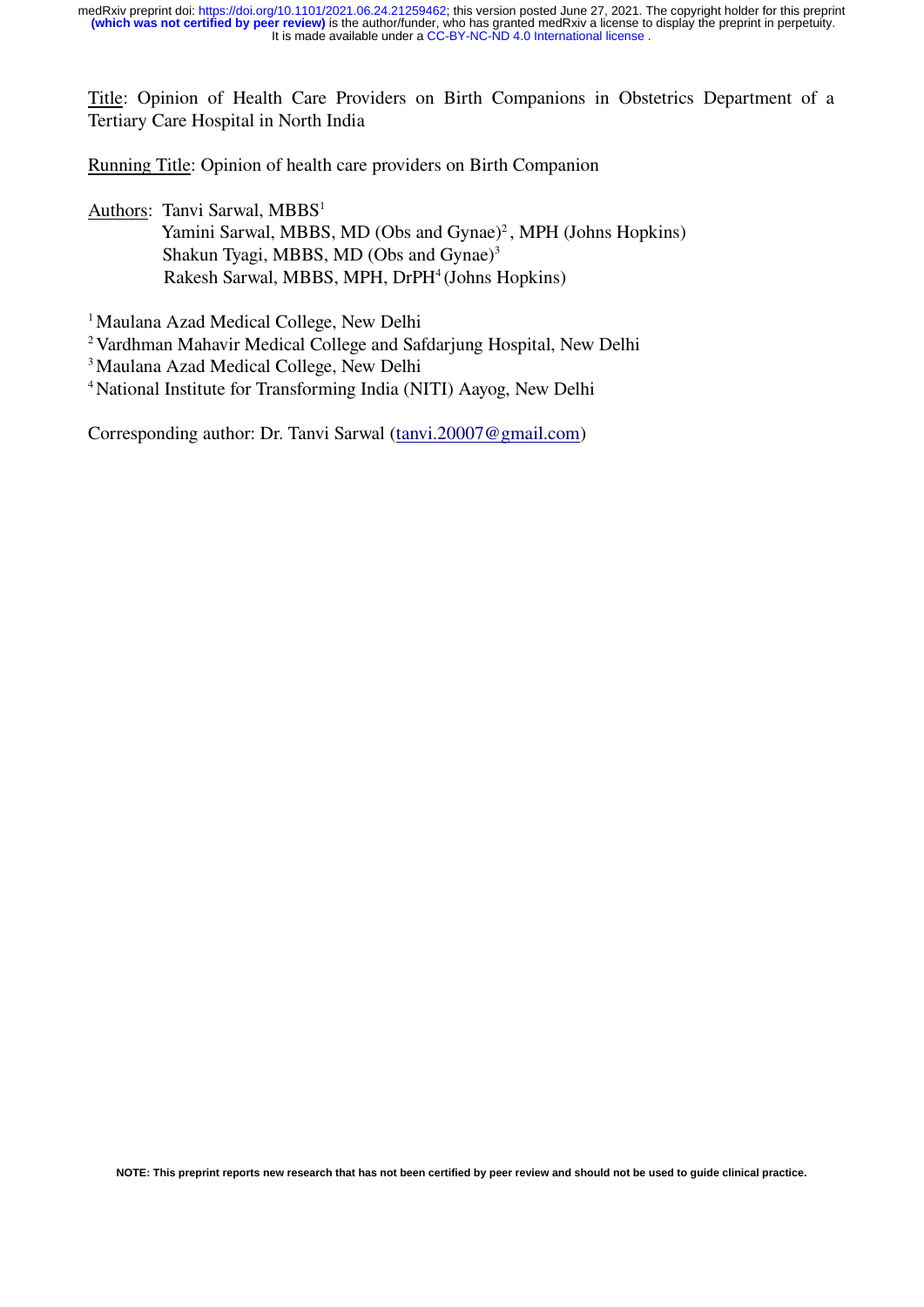# **ABSTRACT**

## **Background**

Despite impressive improvements in institutional births and a fall in maternal mortality, satisfaction of women with birthing experience in public health institutions is low (68%). Birth Companion is an important part of the Labour room Quality Improvement (LaQshya) programme introduced by the Government of India in 2017. Despite mandates, implementation of the concept has been unsatisfactory (9%), even though the importance of Birth Companion has increased due to enhanced risk posed by COVID-19. Little is known about awareness among health care providers on Birth Companions, perceived barriers or their suggestions.

## **Methods**

We canvassed a 15-question instrument using ordinal scales on 151 health care providers comprising consultants, post graduates, residents, and nurses (response rate 69%) in the department of Obstetrics & Gynecology, Lok Nayak Hospital, Delhi, India to gauge their awareness and opinions about Birth Companions.

#### **Results**

Most health care providers across all categories were aware of the concept (93%), World Health Organization's recommendation (83%) and Government's instructions for its hospitals (68%) that every woman should be accompanied by a Birth Companion of her choice during labour. Birth Companions of choice suggested by them were the mother (70%), husband (69%). sister (46%) or nurse (43%). Most health care providers agreed that a Birth Companion should wear clean clothes (95%), be free from any communicable disease (91%), stay with the pregnant woman throughout the process of labour (74%) and should have herself gone though labour (42%). Almost all providers (95%) agreed that the presence of a Birth Companion during labour will be beneficial, as they would provide emotional support (99%), boost the woman's confidence (98%), provide comfort measures like massage (95%), early initiation of breastfeeding (93%), reduce post-partum depression (91%), humanize labour (83%), reduce need for analgesia (70%) and increase spontaneous vaginal births (69%). Yet support for its introduction in their hospital was low (59%). Staff nurses had reservations (62%) with only 40% of those who believed Birth Companion to be beneficial approving of its introduction in their hospital. Over-crowding in labour room and privacy concerns for other women were identified as key barriers.

#### **Conclusion**

Even though most health care providers were aware of and convinced of multiple benefits of Birth Companion during labour, lack of adequate infrastructure in the labour room prevented them from supporting its introduction. Government should provide adequate funding to upgrade labour rooms in a way that provides privacy to the delivering women and frame guidelines and train Birth Companions to perform their role appropriately.

Keywords: Birth Companion, Delivery, Respectful Maternity Care, Privacy, Health Care Providers, COVID-19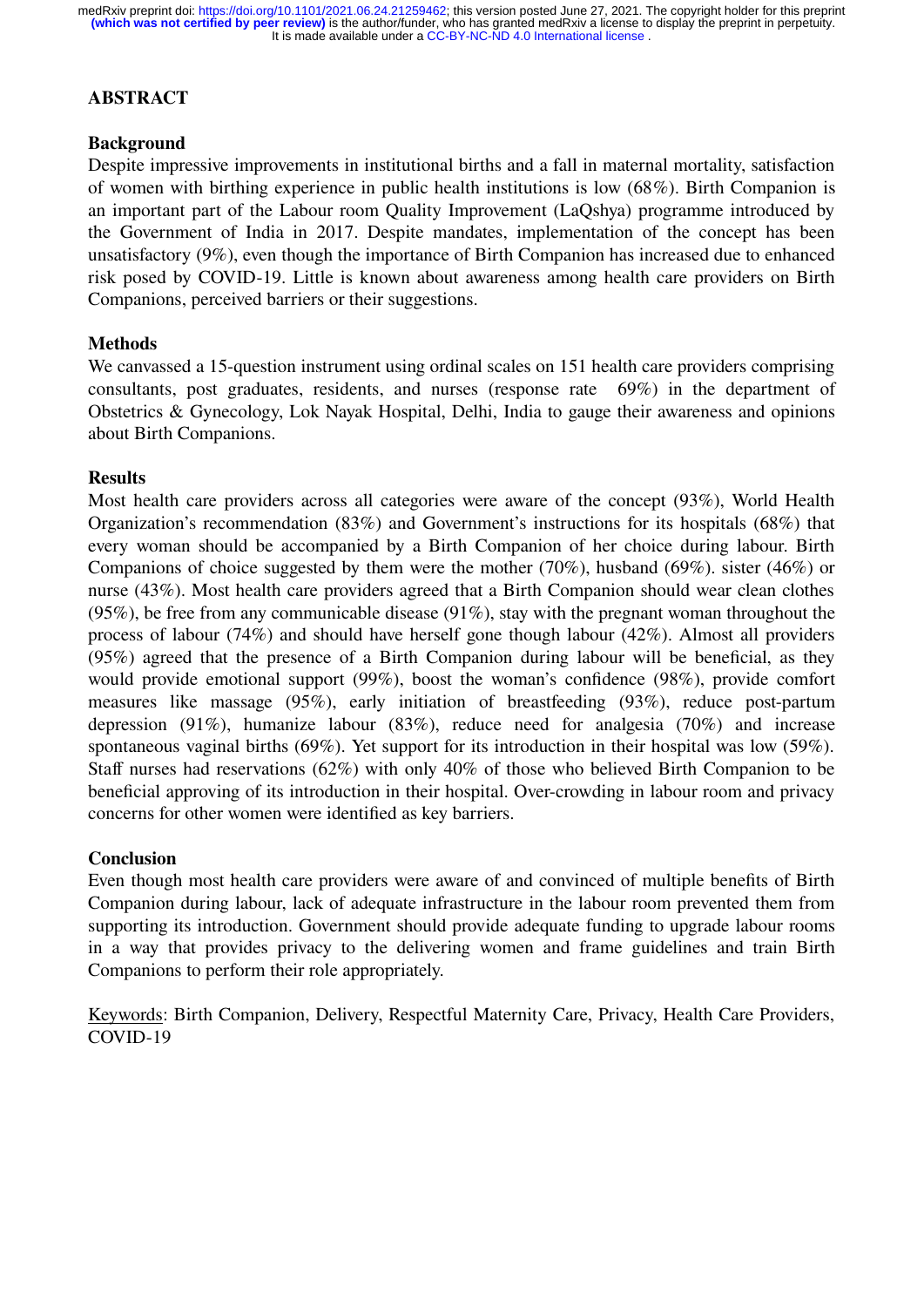# **INTRODUCTION**

Attempts to improve maternal and neonatal outcomes over the past two decades have emphasised conduct of deliveries in health care facilities, which have risen 54% globally from 50% (2000) to 77%  $(2020)^1$ , while in India institutional births have more than doubled from 39%  $(2005)$  to 89%  $(2015).<sup>2</sup>$  Maternal mortality ratio (MMR), in turn, has fallen in India by 55%, from 254 per 1,00,000 live births in 2004-06 to 113 per 1,00,000 live births in 2014-16. <sup>3</sup>

Despite such obvious improvement in health indices, client satisfaction surveys of women delivering in public health institutions reveal an unsatisfactory scenario in several parts of the world, including in India where the satisfaction level is a meager 68%. <sup>4</sup> <sup>5</sup> <sup>6</sup> Many women undergoing institutional delivery in public health setups face undignified and disrespectful treatment from health care providers in the form of physical, verbal and emotional abuse.<sup>789</sup> Fear of being alone in unfamiliar surroundings, in contrast to 'safe and reassuring environment' at home, compels some women to deliver at home. <sup>10</sup> Presence of a Birth Companion (BC) with a woman in labour is known to improve beneficiary satisfaction and positively influence birth outcome in the form of shorter labour, better pain control and reduced need for medical interventions. <sup>11</sup> Respect for human rights including the right to self determination and privacy, which is embodied in the idea of Respectful Maternity Care (RMC), includes a companion of choice throughout labour.<sup>12</sup> Based on results of a Cochrane systematic review of 22 trials, WHO, in 2015, recommended presence of BC during labour and childbirth.<sup>13</sup>

A BC is any person chosen by a woman to provide her with continuous physical, emotional and psychological support during labour and childbirth.

Sufficient evidence exists that presence of a person of choice with the woman during labour and childbirth has a positive influence on overall birthing experience. A randomized controlled clinical trial in a regional teaching hospital in Thailand was conducted to evaluate the efficacy of a female BC..<sup>14</sup> It found that women in experimental group with a female BC had a significantly shorter duration of active labour and were more satisfied with their childbirth experiences. Evidence states that disrespectful or abusive care during childbirth in facilities negatively influenced maternal and newborn outcomes <sup>15</sup> and thus there is emphasis on allowing a person of choice during childbirth. A WHO report<sup>16</sup> states that women who are allowed a companion during childbirth report less fear and distress, which acts as a buffer against adverse aspects of medical intervention. Presence of a BC has clinically meaningful benefits in terms of shorter labour, increased rate of spontaneous vaginal birth, decreased use of intra-partum analgesia, decreased need for instrumental deliveries & cesarean section and increased satisfaction during the birthing experience; newborns of these women had a higher 5 minute Apgar scores. The above evidence was based on a Cochrane systemic review by Bohren et al who analyzed data pooled from 26 trials from 17 countries involving 15858 women. <sup>17</sup> Based on this evidence, WHO has recommended<sup>16</sup> continuous companionship during labour and birth to improve women's satisfaction with health care services.

Reviews have identified concern among the health care providers and also health system factors as barriers to BC. <sup>18</sup> <sup>19</sup> A study from Sri Lanka has pointed to the need to improve awareness among the practitioners of the benefits of BCs. <sup>20</sup>

A study in Tanzania concluded that health providers are the gatekeepers of companionship,  $21$  and facilities where providers experience staff shortages and high workload may be particularly responsive to programmatic interventions that aim to increase staff acceptance of Birth Companionship. A pilot project in Tanzania in nine Government health facilities and six comparison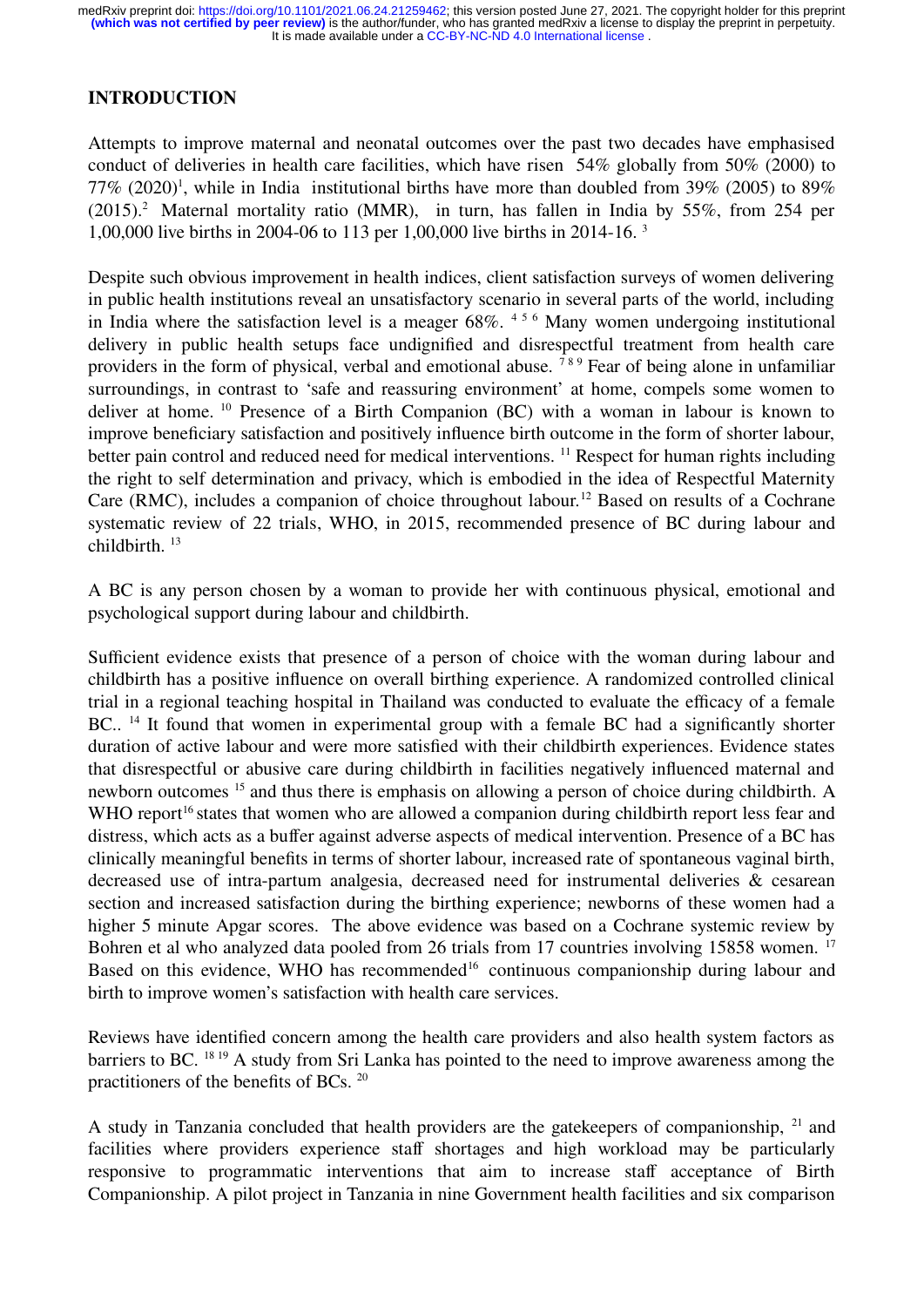sites found that the introduction of birth companionship in participating facilities was feasible and well accepted by health providers, Government officials and most importantly, women who delivered at those facilities. <sup>22</sup>

Many countries are including BC in their maternal health guidelines. Some countries, for example China, <sup>18</sup> Shri Lanka, Brazil<sup>20</sup> and Kenya<sup>21</sup> have begun to allow a BC in their public health setups to certain extent. A national law in Brazil in 2005 affirmed the rights of all women to have a companion of choice during labour, delivery and postpartum period.<sup>23</sup> National Guidelines for Quality Obstetrics and Perinatal Care in Kenya recommend a BC chosen by woman during first and second stage of labour. <sup>24</sup> Sri Lanka formulated a policy in 2011 to allow Birth Companions. <sup>20</sup>

In India, Christian Medical College, Vellore in the state of Tamil Nadu started a birth companion programme in 2002. An order was issued by the State Government in July 2004 to scale up this programme for all Government hospitals in the state. Subsequently, Tamil Nadu witnessed a reduction in the maternal mortality ratio (MMR) from 380 in 1993 to 90 in 2007. <sup>25</sup> In India, although BCs are being allowed in some private hospitals, there are very few Government hospitals where this concept is being put to practice. Tamil Nadu was the first state to initiate BC scheme in all public hospitals. <sup>26</sup> The Ministry of Health & Family Welfare decided in February 2016 to allow BC to reduce maternal and infant mortality<sup>27</sup> and launched Labour Room Quality Improvement Initiative (LaQshya)<sup>28</sup> in March 2018 to implement this decision. The Ministry of Health and Family Welfare in India has also introduced the concept of BC under LaQshya programme - an intervention to improve maternal and neonatal outcomes<sup>28</sup>and to enhance satisfaction of beneficiaries in health facility and provide Respectful Maternity Care (RMC). Since approximately 46% maternal deaths, over 40% stillbirths and 40% newborn deaths take place on the day of the delivery itself, LaQshya aims to reduce preventable deaths where birth take place in labour room or maternity operation theater. It aims to provide an effective system to enhance satisfaction of beneficiaries and provide RMC to all pregnant women attending the public health facility. <sup>28</sup> Despite an advisory from the Health Ministry in February, 2016, <sup>27</sup> BC were not widely allowed in Government hospitals beyond Kerala,  $^{29}$  Punjab<sup>30</sup> and UP.  $^{31}$ 

The advent of COVID-19 pandemic in March 2020 disrupted all aspects of daily life globally, including health care. Maternal and child health services suffered a setback.<sup>32</sup> The WHO universally recognized that all pregnant women including those with confirmed or suspected COVID-19 infection have the right to high quality care, including the presence of companion of choice during delivery.<sup>33</sup> The role of birth companion has become all the more important than ever before as he  $/$ she can be utilized to minimize unnecessary patient-clinician interface and optimize manpower in this critical time.<sup>34</sup> The Government of India has also acknowledged that the COVID-19 has had maximum impact on women, children and adolescents. It has reiterated women's empowerment, so that they are able to make informed decisions around safe motherhood practices, including choice of birth companion. <sup>35</sup>

Pandemic related stressors, worries and social distancing have affected the mental health of pregnant women, with a high percentage of them having symptoms of depression and anxiety.<sup>36</sup> Therefore role played by a birth companion under these circumstances is of a higher magnitude than ever before.

Despite these recommendations, guidelines and laws, implementation of the concept of BC has not been optimal. Studies have found the implementation of BC in Sri Lanka as unsatisfactory. <sup>20</sup> A study on frequency of women having BC in Brazil found that approximately one quarter of women had no companion at all, less than one in five had continuous companionship, and 55.2% had partial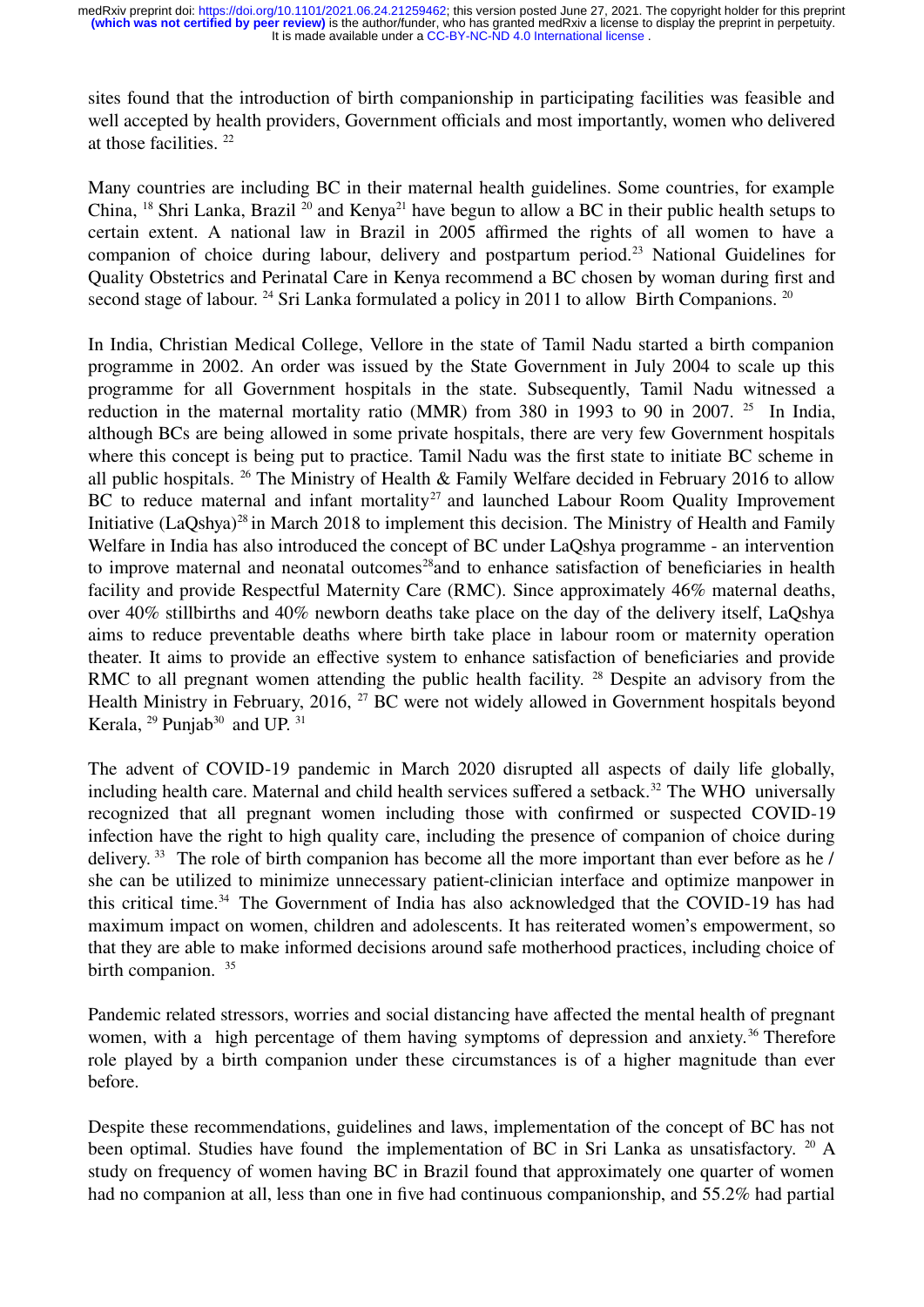companionship. <sup>23</sup> Even in the state of Tamil Nadu in India, where a Government order was passed to permit a BC in all public health hospitals, <sup>25</sup> many secondary and tertiary public hospitals and private hospitals do not allow a BC, while most Primary Health Centers (PHCs) do, making the women prefer PHCs for delivering their baby.<sup>37</sup> LaQshya program was launched in March, 2018 with an aim to achieve tangible results within 18 months that will benefit every pregnant woman and newborn delivering in public health institutions; <sup>38</sup> yet only 9% (262 of 2805 identified facilities) labour rooms had been nationally certified by November, 2020.<sup>39</sup>

Present literature reveals that the reasons for low implementation of BC concept are multi-factorial. A cross sectional study among practitioners in Sri Lanka identified lack of physical space in the labour room and the volume of work for non-adoption of BC. <sup>20</sup> According to a study conducted in Zambia, all the health staff stated that hospital policy was the principal reason for prohibiting companionship during labour. <sup>40</sup> They also had the apprehension that social support persons would interfere with their work by giving traditional medicines to women in labour.

A qualitative research was carried out in public teaching hospitals in three Arab countries. <sup>41</sup> Midwives and nurses pointed out structural factors while obstetricians pointed out social norms as barriers to implementation of the BC concept. To find women's and provider's perceptions on the issue of BC, a mixed-method study was done in Kenya. <sup>42</sup> It identified embarrassment, fear of gossip, abuse, privacy concerns, distrust of companion and ward set-up on women's behalf as barriers. Providers who allowed BC stated that the companion could be useful to help providers with some chores, purchase supplies, hold flashlights and help in cleaning up.

We looked for studies which gave an insight into solutions to overcome barriers to implementation of the concept of BC. Researchers from Brazil stated that change in institutional culture and rules, such as having a clear policy, and changes in facilities such as having chairs for all companions were associated with implementation of BC. <sup>23</sup> Khasholian and Portela, after a review of 41 publications <sup>19</sup> concluded that understanding providers' attitude and sensitizing them was necessary before introducing companion of choice at birth. They recommended a committed management team which could change hospital policies.

The Guidance Development Group (GDG) members of WHO who developed the recommendations on the concept of BC suggested modification of physical space in facility, sensitization and training of health care workers to increase acceptance and orientation of the companions as measures to improve implementation.<sup>13</sup>

We did a thorough literature review on studies from India on awareness about the concept of BC among health care providers, perceived barriers to its implementation and suggested solutions to overcome them. Except for a WHO report,  $^{26}$  some news items,  $^{29}$   $^{30}$   $^{31}$  and a couple of research papers<sup>25 37</sup> which touched upon the topic of BC in general, we did not find, to the best of our knowledge, any scientific study relating to our study objectives.

During our literature search, we found lacunae in the existing knowledge on probable reasons for non-adoption of BC in public health facilities in India. Is the non adoption because of a lack of awareness among health care providers or because they face constraints in implementing it? Since this is a novel initiative, there is a possibility that health care providers in the field of obstetrics are not aware or only partly aware of the concept of BC. Health care providers are uniquely placed to pinpoint qualities most desirable in a BC, barriers to its implementation and ways to overcome the identified barriers. We decided to carry out this study with the objective of knowing the level of awareness about the concept of BC among health care providers in a tertiary level teaching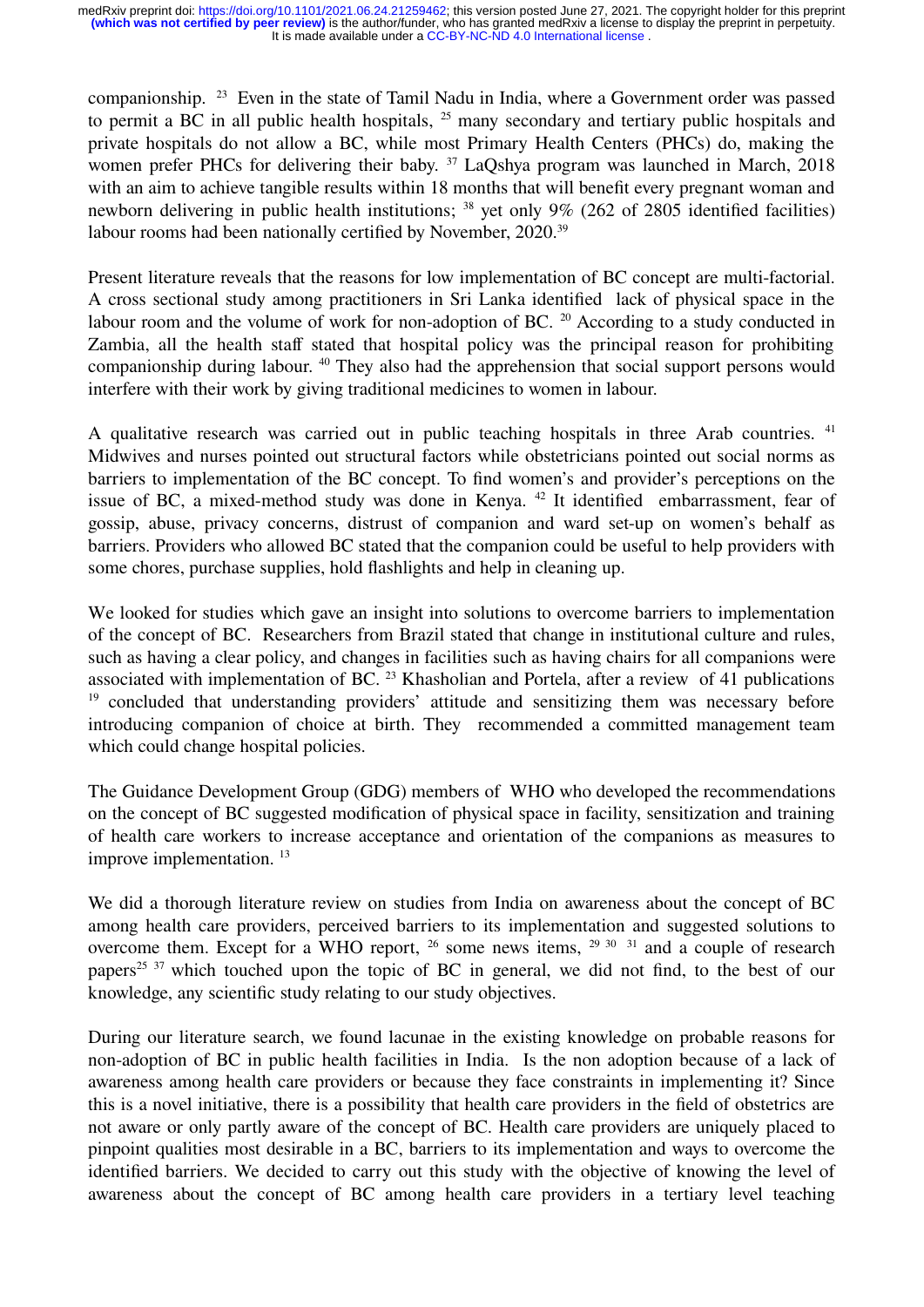institution in the capital city of India; whether the providers approved of allowing a companion at birth, barriers to implementation of this concept and ways to overcome them.

The **aim** of the study was to assess the level of awareness among the health care providers in a tertiary care hospital in North India of the concept of BC in labour and delivery, as also perceived barriers and suggestions for its implementation.

## **METHODS**

A facility based, cross-sectional quantitative study was conducted in the Department of Obstetrics & Gynecology, Lok Nayak Hospital, Maulana Azad Medical College (MAMC), New Delhi, India. Data was collected in the month of June and July 2019 after obtaining approval of the institutional ethics committee.

#### Study Population and Sample Size

We interviewed all the health care providers involved in providing institutional care during labour and delivery, namely doctors (consultants, senior residents hereinafter called residents and Post-Graduate students) and nurses (Senior and Staff). There was no other inclusion criteria. Those who were unwilling to participate or did not give their consent were excluded. Universal total population sampling <sup>43</sup> was done, under which all individuals belonging to the study population were approached for participation. This was done to eliminate any bias or sampling error. Of 115 doctors, 96 were interviewed (response rate of 83%), while 55 of 105 nurses were interviewed (response rates of 52%). With a sample of 151, our overall response rate was 69 %. Two third of the respondents (64%) were doctors (10 consultants, 47 Post Graduates, 39 residents), with half being Post Graduates forming the largest group (31%), rest being nurses (15 senior nurses, and 40 staff nurses). Being an Obstetrics department, most (95%) of the respondents were females. There were no male nurses in the Department.

#### Ethical Clearance

Institutional Ethics Committee of Maulana Azad Medical College accorded clearance to the conduct of the study (order No. F.17/IEC/MAMC/19/No. 125 Dated 27.5.2019). The option to opt out of the study was kept open without any condition. Complete confidentiality regarding participant's information was maintained.

#### Study Instrument

We framed the study questionnaire based on literature review on the perceived barriers to and possible solutions to introduction of BC during delivery. A structured, written questionnaire in English was pre-tested on 10 subjects, following which it was suitably modified and finalized (Annexure-3). Study Participant Information Sheet (Annexure-1) and Consent form (Annexure-2) were also prepared. The respondents were informed of the objectives and procedure of the study, informed consent obtained from each willing participant before administering the questionnaire. First three questions captured the socio-demographic characteristics and position of participants in the department. Questions 4-6 related to awareness of the concept of BC. Those not aware were briefly told about the concept so that they could answer the subsequent questions numbered 7-15.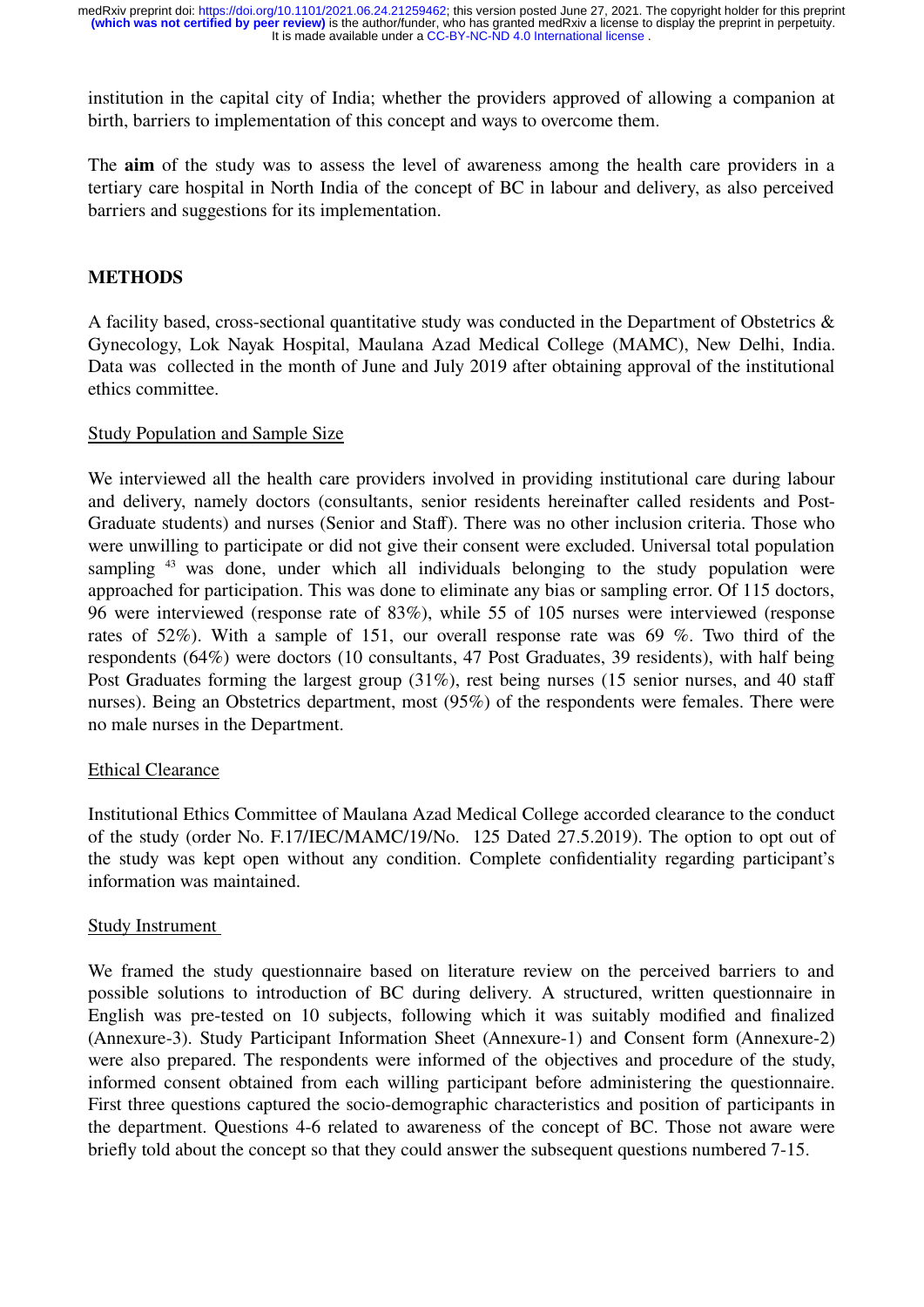## Data Analysis

The information collected was entered in a Google form, and results downloaded as a Comma Separated Values (csv) file. Data was checked for consistency and completeness; data entry errors were spotted and corrected. Cleaned up data was analyzed in Stata 8.0. Labels were assigned to variables. Ordinal variables were coded in a consistent, hierarchical manner with the lowest score of 1 denoting full awareness, highly beneficial or strong agreement.

The primary outcomes of this research were awareness of, opinion on the qualification of and benefits of, barriers to, suggestions and applicability of the concept of BC. Any systematic differences of outcome variables by demographic variables or position in the department were ascertained.

The study data contained responses of participants to various questions – either as binary, or on an ordinal scale of an order of three or five. Since ordinal variables and differences between them are neither uniform nor can be assumed to be normally distributed, standard measurements methods like means, standard deviations and t-test are not suitable<sup>44</sup>. Instead, we used non-parametric tests<sup>45 46</sup> like Pearson Chi Square statistic, Fisher's exact test where cell values were less than five, Kendall's taub, Kruskal's gamma statistic and Kruskal-Wallis test that do not rely on the assumption of normal distribution. For ordinal data, median and percentages were employed. Quantile regression was used for a similar reason. P-value of less than 0.05 was considered significant.

## **RESULTS**

Of the 151 participants, 143 (95%) were female. Age of the participants ranged from 21 to 55 years, with a mean age of 31 years. (Table 1)

Awareness of the concept of BC (Q. 4) and WHO recommendation to that effect (Q. 5) was very high, with 53% (n=80) and 54% (n=82) of respondents respectively being fully aware, 40% (n=61) and 29% (n=44) respectively being somewhat aware (Table-2). Median awareness for both questions was 1 (Table-3), denoting full awareness on a three point scale with 3 being not aware. Sub-group analysis revealed highest level of awareness among consultants (Table-3, mean and median awareness was 1 and close to 1), and a high level of awareness among staff nurses (median awareness 1). We used non-parametric tests on the ordinal responses to the two sets of questions on awareness to find their association. (Table-2)

- 1. Pearson Chi Square statistic  $(\chi^2)$  with 4 degrees of freedom is 55.6 with a p-value of 0.00, denoting that the observed responses in rows and columns to the two questions are associated, dependent and significantly related, rejecting the null hypotheses of independence.
- 2. Since some of the cells had values below five, violating the assumption of Chi-Square Test, we used Fisher's exact test, which also showed dependence of the response to the two questions ( $p=0.00$ ).
- 3. Since both dimensions of the table can be ordered, Kendall's tau-b coefficient can be used to test the strength of association of cross tabulations, which has an Alpha's Standard Error (ASE) of 0.072 denoting dependence of two sets of responses.
- 4. Kruskal's gamma statistic at 0.62 and ASE of 0.091 also show a material level of association.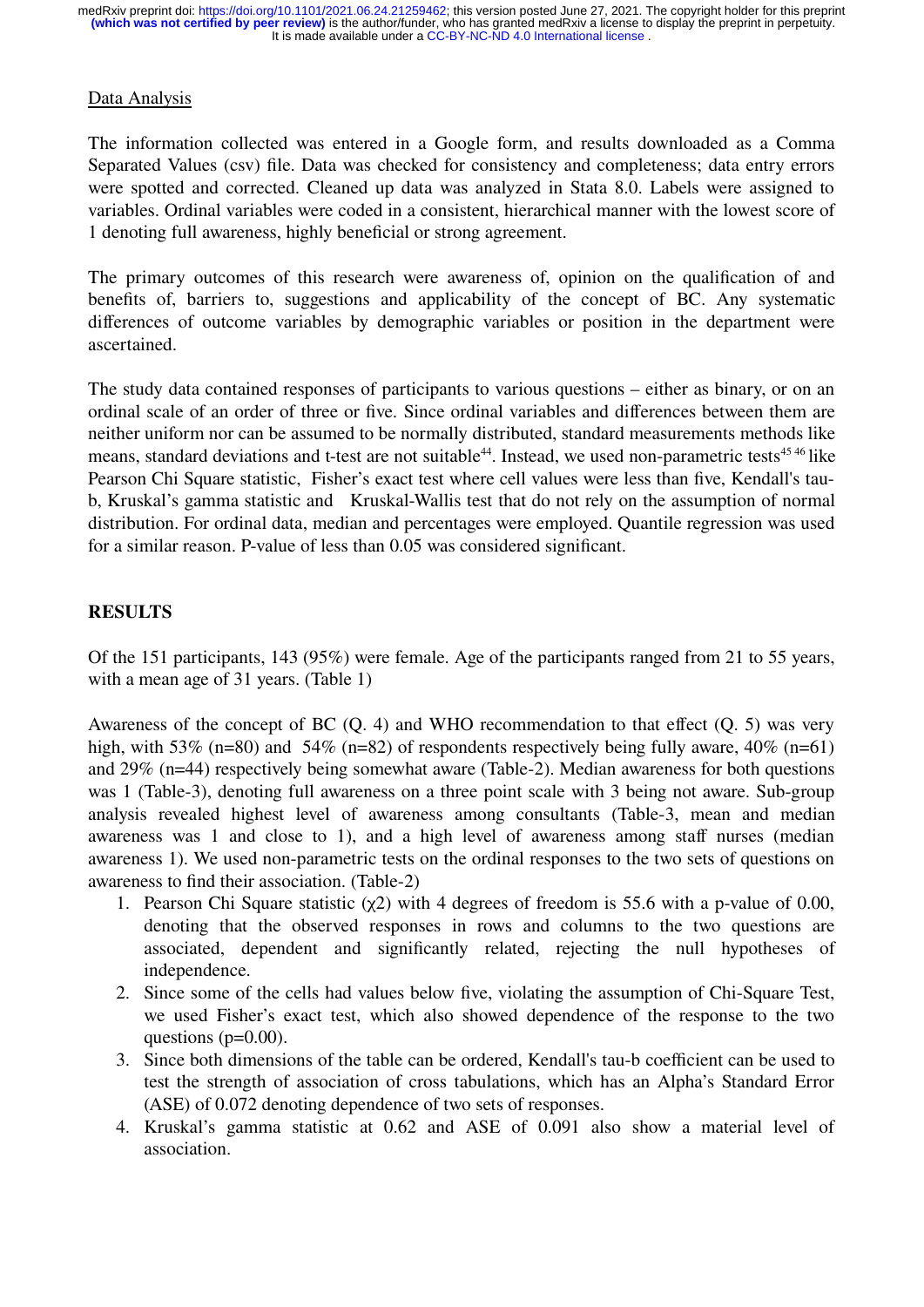On the question of awareness of Government's guideline on the presence of BC (Q.6), awareness levels were slightly lower with 39% (n=59) being fully aware, while 29% (n=44) were somewhat aware (Table-4) and an overall median score of 2 (Table-3). Consultants were still highly aware of this stipulation (Median 1, mean 1.3), while senior nurses were least aware of it (Median 3, mean 2.2).

Of those who were fully aware about the concept of BC, 71% were also fully aware of the WHO recommendation (Table-2) and 56% were fully aware that Government of India advocates presence of BC (Table-4). The association to the responses of awareness of the concept of BC and Government's advisory was significant with a Pearson Chi Square statistic  $(\chi^2)$  with 4 degrees of freedom of 29.6 (p-value: 0.00), Fisher's exact test p-value of 0.00, Kendall's tau-b of 0.37 (ASE: 0.067) and Kruskal's gamma statistic at 0.37 and ASE of 0.067 (Table-4).

Similarly, the responses to the question on WHO's recommendation and Government's advisory were significantly related with a Pearson Chi Square statistic  $(\chi^2)$  with 4 degrees of freedom of 64.5 (p-value: 0.00), Fisher's exact test p-value of 0.00, Kendall's tau-b of 0.56 (ASE: 0.054) and Kruskal's gamma statistic at 0.78 and ASE of 0.057 (Table-5).

Respondents were asked to rank the preferred BC from a list (Q.7). Mother was the BC of choice  $(n=106, 70\%)$  closely followed by husband  $(n=104, 69\%$ , Table 6). The pre-requisite for being a BC were identified as wearing clean clothes (95%, n= 144), not suffering from any communicable disease (91%, n=138), staying with the woman throughout the process of labour (74%, n=111). A minority of respondents opted for the BC having gone through the process of labour (42% n=64), being a female relative (40%, n=61). Only 15% (n=22) responded opined that BC should attend to other women in the labour room, while only 7% respondents (n=10) thought that BC would interfere with the work of hospital staff ( Table 7).

On the perceived benefits of a BC during labour  $(0.9)$ , most respondents (n=51%, n=77) viewed it to be highly beneficial, many (n=44%, n=67) felt it was somewhat beneficial (Table-10) with a overall median score of 1 (Table-3). Most consultants, Post-Graduates and Senior Nurses opined it to be highly beneficial with a median score of 1. Residents and Staff Nurses were muted in their response and believed BC would be somewhat beneficial (median score: 2, Table-3).

Respondents were then asked (Q.10) of the likely benefits of a BC (Table-8). Almost everyone (99%, n=149) opined that BC would provide emotional support and boost the woman's confidence. More than 90% participants opined that the BC would provide comfort measures like soothing touch, massage, increase satisfaction, spiritual support, early initiation of breastfeeding, help the woman to advocate her wishes to others, and reduce postpartum depression. Majority thought that it would lead to humanization of labour, reduced need for analgesia, increased spontaneous vaginal births, reduced incidence of unnecessary cesarean sections, reduced need for instrumental delivery, reduced workload for hospital staff and in delivering in birth position of choice. Half the respondents thought that it would lead to a higher Apgar score. Some respondents expected BC to lead to a shorter duration of labour (38%), or reduced intra-partum bleeding (36%) or increased use of partograph (26%, Table-8).

Most respondents thought that BC would be somewhat beneficial in dealing with high risk pregnancies (median response: 2, Q.11). Most consultants, however, viewed it be highly beneficial with a median score of 1 (Table-3).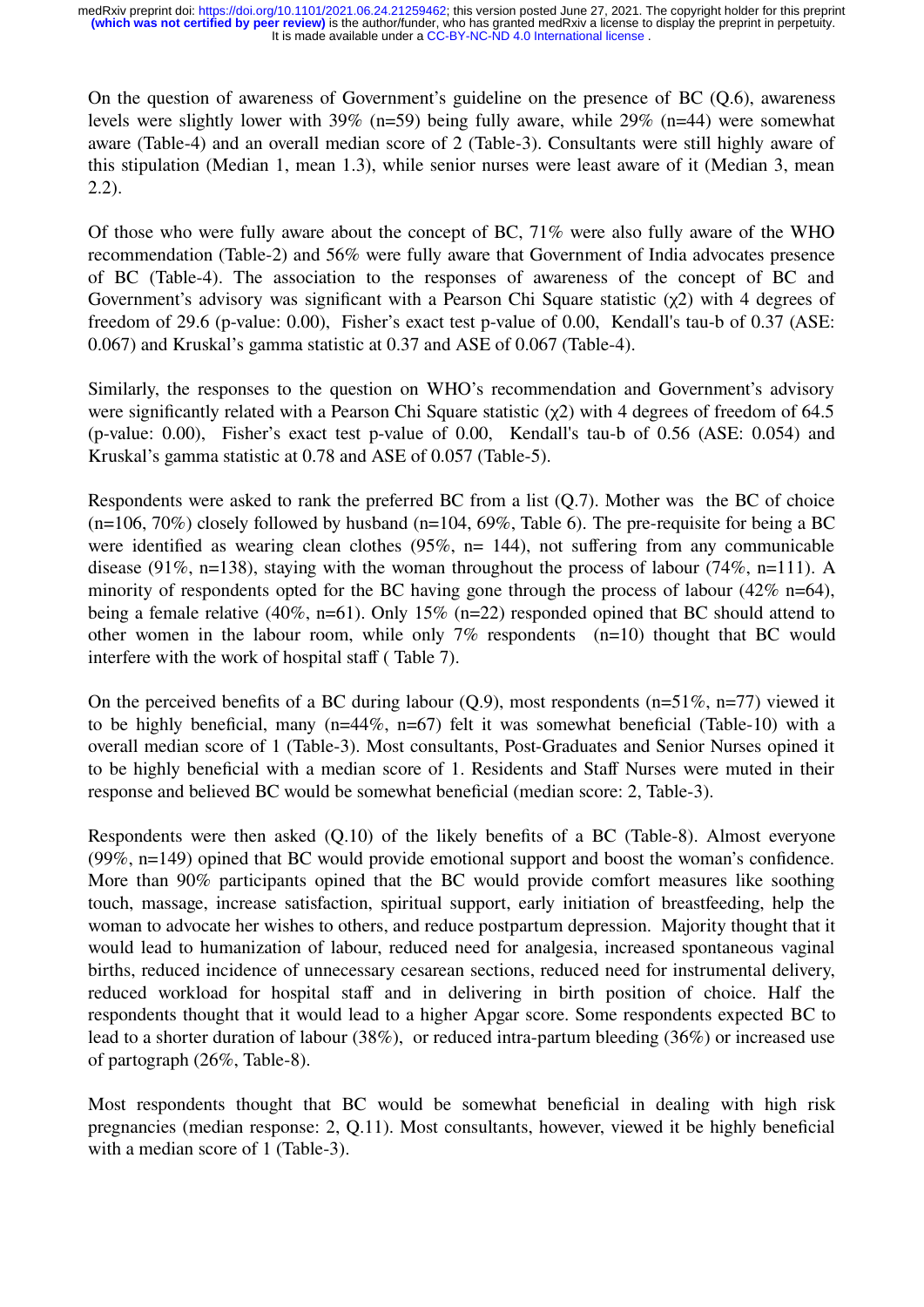Seeking readiness for practice, respondents were asked if the concept of BC should be introduced in a tertiary care institution like theirs, MAMC & Lok Nayak Hospital (Q.12, Graph-1, Graph-2 Table-9). Respondents strongly agreeing to this suggestion was only 19% (n=29) with 40% (n=60) agreeing. The median response was "Agree" (mean: 2.4, median: 2 on a scale of 1 to 5, Table-3, 10, Graph-1). This response was milder than to previous question on expected benefits of a BC (Q.9) where the overall perception was of being "highly beneficial" (Table-3). 75% of respondents who reported the BC to be highly beneficial agreed to the suggestion of it being implemented in their hospital (Table-9). A smaller percentage of respondents (45%) who observed BC to be somewhat beneficial agreed to its introduction in their hospital (Table-9). The responses to the question on expected benefits of BC and introducing in their hospital were significantly related with a Pearson Chi Square statistic (χ2) with 8 degrees of freedom of 38.9 (p-value: 0.00), Fisher's exact test pvalue of 0.00, Kendall's tau-b of 0.37 (ASE: 0.064) and Kruskal's gamma statistic at 0.56 and ASE of 0.08 (Table-9).

Among groups of respondents, consultants were the most supportive (median and mean: 1.5 on a five point scale where 1 is strongly agree, 5 strongly disagree, Table-3, Graph-2) while staff nurses were the least approving (mean: 3, median: 3) of introducing BC in their hospital. Kruskal–Wallis one-way analysis of variance to test the null hypothesis that the medians of all groups are equal (Table-11) is rejected with Chi-Square value of 16.8, p-0.001. Using quantile regression which estimates the median of the dependent variable, conditional on the values of the independent variable, we find that as we move lower in the health care worker hierarchy, the support for the introduction of BC in their hospital falls. (coefficient: 0.33, t: 5.59, p: 0.00, Table-12). Thus, response to the question on introduction of BC in their hospital was dependent on position, with least support among the staff nurses.

On possible barriers at institution level to introduction of a BC (Q. 13), there was a strong agreement on over-crowding in labour room and privacy concerns for other women, especially in presence of male companion (median score: 1, Table-10). Most respondents also 'agreed' with the suggestion that hospital policy could be a barrier, it posed a risk of infection transmission, asepsis in OT could be compromised, women may not cooperate with hospital staff in presence of BC, they may use traditional medicines, or may interfere with clinical decision making; that a lounge or waiting area will be needed for the BC, who may not be continuously present during labour or be able to see the sight of blood and that it may compromise the confidentiality of woman's health information (median score: 2, Table-10). Most respondents were neutral (neither agreed nor disagreed) when asked if presence of BC was unprofessional (Table-10). On the patient side barriers agreed to included embarrassment for the patient of delivering in front of someone else, BC gossiping in the community, economic loss when BC is an earning member and expense of hiring a doula or lack of a trustworthy person (median score: 2, Table-10)

On the ways of overcoming the perceived barriers, the suggestion of providing funding to hospitals to upgrade labour rooms was strongly agreed to (median score 1, Table-10). Other options for overcoming the barriers agreed to were: increased awareness among hospital staff about benefits of BC, creating physical partition to ensure privacy, prior training of BC on their role, incentivising hospitals that allow BC and formulation of guidelines for instructing BC (median score: 2, Table-10). Most respondents were neutral (neither agree nor disagree) when asked if providing incentives to women who deliver in presence of a BC would help in overcoming barriers to implementation of the concept of BC (Table-10).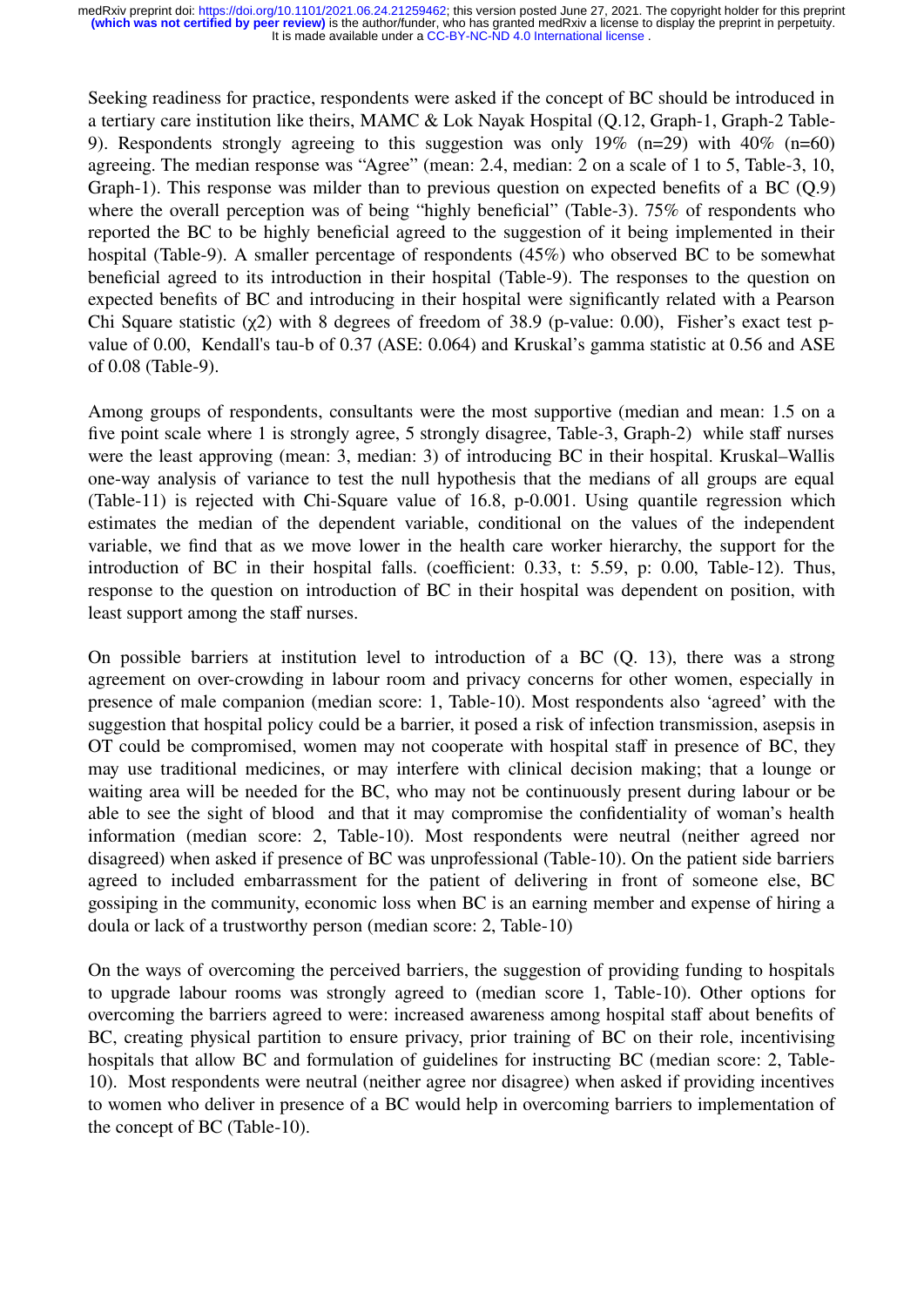# **DISCUSSION**

Our respondents were representative of the team of doctors and nurses that manage labour and deliveries in the study institution. A wide range of respondents age (21 to 55 years) across health care provider categories underlines the diverse and rich experience that they bring to the study. A consensus or broad agreement among such a diverse group of care-givers signifies a widely held view and therefore carries high credibility, and generalizability.

Our study participants were largely aware of the concept of BC, and WHO recommendation that that every woman in labour and delivery should be accompanied by a companion of her choice. Two in every three (68%) of the interviewed health care providers were aware of Government of India stipulation on the presence of BC in all its hospitals. Awareness of WHO recommendation and Government of India stipulation among those who were already aware of the concept of BC was high (71%, 56% respectively), but provided scope for further improvement. Information sessions for health care providers should be organized to familiarize them on the guidelines of LaQshya and need for BC in the interests of quality of care, and dignity of the delivering women.

Even though the choice of a BC lies with the woman undergoing delivery, health care providers in our study identified mother and husband to be the most preferred BCs. These findings are similar to those of a study in Nigeria where husband was the BC of choice<sup>47</sup> Policy and systems for allowing BC should accommodate this preference by allowing sufficient privacy for other women delivering in the same ward from the presence of a male attendants.

The pre-requisites identified for a BC include basics like hygiene, being disease-free and availability. While introducing the concept, screening of the BCs for communicable disease and a coaching on maintaining hygiene should be organized, as it will benefit the lady delivering and also neighbors. Being a woman, or having experienced labour were identified as pre-requisites for being a BC by over a third of respondents, showing willingness among the health care providers to accommodate the choice of the delivering woman.

High current levels of awareness of the concept of BC were matched by agreeing to its expected benefits (95% of respondents). Expected benefits particularly for high risk pregnancies were perceived to be marginally lower, but still a high proportion of respondents (85%). Consultants, who manage such cases, were largely in agreement of benefits in such cases. These findings are consistent with those from a study in Kenya, <sup>42</sup> where most providers recommended BC. Our findings are also aligned to those from a study from Sri Lanka where most of the respondent faculty members thought that presence of BC would provide moral support to women. <sup>16</sup>

In our study 70% of respondent service providers felt that presence of BC would reduce the need for analgesia. This has been proven in a study by Marzieh et al in  $2014^{48}$  which demonstrated that presence of doula during labour significantly reduced intensity of labour pain compared to the control group. Similarly, McGrath & Kennell found decreased need for epidural analgesia during labour among middle income women delivering with continuous labour support of a doula. <sup>49</sup>

Most health care providers agreed to the suggestion that BC would provide emotional support, boost the woman's confidence, provide physical, psychological and emotional comfort, and improve communication signifying an understanding of the mechanism by which BC can help the woman in labour. Almost 93% respondents opined that BC will lead to early initiation of breastfeeding, which has huge implications for child survival and post natal recovery. On the whole, health care providers perceived all round benefits of the presence of a BC.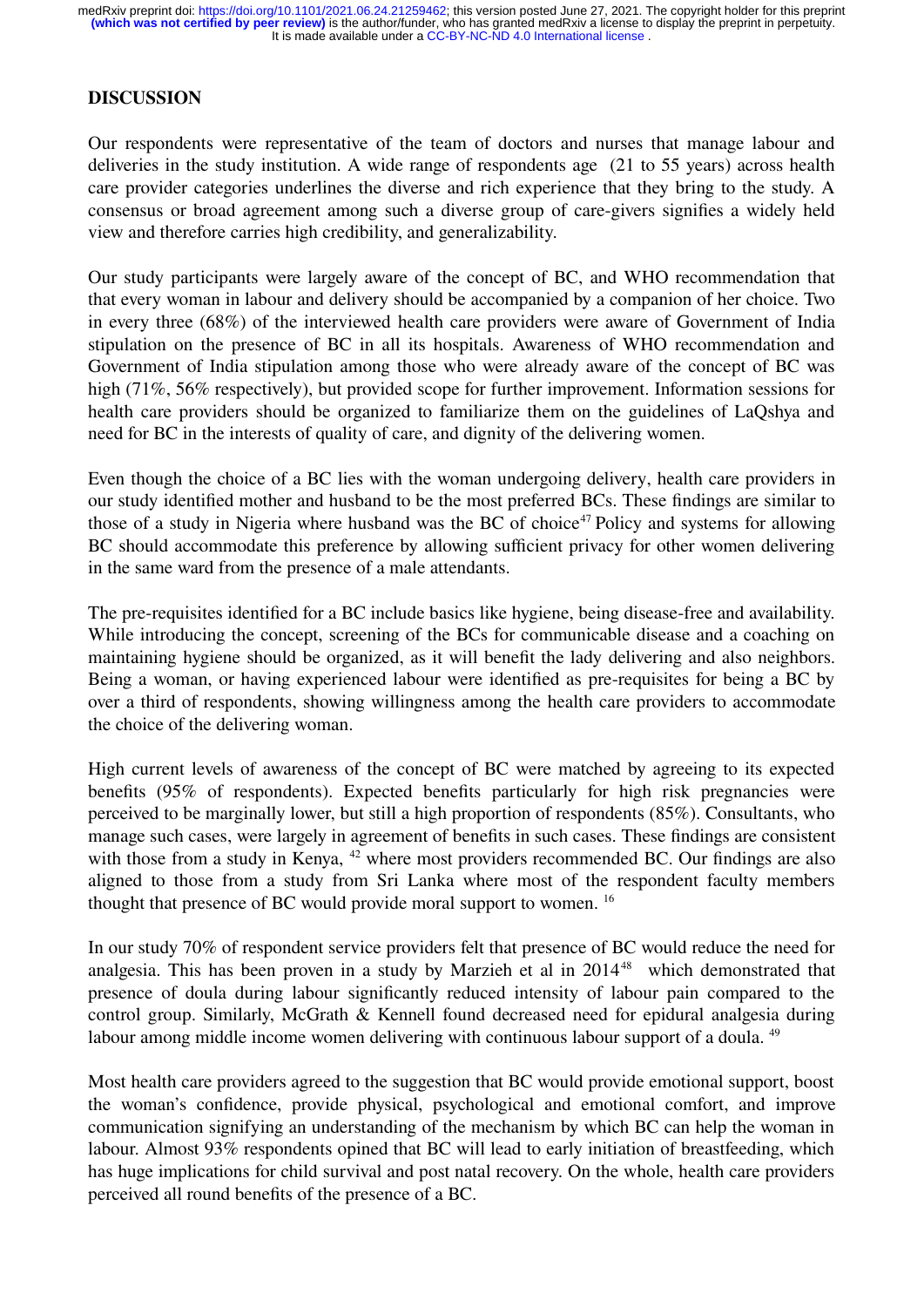Despite such high levels of awareness of the concept, usefulness and benefits of BCs, only 61% (88) of 144) respondents who perceived BC to be beneficial in Q.9 agreed to get it introduced in their hospital. Staff nurses were the least agreeable, with only 15 of 37 (40%) who agreed that BC could be beneficial in response to Q.9 agreed to its introduction in their hospital. The reasons for this steep difference between awareness and willingness to practice, and amongst health care providers points to practical difficulties in making the concept operational. These difficulties are captured in response to the questions on barriers and how these can be overcome.

Health care respondents across all categories strongly agreed that the key barrier to introducing BC in their hospital was overcrowding and privacy concerns for other women. Privacy concern for other women is similar to the response of health care providers given in the study from Kenya by Patience et al. <sup>42</sup> Inadequate space was also brought out as the most important barrier in an earlier study in Sri Lanka $^{20}$ 

Other barriers agreed to by most heath care providers include the risk of infection transmission, compromising of asepsis in OT, hospital policy, need for a lounge or waiting area, apprehension of continued presence of BC or not being able to see the sight of blood, or compromising the confidentiality of woman's health information. Presence of a BC was not perceived to be unprofessional. Lack of physical space leading to privacy issues as the key constraint in introducing BCs was supported by funding for hospitals emerging as the most preferred response to question on overcoming these barriers. Other suggestions included raising awareness of hospital staff and incentivising hospitals that allow BC. Our findings are consistent with WHO's recommendation on the need for implementing a strategy for sensitization of health professionals, community and women towards acceptance of BC. <sup>13</sup>

Apprehensions among health care providers that patients may not cooperate in the presence of BC, or BC may interfere in clinical decision making were marginal concerns, which can be overcome by formulating guidelines on conduct of BCs, and providing prior training to BCs. Cost of transporting BC was seen as non-issue as also the recommendation to provide incentives to women delivering in the presence of a BC.

Strengths of our study are – universal total sampling, reducing selection bias, and by interviewing all cadres of health care providers, we obtained a better understanding of the issue.

Our study had the following limitations – 1) Findings of our study are generalizable to tertiary care teaching institutions only, not to all public health facilities. 2) In the initial questions of the questionnaire, we tested awareness of the participants about the concept of BC. Those who were not aware were told about the concept in brief by the interviewer, while others were not briefed. This may have influenced answers to subsequent questions by the participants.

# **Conclusion**

In general, health care providers were largely aware about the concept of BC, WHO's recommendation and Government of India (GoI) guideline on the presence of BC. Awareness on all these three areas, however, needs to be raised further among PG students, senior residents and staff nurses.

Most (95%) of service providers in this study found the BC to be highly beneficial or somewhat beneficial. Most participants identified mother and husband as the preferred BC of choice. Most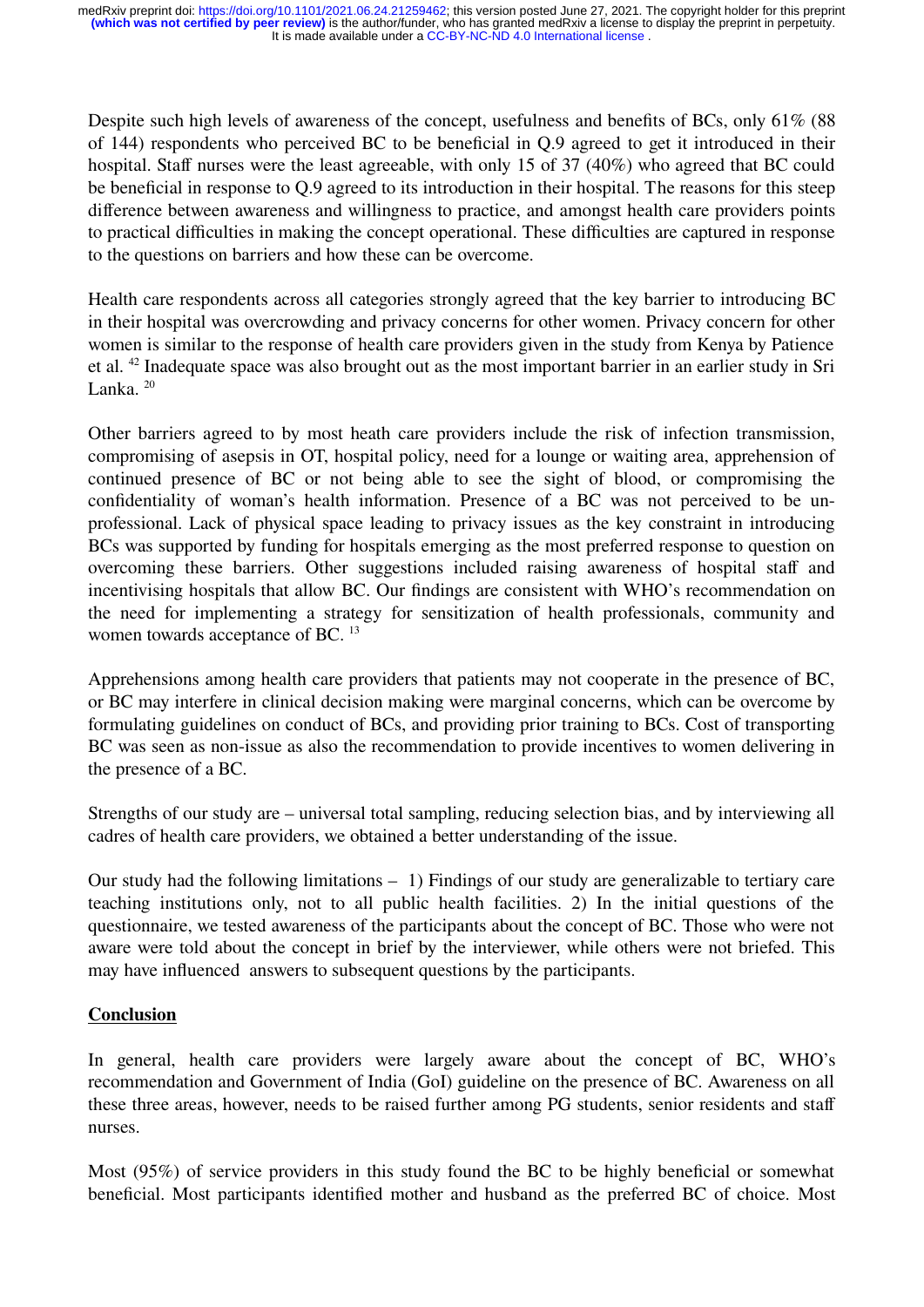respondents opined that BC would help in providing emotional support, increase satisfaction, help the pregnant woman to convey her wishes to others, initiate breast feeding early and reduce post partum depression. Birth Companions, therefore, can materially improve maternal and neonatal outcomes – a finding with with immense public health implications which is particularly relevant in the face of COVID-19, which has caused a setback to maternal and child health as well as lead to an acute shortage of health care staff. Barriers to introduction of BCs need to be identified and overcome.

Suggestions and Recommendations

Based on study findings, we offer the following suggestions.

1. Concept of BC should be part of teaching curriculum for PG and nursing students, which should be updated from time to time through Continuing Medical Education (CME) and Continuing Nursing Education (CNE).

2. All cadres of staff working in labour rooms should be briefed about LaQshya program under which the GoI advocates the presence of a BC.

3. Pregnant women should be informed during antenatal visits of benefits of a BC, and their right to carry a BC of choice at the time of delivery.

4. BC identified by the pregnant woman should be encouraged to accompany her for antenatal visits. The identified BCs should be screened and counseled so that they prepare themselves for this role.

5. Administrative heads of health facilities should should take concrete steps to facilitate presence of BCs. Available funds should be used to provide temporary partitions or curtains to create privacy for the women and their BC during delivery and labour.

6. India's prescribed National Quality Assurance Standards for Government facilities already require (Standard B3) that the facility maintains privacy, confidentiality & dignity of patient. This needs to be implemented diligently by providing adequate funding to increase space, and provide privacy to women in labour and delivery. Hospitals that allow BCs should be incentivized.

7. Theory of Change<sup>13</sup> that defines long-term goals and then maps backward to identify necessary preconditions can be used in hospitals to identify gaps, barriers and make a time-bound strategy to overcome them. Key stakeholders need to be engaged while drawing the action plan, and for its effective implementation. It is known that enhanced stakeholder involvement contributes to the quality of the services provided. <sup>50</sup>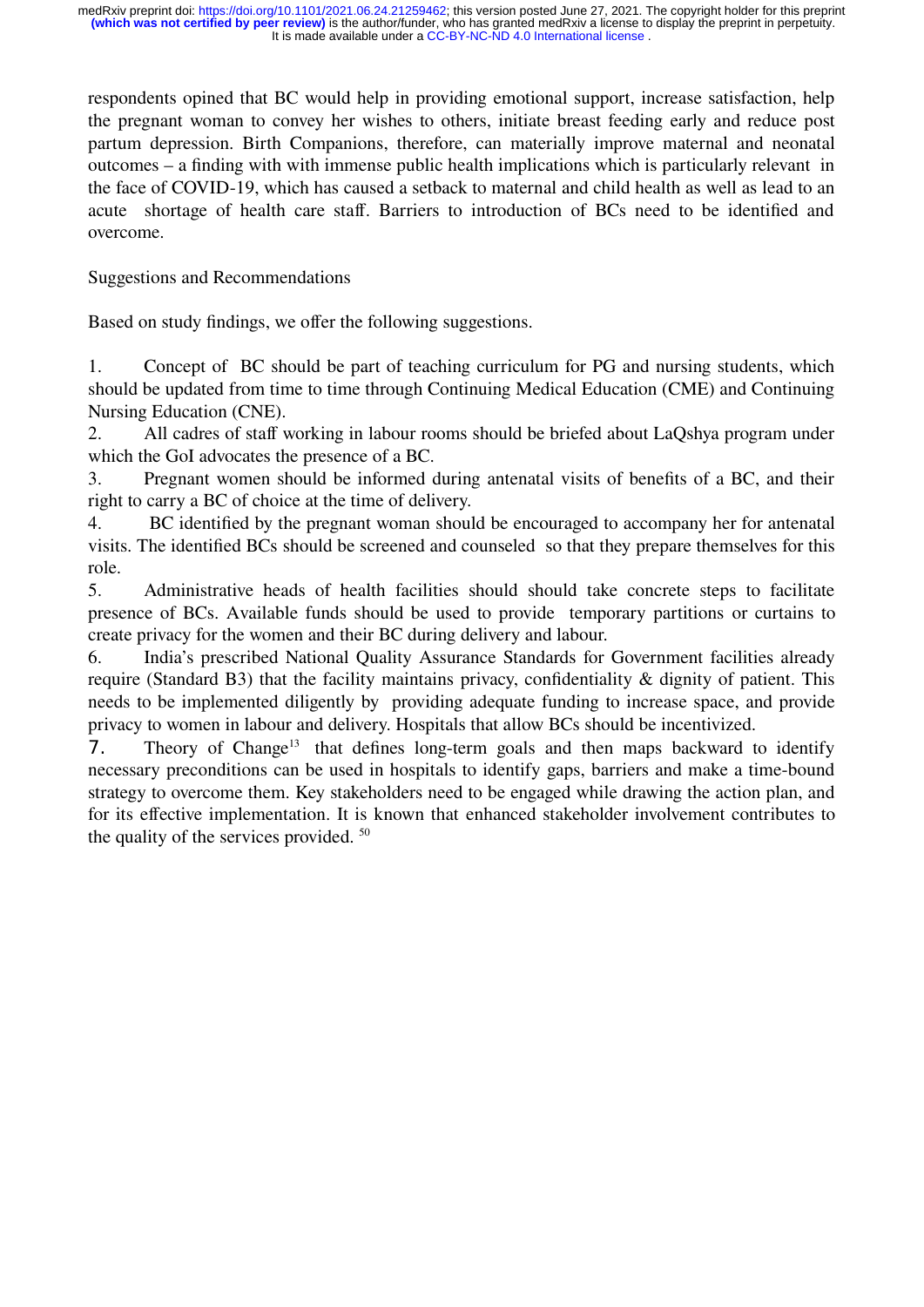# **Declarations**

#### **Availability of data and materials**

The data for this project is being shared as csv file.

#### **Author Contributions**

TS conceived and designed the study, prepared the instrument, administered it and wrote the paper. YS and ST provided inputs on draft versions of the proposal, study protocol and drafts of the paper. RS helped in statistical analysis and wrote the conclusions. All authors read and approved the final manuscript.

#### **Financial/non-financial disclosure**

This project was selected by Indian Council of Medical Research under Short Term Studentship (STS) in an open, all India competition among under-graduate medical students (Reference ID 2019- 02931). An assistance of Rs. 20,000/- was provided on successful completion of the study, and approval of the report. The funder of the study had no role in study design, data collection, data analysis, data interpretation, or writing of the report.

#### **Competing interests**

The authors declare that they have no competing interests.

#### **Acknowledgments**

The authors will like to express sincere gratitude to the respondent heath care providers in sparing their time for responding to our questionnaire.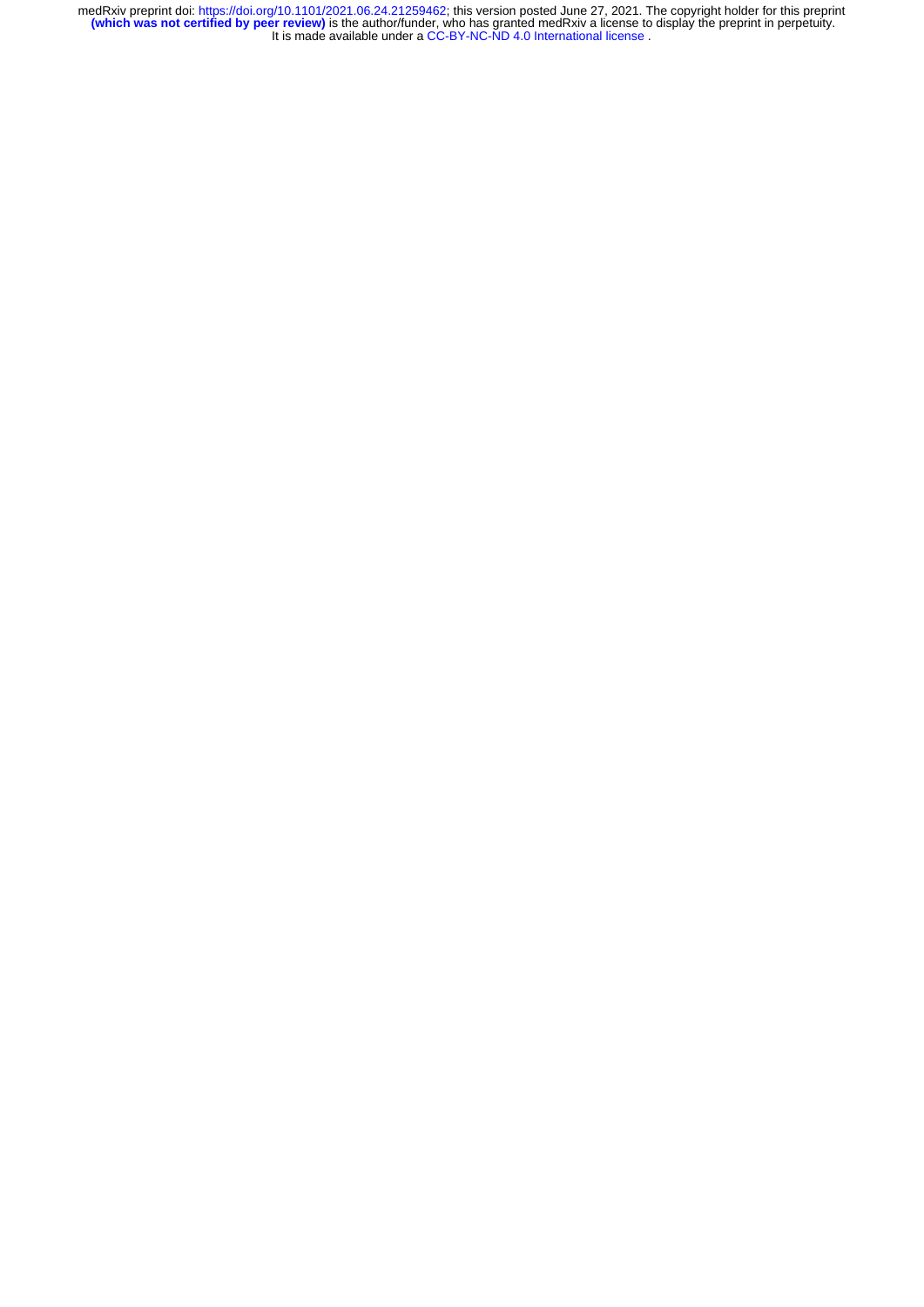# **Tables and Graphs**

**Table 1**: Demographic Characters of Respondents

| Position           | Numbers (%) | Mean age | Female | Male |
|--------------------|-------------|----------|--------|------|
| Consultant         | 10(6.62)    | 47       |        |      |
| PG                 | 47(31.13)   | 26       | 42     | 5    |
| Resident           | 39 (25.83)  | 29       | 37     | 2    |
| Sr. Nurse          | 15 (9.93)   | 43       | 15     | 0    |
| <b>Staff Nurse</b> | 40 (26.49)  | 32       | 40     | 0    |
| Total              | 151 (100)   | 31       | 143    | 8    |

**Table-2**: Awareness of WHO Recommendation Regarding Birth Companion

| Q4. Are you<br>Q5. Are you aware that the WHO |                                   |                   |                  |       |  |  |
|-----------------------------------------------|-----------------------------------|-------------------|------------------|-------|--|--|
| aware of the                                  | recommends every woman to be      |                   |                  |       |  |  |
| concept of                                    | accompanied by a Birth companion? |                   |                  |       |  |  |
| birth Companion?                              |                                   |                   |                  |       |  |  |
|                                               | <b>Fully Aware</b>                | Somewhat<br>aware | <b>Not aware</b> | Total |  |  |
| <b>Fully Aware</b>                            | 57                                | 16                | 7                | 80    |  |  |
|                                               | 71.25                             | 20                | 8.75             | 100   |  |  |
|                                               | 69.51                             | 36.36             | 28               | 52.98 |  |  |
| <b>Somewhat Aware</b>                         | 25                                | 27                | 9                | 61    |  |  |
|                                               | 40.98                             | 44.26             | 14.75            | 100   |  |  |
|                                               | 30.49                             | 61.36             | 36               | 40.4  |  |  |
| <b>Not Aware</b>                              | 0                                 | 1                 | 9                | 10    |  |  |
|                                               | 0                                 | 10                | 90               | 100   |  |  |
|                                               | 0                                 | 2.27              | 36               | 6.62  |  |  |
| Total                                         | 82                                | 44                | 25               | 151   |  |  |
|                                               | 54.3                              | 29.14             | 16.56            | 100   |  |  |
|                                               | 100                               | 100               | 100              | 100   |  |  |

Pearson chi2(4) =  $55.6358$  Pr = 0.000 Cramér's V = 0.4292  $gamma = 0.6271$  ASE = 0.091 Kendall's tau-b = 0.4023 ASE = 0.072 Fisher's exact = 0.000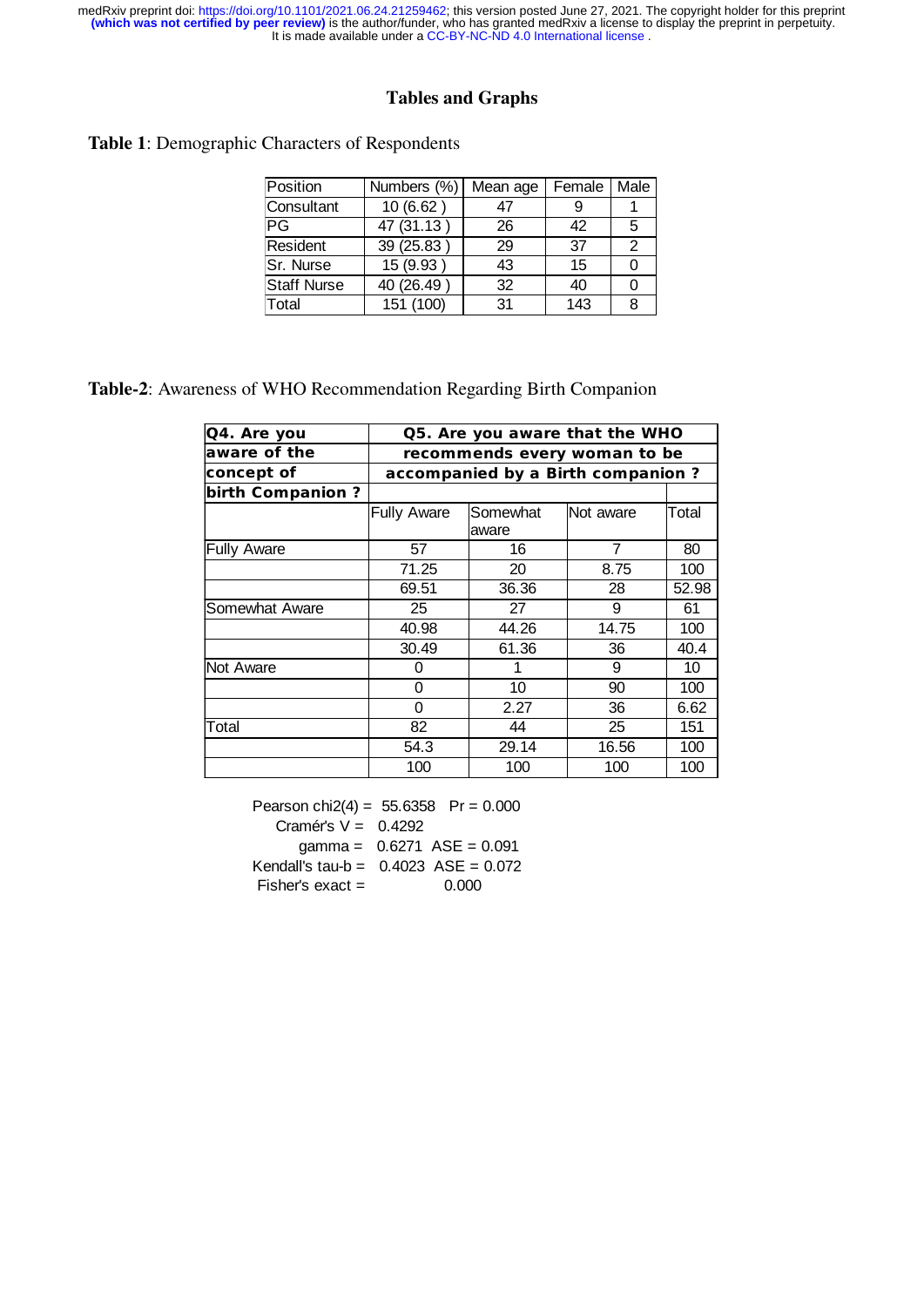| Variable               | ${\bf N}$ | Mean | Median         |
|------------------------|-----------|------|----------------|
| <b>All Respondents</b> |           |      |                |
| Q4                     | 151       | 1.5  | $\mathbf{1}$   |
| Q <sub>5</sub>         | 151       | 1.8  | $\mathbf{1}$   |
| Q <sub>6</sub>         | 151       | 1.9  | $\mathbf{2}$   |
| Q <sub>9</sub>         | 151       | 1.5  | $\mathbf{1}$   |
| Q11                    | 151       | 1.8  | $\overline{c}$ |
| Q12                    | 151       | 2.4  | $\overline{2}$ |
| <b>Consultant</b>      |           |      |                |
| Q4                     | 10        | 1.0  | $\mathbf{1}$   |
| Q <sub>5</sub>         | 10        | 1.1  | $\mathbf{1}$   |
| Q <sub>6</sub>         | 10        | 1.3  | $\mathbf{1}$   |
| Q <sub>9</sub>         | 10        | 1.1  | $\mathbf{1}$   |
| Q11                    | 10        | 1.6  | $\mathbf{1}$   |
| Q12                    | 10        | 1.5  | 1.5            |
| <b>Post Graduate</b>   |           |      |                |
| Q4                     | 47        | 1.6  | $\overline{c}$ |
| Q <sub>5</sub>         | 47        | 1.9  | $\overline{c}$ |
| Q <sub>6</sub>         | 47        | 2.1  | $\overline{c}$ |
| Q <sub>9</sub>         | 47        | 1.5  | $\mathbf{1}$   |
| Q11                    | 47        | 1.8  | $\overline{c}$ |
| Q12                    | 47        | 2.4  | $\overline{c}$ |
| <b>Resident</b>        |           |      |                |
| Q4                     | 39        | 1.6  | $\overline{c}$ |
| Q <sub>5</sub>         | 39        | 1.4  | $\mathbf{1}$   |
| Q <sub>6</sub>         | 39        | 1.7  | $\overline{c}$ |
| Q <sub>9</sub>         | 39        | 1.6  | $\overline{c}$ |
| Q11                    | 39        | 1.9  | $\overline{c}$ |
| Q12                    | 39        | 2.4  | $\overline{c}$ |
| <b>Senior. Nurse</b>   |           |      |                |
| Q4                     | 15        | 1.5  | $\mathbf{1}$   |
| Q <sub>5</sub>         | 15        | 2.4  |                |
| Q <sub>6</sub>         | 15        | 2.2  | $rac{2}{3}$    |
| Q <sub>9</sub>         | 15        | 1.5  | $\mathbf{1}$   |
| Q11                    | 15        | 1.7  |                |
| Q12                    | 15        | 2.1  | $\frac{2}{2}$  |
| <b>Staff Nurse</b>     |           |      |                |
| Q4                     | 40        | 1.5  | $\mathbf 1$    |
| Q <sub>5</sub>         | 40        | 2.0  | $\,1$          |
| Q <sub>6</sub>         | 40        | 2.0  | $\overline{c}$ |
| Q <sub>9</sub>         | 40        | 1.7  | $\overline{c}$ |
| Q11                    | 40        | 2.0  | $\overline{c}$ |
| Q12                    | 40        | 3.0  | $\overline{3}$ |

# **Table-3: Awareness of BC concept, perception of its benefit with Sub-Group responses**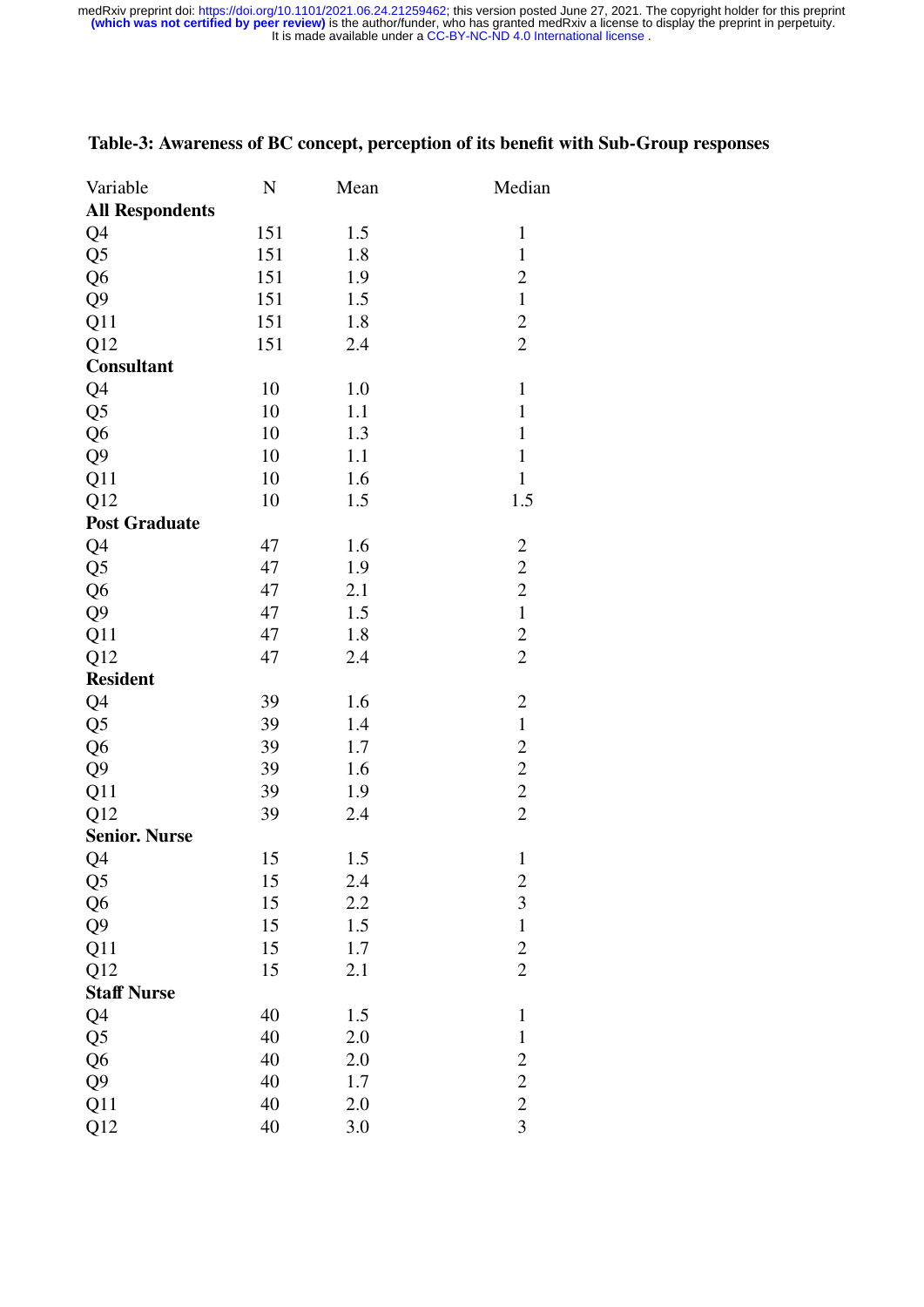#### **Table-3 (Cont.)**

#### **Questions:**

Q4. Are you aware of the concept of birth companion? Q5. Are you aware that the WHO recommends every woman to be accompanied by a companion Q6. Are you aware that the Government of India has recently advocated the presence of a BC ? Q9. Presence of a birth companion during labour beneficial ? Q11. Is BC Beneficial for High Risk Pregnancies Q12: Should the concept be introduced in a tertiary care institution like

MAMC & Lok Nayak Hospital ?

#### **Scale of Responses:**

| For Q4, Q4, Q6 | For Q9 & Q11        | For Q12           |
|----------------|---------------------|-------------------|
| 1 Fully Aware  | 1 Highly beneficial | 1. Strongly agree |

2 Somewhat Aware 2 Somewhat beneficial 2. Agree<br>3 Not Aware 3 Not beneficial 2. Neither

2. Neither agree nor disagree

3. Disagree

4. Strongly disagree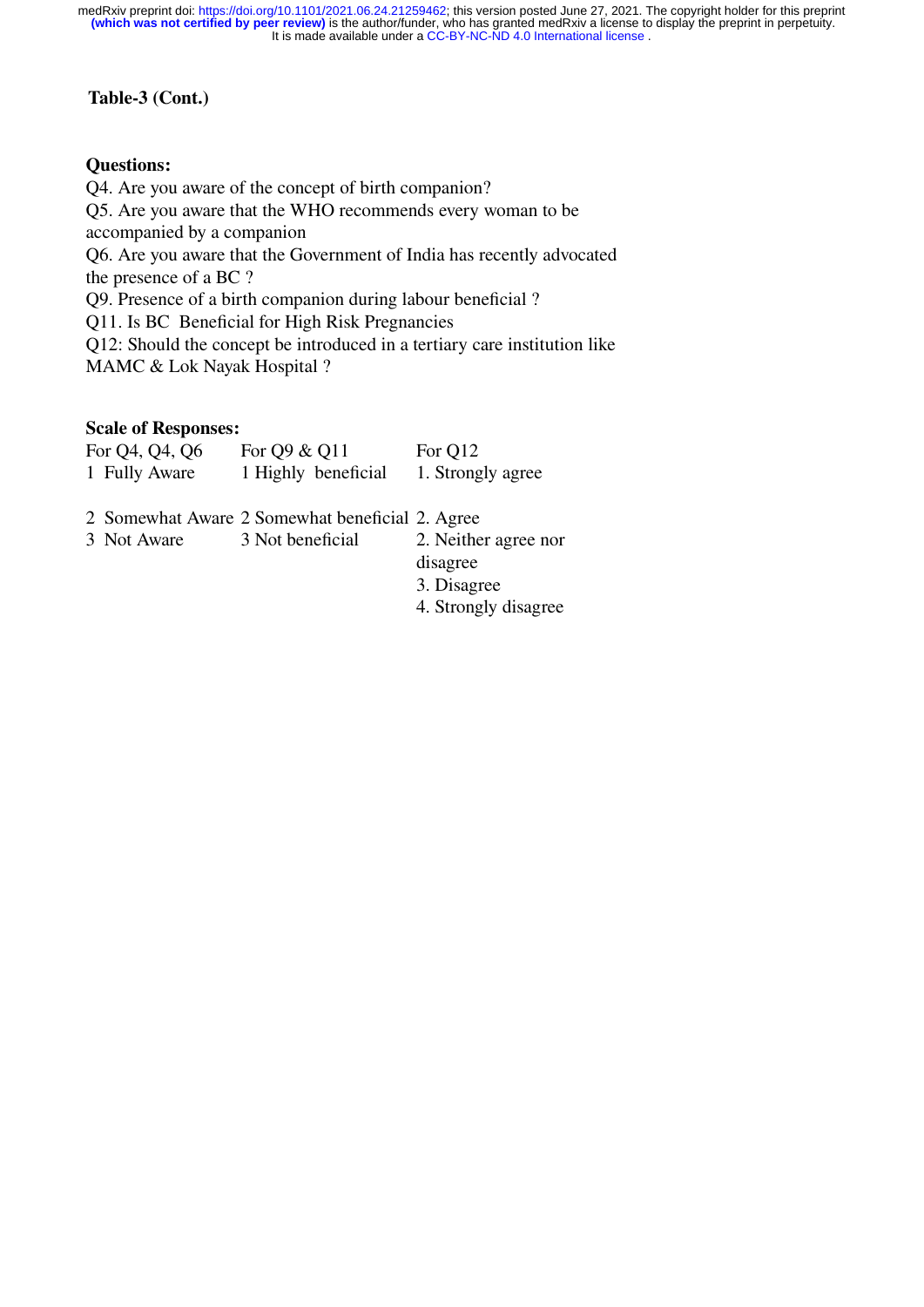#### **Table-4:** Awareness of Birth Companion vs. that of Government Guidelines

| Q4. Are you                           |                                                              | 6. Are you aware that the        |                  |                 |  |  |  |
|---------------------------------------|--------------------------------------------------------------|----------------------------------|------------------|-----------------|--|--|--|
| aware of the                          |                                                              | Government of India has recently |                  |                 |  |  |  |
| concept of birth<br><b>Companion?</b> | advocated the presence of BC in all government<br>hospitals? |                                  |                  |                 |  |  |  |
|                                       | <b>Fully Aware</b>                                           | Somewhat<br>aware                | <b>Not aware</b> | Total           |  |  |  |
| <b>Fully Aware</b>                    | 45                                                           | 20                               | 15               | 80              |  |  |  |
|                                       | 56.25                                                        | 25                               | 18.75            | 100             |  |  |  |
|                                       | 76.27                                                        | 45.45                            | 31.25            | 52.98           |  |  |  |
| Somewhat Aware                        | 131                                                          | 231                              | 25               | 61              |  |  |  |
|                                       | 21.31                                                        | 37.7                             | 40.98            | 100             |  |  |  |
|                                       | 22.03                                                        | 52.27                            | 52.08            | 40.4            |  |  |  |
| Not aware                             |                                                              |                                  | 8                | 10 <sup>1</sup> |  |  |  |
|                                       | 10                                                           | 10                               | 80               | 100             |  |  |  |
|                                       | 1.69                                                         | 2.27                             | 16.67            | 6.62            |  |  |  |
| Total                                 | 59                                                           | 44                               | 48               | 151             |  |  |  |
|                                       | 39.07                                                        | 29.14                            | 31.79            | 100             |  |  |  |
|                                       | 100                                                          | 100                              | 100              | 100             |  |  |  |

Pearson chi2(4) =  $29.6057$  Pr = 0.000 likelihood-ratio chi $2(4) = 29.5292$  Pr = 0.000 Cramér's  $V = 0.3131$  $gamma = 0.5851$   $ASE = 0.091$ Kendall's tau-b =  $0.3780$  ASE =  $0.067$  $Fisher's exact = 0.000$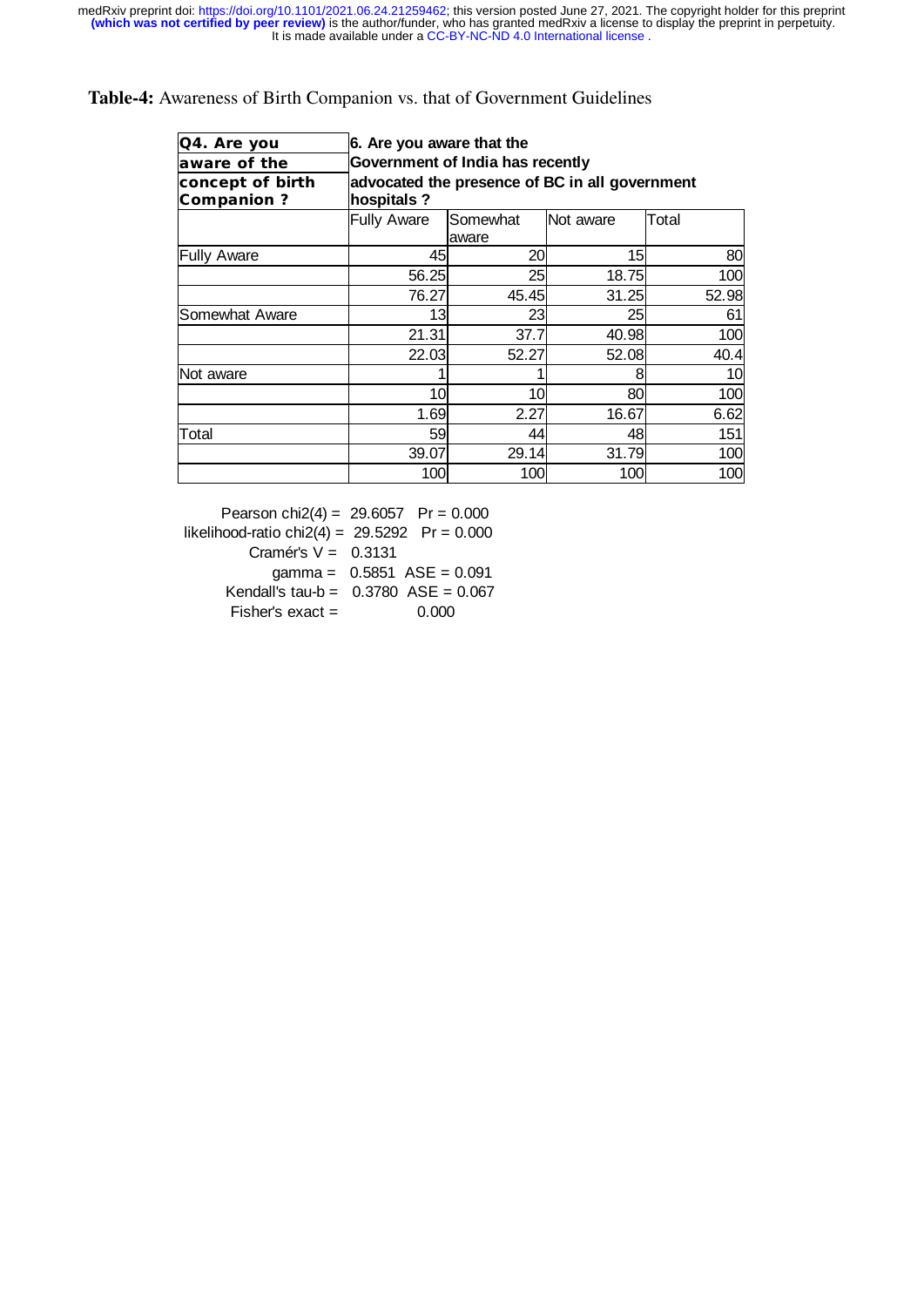**Table-5**: Awareness of WHO recommendation vs. Government Guidelines

|                         | Q5. Are you aware Q6. Are you aware that the Government of India has |
|-------------------------|----------------------------------------------------------------------|
| that the WHO            | recently advocated the presence of BC in all                         |
|                         | recommends every government hospitals?                               |
| woman to be             |                                                                      |
| accompanied by a        |                                                                      |
| <b>Birth companion?</b> |                                                                      |

|                       | <b>Fully Aware</b> | Somewhat | INot aware | Total |
|-----------------------|--------------------|----------|------------|-------|
|                       |                    | laware   |            |       |
| <b>Fully Aware</b>    | 51                 | 22       | 9          | 82    |
|                       | 62.2               | 26.83    | 10.98      | 100   |
|                       | 86.44              | 50       | 18.75      | 54.3  |
| <b>Somewhat Aware</b> |                    | 19       | 18         | 44    |
|                       | 15.91              | 43.18    | 40.91      | 100   |
|                       | 11.86              | 43.18    | 37.5       | 29.14 |
| Not Aware             |                    |          | 21         | 25    |
|                       |                    | 12       | 84         | 100   |
|                       | 1.69               | 6.82     | 43.75      | 16.56 |
| Total                 | 59                 | 44       | 48         | 151   |
|                       | 39.07              | 29.14    | 31.79      | 100   |
|                       | 100                | 100      | 100        | 100   |

Pearson chi2(4) =  $64.5458$  Pr = 0.000 likelihood-ratio chi $2(4) = 67.0192$  Pr = 0.000 Cramér's  $V = 0.4623$  gamma = 0.7883 ASE = 0.057 Kendall's tau-b =  $0.5602$  ASE =  $0.054$  $Fisher's exact = 0.000$ 

**Table 6:** Responses to Who can be a Birth Companion.

| Variable      | N   | Mean | %     |
|---------------|-----|------|-------|
| Mother        | 151 | 106  | 70%   |
| Husband       | 151 | 104  | 69%   |
| <b>Sister</b> | 151 | 69   | 46%   |
| Nurse         | 151 | 65   | 43%   |
| Mother-in-law | 151 | 52   | 34%   |
| Friend        | 151 | 46   | 30%   |
| Doctor        | 151 | 43   | 28%   |
| Paid Daula    | 151 | 15   | 10%   |
| Children      | 151 | 1    | $1\%$ |

Note: Since more than one choice was allowed, sum exceeds 151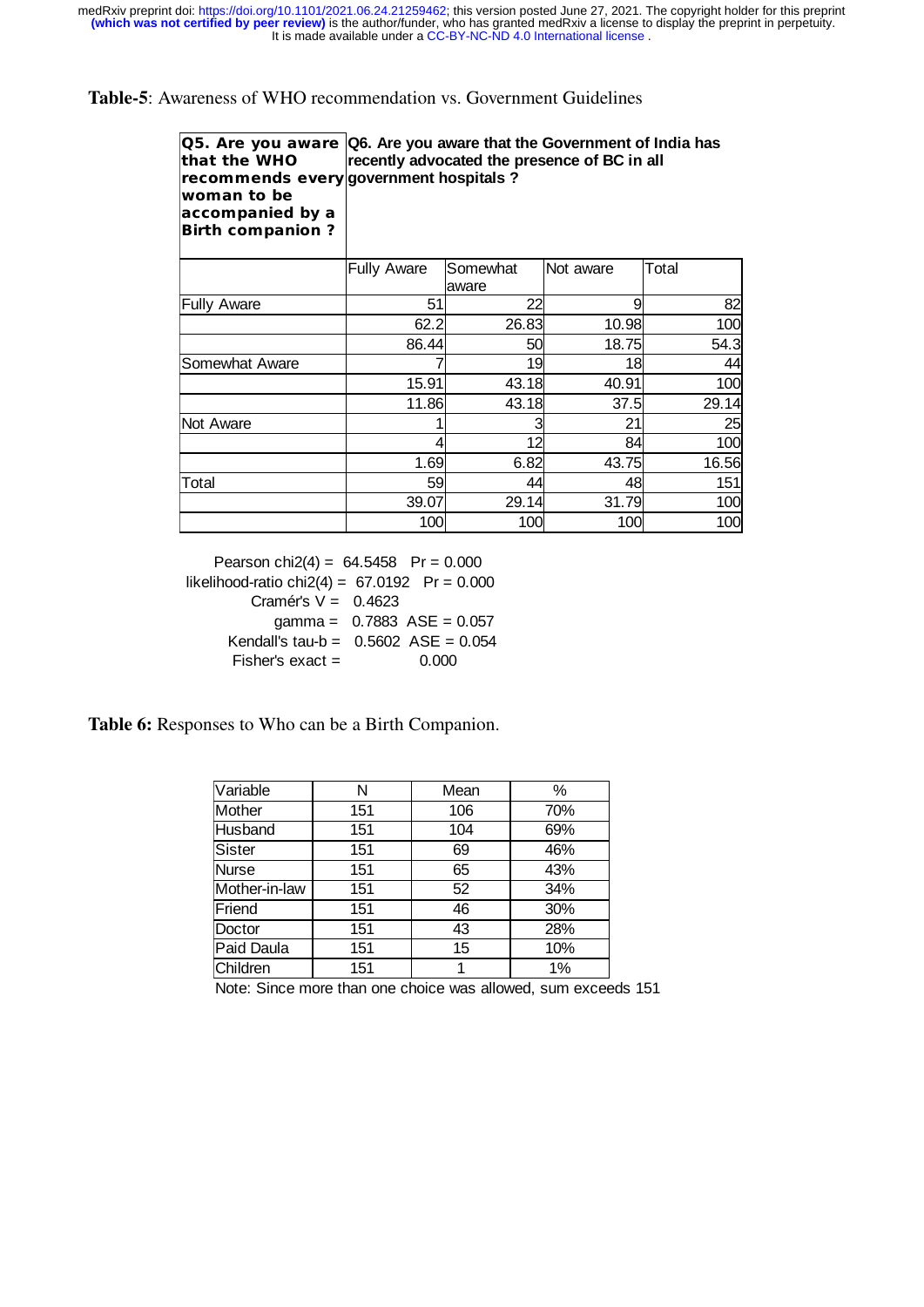# **Table 7**: Pre-requisite for a Birth Companion

| Pre-requisites for a birth companion?                        | N   | Agree | $\%$   |
|--------------------------------------------------------------|-----|-------|--------|
| 8.4 She should wear clean clothes                            | 151 | 144   | 95%    |
| 8.3 Should not suffer from any communicable disease          | 151 | 138   | 91%    |
| 8.5 She should stay with the pregnant woman throught the     |     |       |        |
| process of labour                                            | 151 | 111   | 74%    |
| 8.2 She should have gone through process of labour?          | 151 | 64    | 42%    |
| 8.1 Should be female relative.                               | 151 | 61    | 40%    |
| 8.7 She should attend to other women in the labour room      | 151 | 22    | $15\%$ |
| 8.6 She should not interfere with the work of hospital staff | 151 | 10    | 7%     |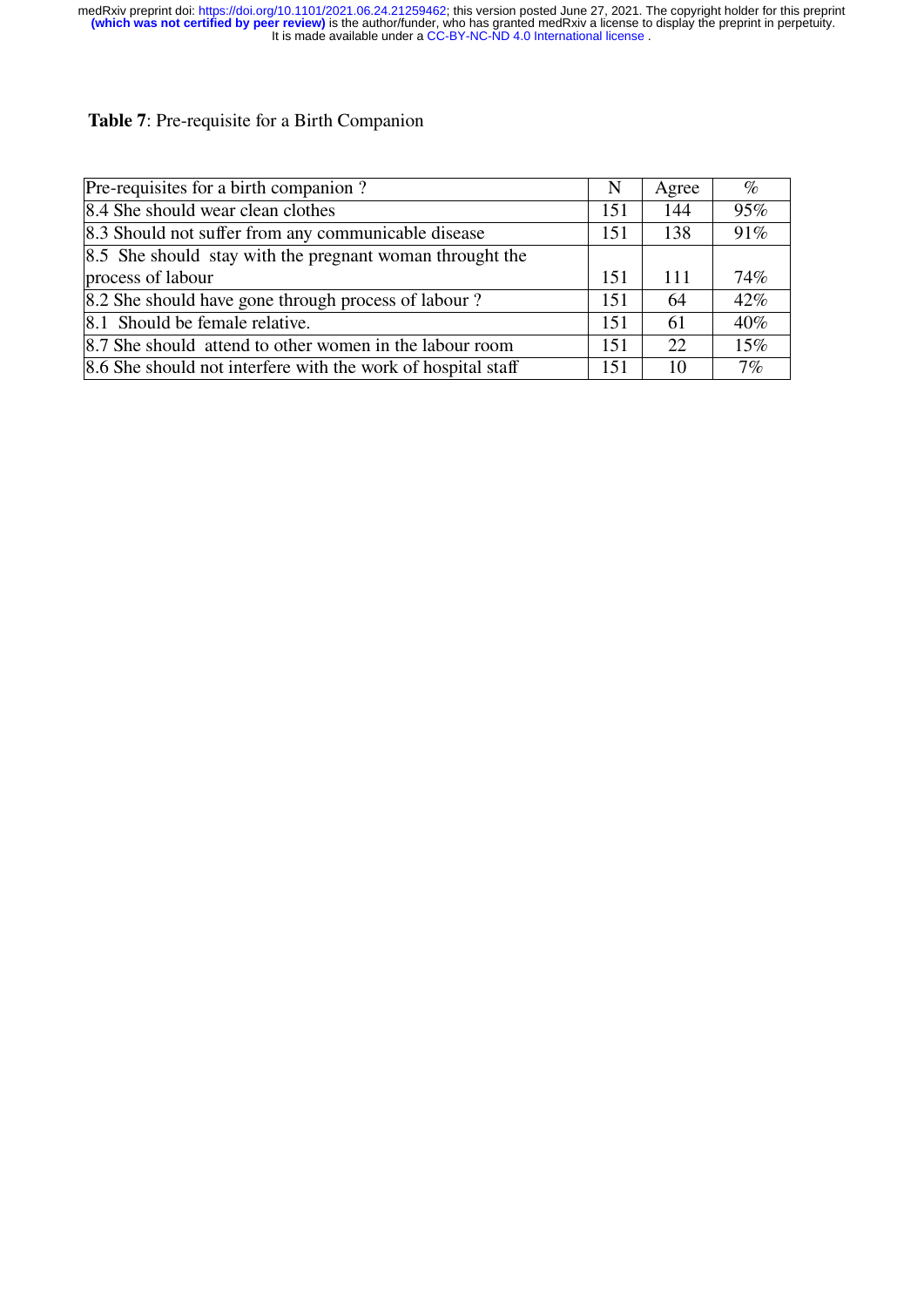# **Table-8**: Perceived benefits of a Birth Companion

| Variable                                                 | N   | Agree | $\%$ |
|----------------------------------------------------------|-----|-------|------|
| 10.10 Emotional support                                  | 151 | 149   | 99%  |
| 10.14 Boosting woman's confidence                        | 151 | 148   | 98%  |
| 10.11 Comfort measures - soothing touch, message         | 151 | 144   | 95%  |
| 10.16 Increased satisfaction by women                    | 151 | 142   | 94%  |
| 10.15 Spiritual support                                  | 151 | 141   | 93%  |
| 10.18 Early initiation of breastfeeding                  | 151 | 141   | 93%  |
| 10.12 Helping the woman to advocate her wish to others   | 151 | 140   | 93%  |
| 10.20 Reduced post-partum depression                     | 151 | 137   | 91%  |
| 10.6 Humanization of labour                              | 151 | 126   | 83%  |
| 10.2 Reduced need for analgesia.                         | 151 | 106   | 70%  |
| 10.3 Increased spontaneous vaginal births.               | 151 | 104   | 69%  |
| 10.5 Reduced incidence of unnecessary cessarian sections | 150 | 98    | 65%  |
| 10.4 Reduced need for instrumental delivery              | 151 | 92    | 61%  |
| 10.7 Reduced workload for hospital staff.                | 151 | 86    | 57%  |
| 10.13 Delivering in birth position of choice             | 151 | 82    | 54%  |
| 10.19 Higher newborn Apgar score                         | 151 | 75    | 50%  |
| 10.8 Avoid frequent vaginal examination                  | 151 | 60    | 40%  |
| Q10 1 benefits-shorter duration of labour                | 151 | 58    | 38%  |
| 10.9 Reduced intrapartum bleeding                        | 151 | 54    | 36%  |
| 10.17 Increased use of partograph                        | 151 | 39    | 26%  |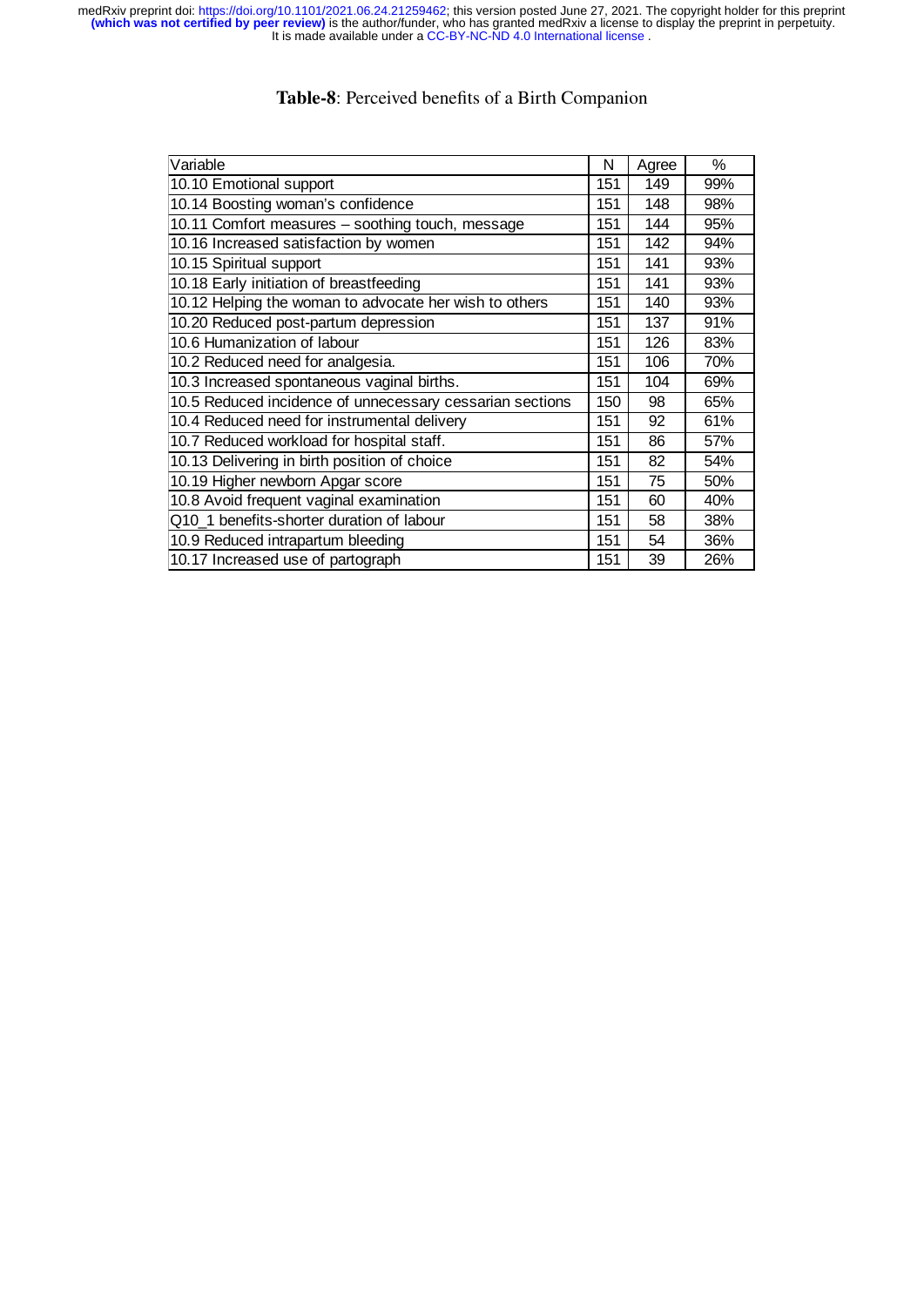# **Table-9**: Responses to Benefits of BC vs. Introducing it in their Hospital

| Q9. Presence of a BC Q.12. Should this concept be introduced in a tertiary care institution like<br><b>Beneficial?</b> |          |         | <b>MAMC</b> |                 |                 |       |
|------------------------------------------------------------------------------------------------------------------------|----------|---------|-------------|-----------------|-----------------|-------|
|                                                                                                                        | Strongly |         |             |                 | Strongly        |       |
|                                                                                                                        | Agree    | Agree   | <b>NAND</b> | <b>Disagree</b> | <b>Disagree</b> | Total |
| Highly beneficial                                                                                                      | 24       | 34      | 10          | 8               |                 | 77    |
|                                                                                                                        | 31.17    | 44.16   | 12.99       | 10.39           | 1.3             | 100   |
|                                                                                                                        | 82.76    | 56.67   | 31.25       | 40              | 10              | 50.99 |
| Somewhat beneficial                                                                                                    | 5        | 25      | 21          | 10              | 6               | 67    |
|                                                                                                                        | 7.46     | 37.31   | 31.34       | 14.93           | 8.96            | 100   |
|                                                                                                                        | 17.24    | 41.67   | 65.63       | 50              | 60              | 44.37 |
| Not beneficial                                                                                                         | 0        |         |             | 2               | 3               |       |
|                                                                                                                        | 0        | 14.29   | 14.29       | 28.57           | 42.86           | 100   |
|                                                                                                                        | 0        | 1.67    | 3.13        | 10              | 30              | 4.64  |
| Total                                                                                                                  | 29       | 60      | 32          | 20              | 10              | 151   |
|                                                                                                                        | 19.21    | 39.74   | 21.19       | 13.25           | 6.62            | 100   |
|                                                                                                                        | 100      | 100     | 100         | 100             | 100             | 100   |
| Pearson chi2(8)                                                                                                        | Ξ        | 38.9554 | Pr          | $=$             | 0               |       |
| likelihood-ratio chi2(8)                                                                                               | $=$      |         |             |                 |                 |       |
| Cramér's V                                                                                                             | Ξ        | 0.3592  |             |                 |                 |       |
| gamma                                                                                                                  | Ξ        | 0.565   | ASE         | $\equiv$        | 0.088           |       |
| Kendall's tau-b                                                                                                        |          | 0.3728  | <b>ASE</b>  | $=$             | 0.064           |       |
| Fisher's exact                                                                                                         |          |         |             |                 | 0               |       |
|                                                                                                                        |          |         |             |                 |                 |       |

**NAND:** Neither Agree Nor Disagree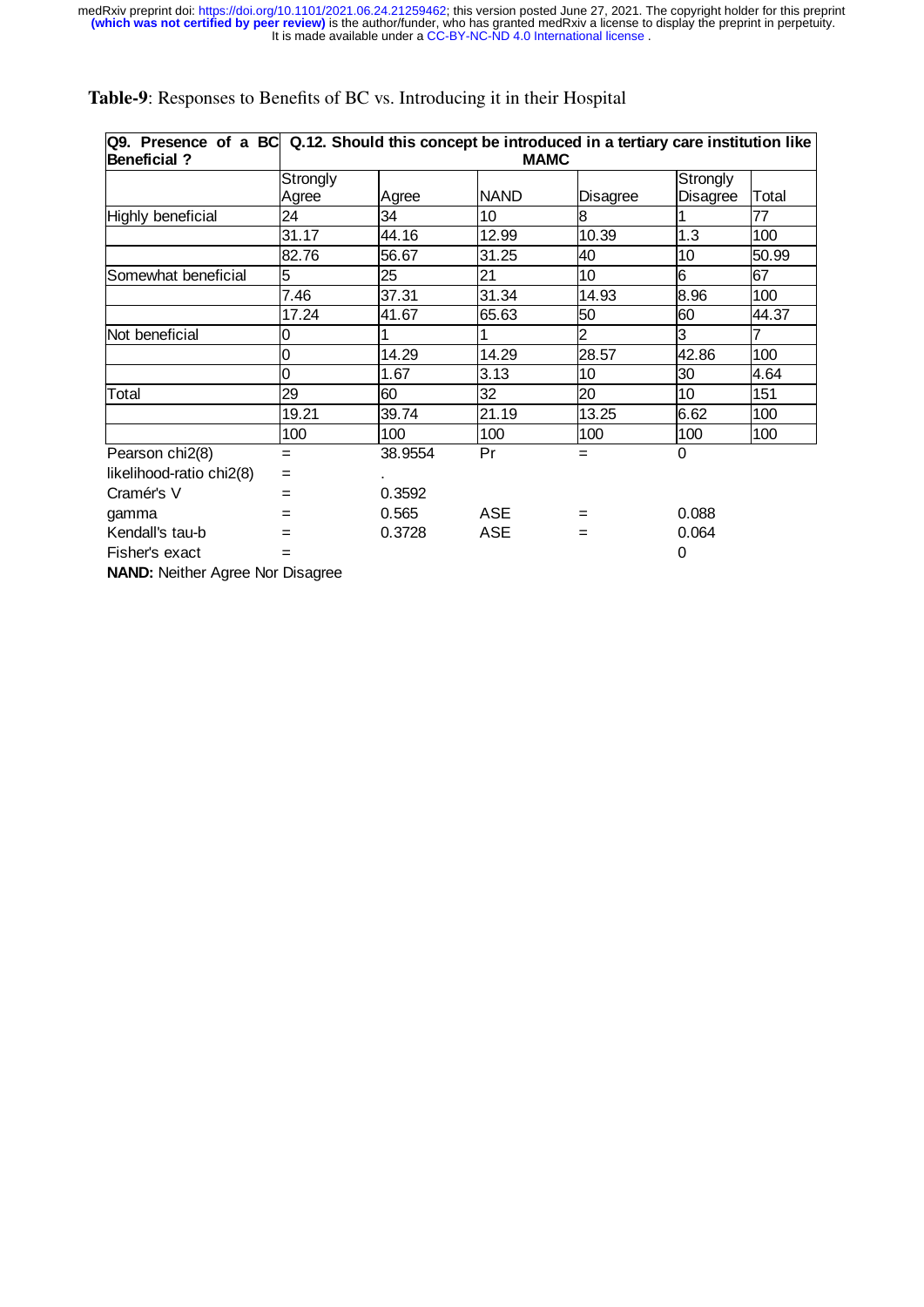# **Table-10:** Opinions on applicability of, barriers to, suggested corrective measures for introduction of Birth Companion in hospitals

| Variable                                                                                 | N   | Mean           | Median           |
|------------------------------------------------------------------------------------------|-----|----------------|------------------|
| 12. Should this concept be introduced in a tertiary care institution like MAMC ?         | 151 | 2.5            | $\overline{2}$   |
| Q13_1_1 Barriers At the Institution Level -Hospital Policy                               | 150 | 2.3            | 2                |
| Q13_1_2 Over-crowding in Labour Room                                                     | 151 | 1.4            | $\mathbf{1}$     |
| 13.1.3: Lack of privacy for the woman (no dividers or curtains)                          | 151 | 1.9            | $\overline{c}$   |
| 13.1.4 Privacy concerns for other women, especially in presence of male companion        | 151 | 1.5            | 1                |
| 13.1.5 Risk of infection transmission                                                    | 151 | 1.8            | $\overline{c}$   |
| 13.1.6 Asepsis in OT will be compromised                                                 | 149 | $\overline{2}$ | $\overline{c}$   |
| 13.1.7 Women would not cooperate with hospital staff in presence of birth companion      | 150 | 2.5            | $\mathbf{2}$     |
| 13.1.8 Use of traditional medicines by birth companion                                   | 150 | 2.5            | $\overline{c}$   |
| 13.1.9 Birth companion may interfere with clinical decision making                       | 150 | 2.3            | $\boldsymbol{2}$ |
| 13.1.10 A lounge / waiting area will be needed for the birth companion to take           | 150 | $\overline{2}$ | $\sqrt{2}$       |
| 13.1.11 The birth companion may not be continuously present during labour                | 150 | 2.3            | $\overline{c}$   |
| 13.1.12 Birth companion will not be able to see the sight of blood                       | 149 | 2.2            | $\overline{c}$   |
| 13.1.13 Woman's health information should be kept confidential                           | 150 | 2.1            | $\overline{c}$   |
| 13.1.14 Presence of birth companion is unprofessional                                    | 150 | 3.2            | 3                |
| 13.2.1 For the patient: Embarrasment of delivering before someone else                   | 150 | 2.6            | $\overline{c}$   |
| 13.2.2 Not socially acceptable (stigma / customs)                                        | 150 | 2.9            | 3                |
| 13.2.3 Birth companion may gossip in the community                                       | 150 | 2.5            | 2                |
| 13.2.4 Cost of transportation of birth companion                                         | 150 | 2.8            | 3                |
| 13.2.5 Economic loss if birth companion is an earning member and has to take br          | 150 | 2.5            | $\mathbf{2}$     |
| 13.2.6 Hiring a duala is expensive                                                       | 151 | 2.3            | $\mathbf{2}$     |
| 13.2.7 No trustworthy person to accompany her as a birth companion                       | 150 | 2.6            | $\mathfrak{2}$   |
| 14.1 How can these barriers be overcome ? - Increased awareness among the hospital staff | 151 | 1.8            | $\mathbf{2}$     |
| 14.2 creating physical parition to ensure privacy                                        | 151 | 1.6            | $\overline{c}$   |
| 14.3 providing incentives to women delivering in the presence of birth companion         | 151 | 2.8            | 3                |
| 14.4 prior training of birth companion on their role                                     | 151 | 2              | 2                |
| 15.1 Provide funding to hospitals to upgrade labout rooms                                | 151 | 1.5            | 1                |
| 15.2 incentivize hospitals that allow birth companion                                    | 151 | 2.2            | $\overline{c}$   |
| 15.3 formulate guidelines for instructing birth companion                                | 151 | 1.7            | $\overline{2}$   |
| Scale:                                                                                   |     |                |                  |

1 Strongly Agree

2 Agree

3 NAND: Neither agree nor disagree

4 Disagree

5 Strongly disagree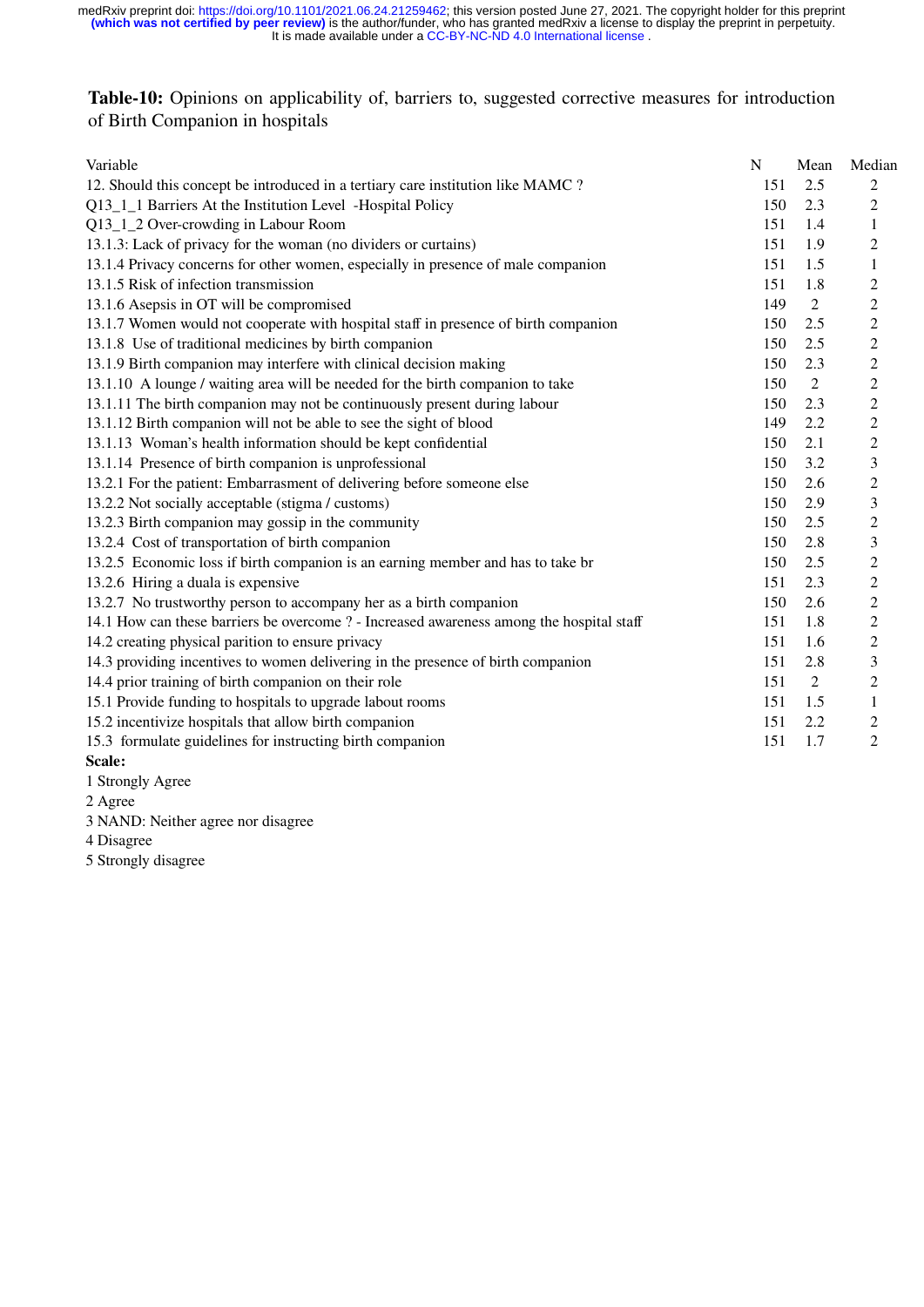**Table-11:** Kruskal-Wallis test on the Response by Position to Question on Whether BC concept be introduced in their Hospital

Kruskal-Wallis test on the Response by Position to Question on Whether BC concept be introduced in their Hospital

| position    | Obs Rank |        |
|-------------|----------|--------|
|             |          | Sum    |
| Consultant  | 10l      | 372.5  |
| IPG         | 47       | 3462.5 |
| Resident    | 39       | 2920   |
| Sr. Nurse   | 15       | 933.5  |
| Staf fNurse | 40       | 3787.5 |

chi-squared  $=$  16.800 with 4 d.f. probability  $=$  0.0021 chi-squared with ties  $=$  18.299 with 4 d.f. probability  $=$  0.0011 **Scale:** 1 Strongly Agree

- 2 Agree
- 3 NAND: Neither agree nor disagree
- 4 Disagree
- 5 Strongly disagree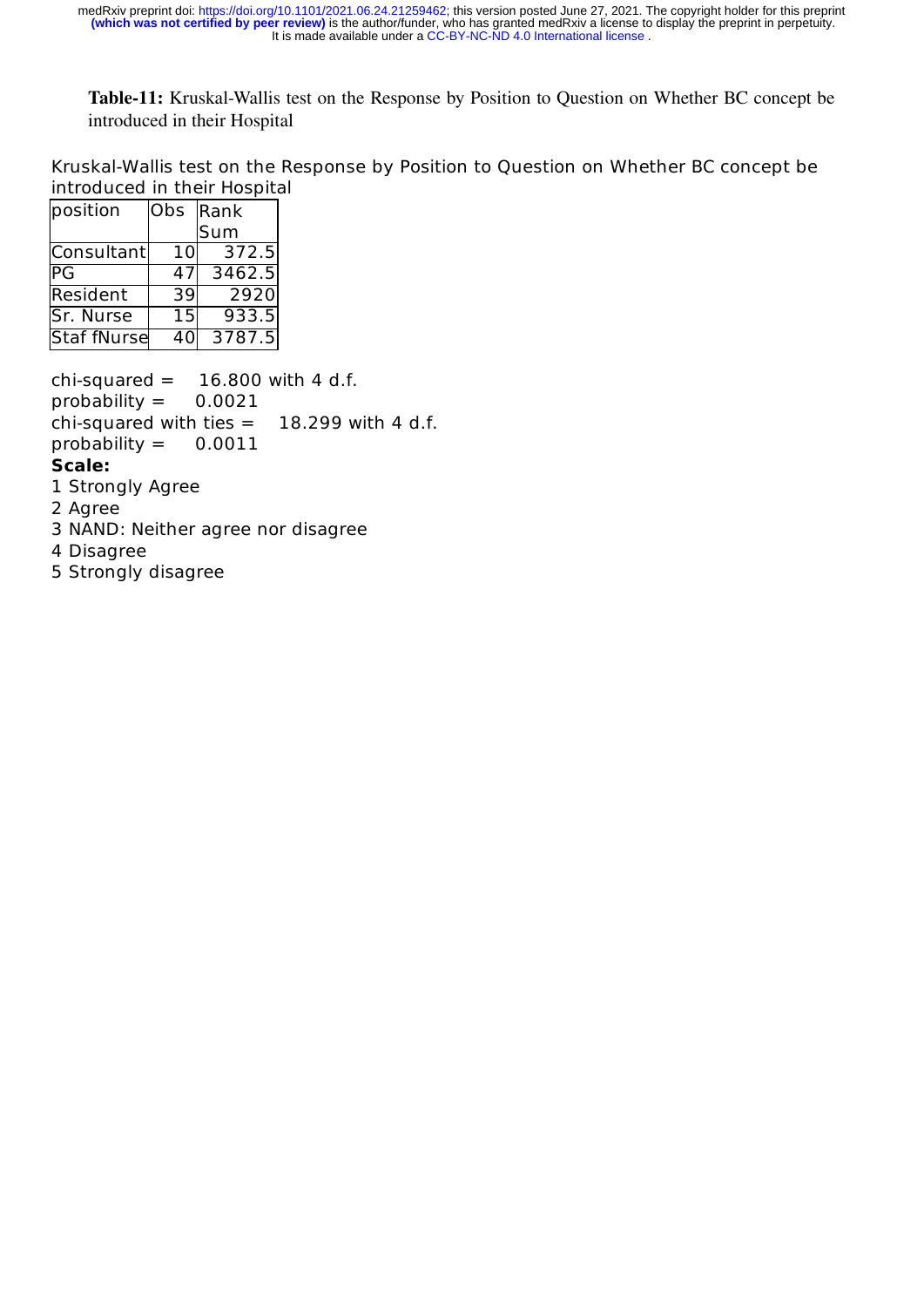# **Table-12 Quantile Regression of Response on Introduction of BC in their Hospital by Position (Q.12)**

|                                                  | Iteration 1: WLS sum of weighted deviations      |                   |      |                       | $=$       |           | 131.15488             |          |
|--------------------------------------------------|--------------------------------------------------|-------------------|------|-----------------------|-----------|-----------|-----------------------|----------|
|                                                  | Iteration 1: sum of abs. weighted deviations $=$ |                   |      |                       | 132       |           |                       |          |
| Iteration 2: sum of abs. weighted deviations $=$ |                                                  |                   |      |                       | 126.66667 |           |                       |          |
|                                                  | Iteration 3: sum of abs. weighted deviations $=$ |                   |      |                       |           | 126.66667 |                       |          |
| Median regression                                |                                                  | Number of $obs =$ |      |                       | 151       |           |                       |          |
|                                                  | Raw sum of deviations 131 (about 2)              |                   |      |                       |           |           |                       |          |
|                                                  | Min sum of deviations 126.6667                   |                   |      | Pseudo R <sub>2</sub> |           | $=$       | 0.0331                |          |
| Q12                                              | Coef.                                            | Std.              | Err. | $^{\rm t}$            |           | P > t     | [95\% Conf. Interval] |          |
| Position                                         | .3333333                                         | .0596357          |      | 5.59                  |           | 0.000     | .2154925              | .4511742 |
| $_{\rm cons}$                                    | 1.333333                                         | .2001573          |      | 6.66                  |           | 0.000     | .9378199              | 1.728847 |
|                                                  |                                                  |                   |      |                       |           |           |                       |          |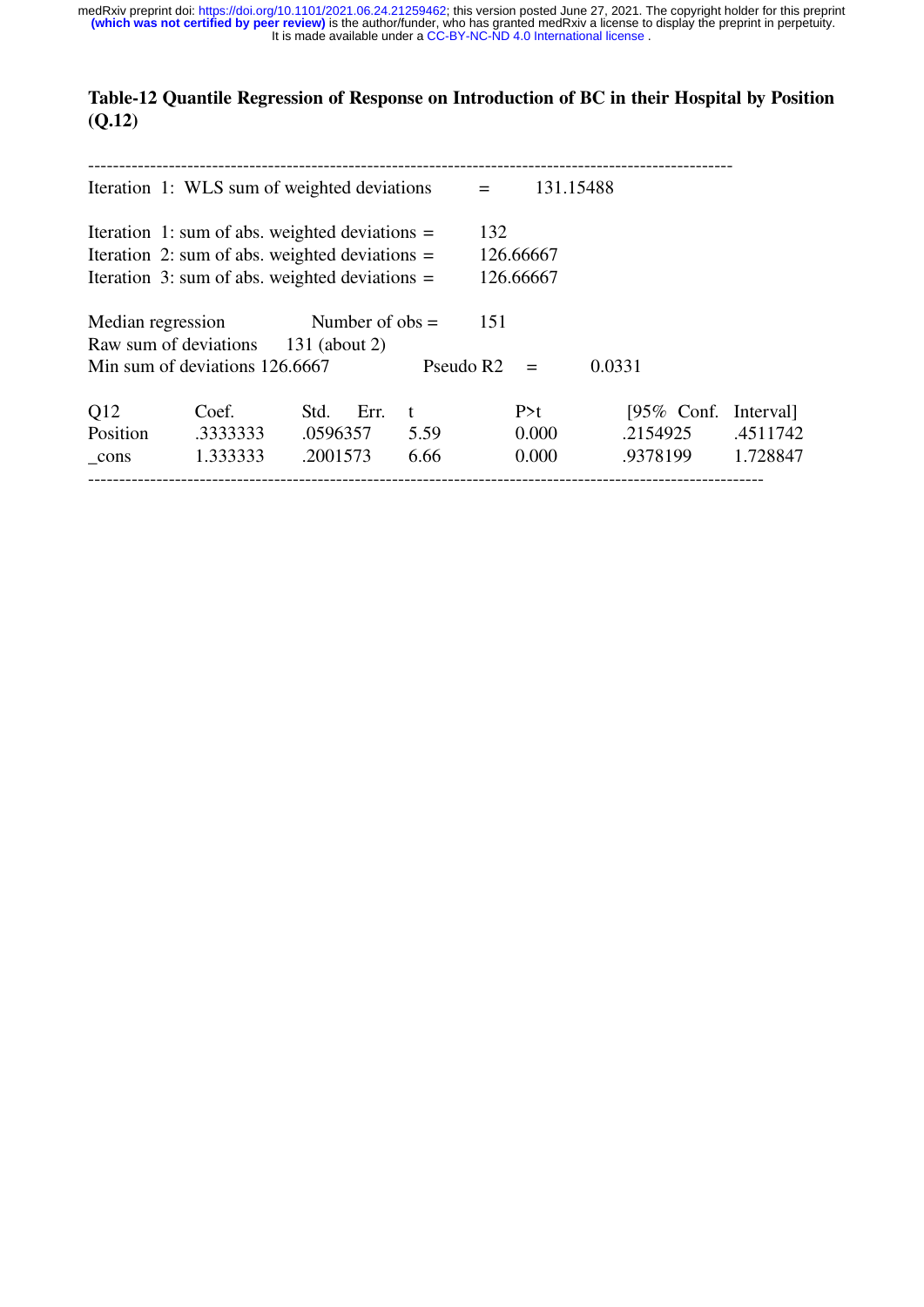

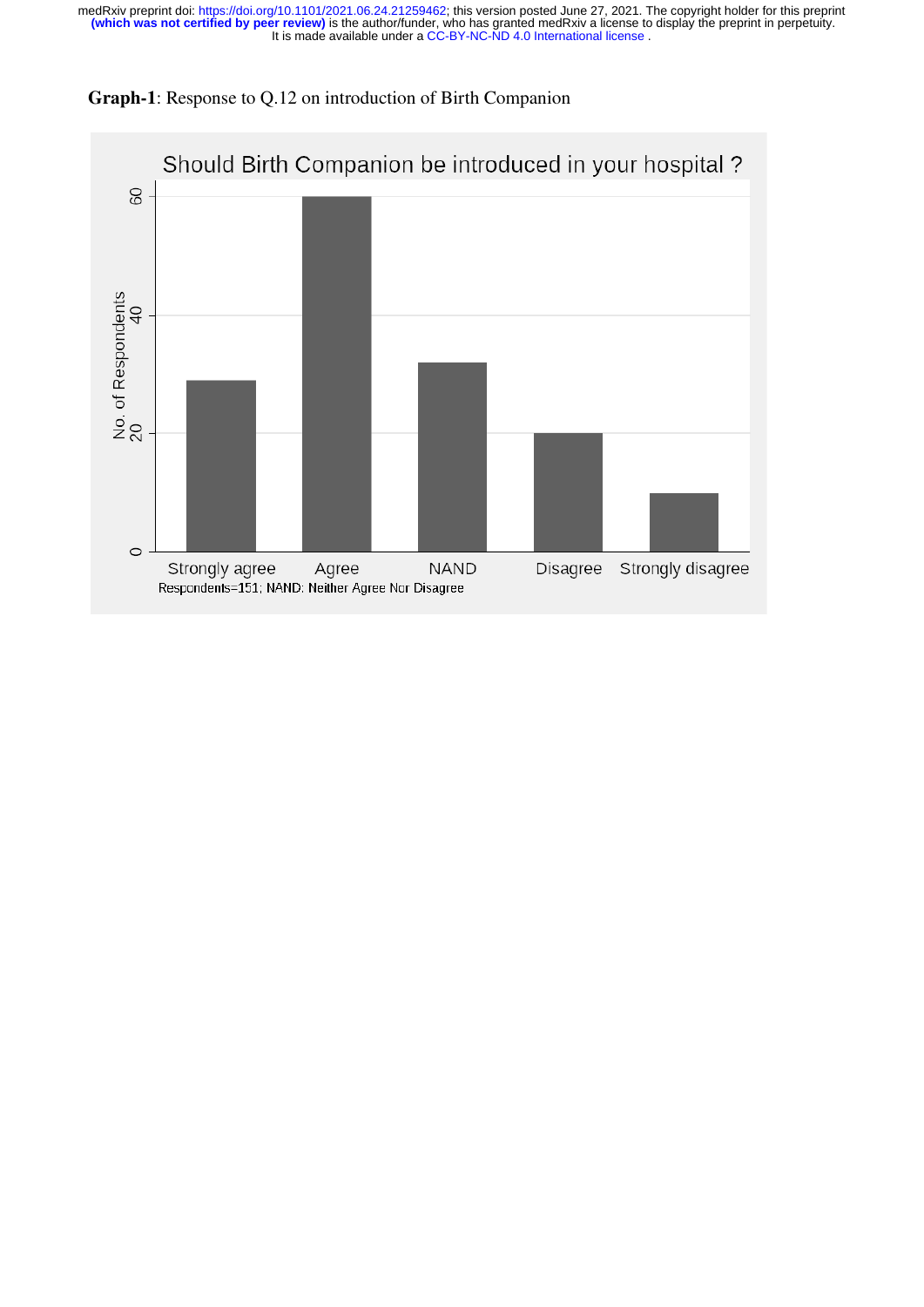# **Graph-2: Histogram by Position of the Responses to Question 12 on Whether BC Should be Introduced in their Hospital**

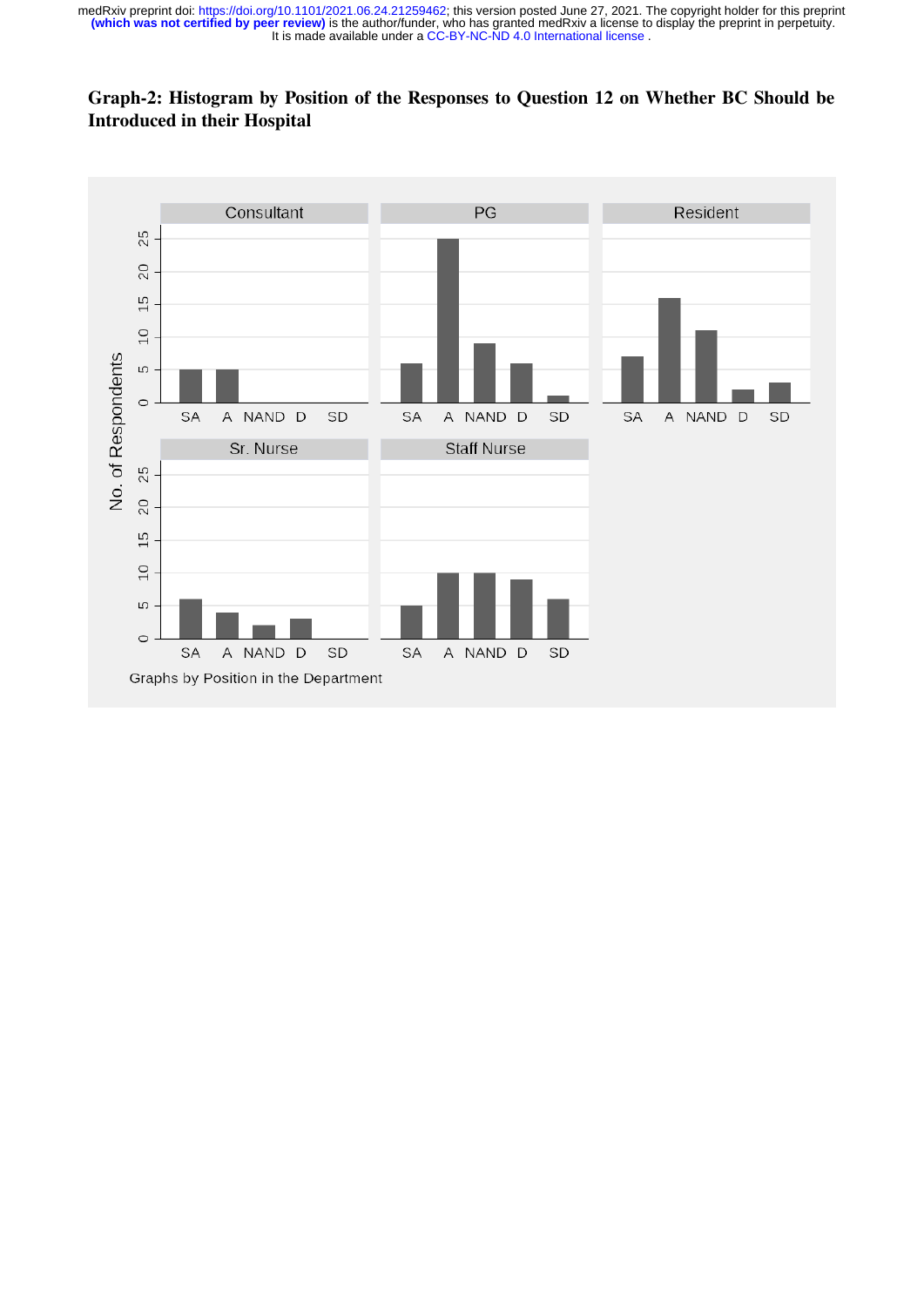## **Annexure-1 Maulana Azad Medical College and Lok Nayak Hospital, New Delhi —110 002**

#### **(Department of Obstetrics & Gynecology)**

#### **STUDY PARTICIPANT INFORMATION SHEET**

You are being invited to participate in a research study.

Before you take part in this research study, the study must be explained to you and you must be given the chance to ask questions. Please read carefully the information provided here. if you agree to participate, please sign the informed consent form. You will be given a copy of this document to take home with you.

#### **STUDY lNFORMATlON**

#### **Protocol Title:**

Awareness regarding, barriers to and suggestions for implementation of Birth Companion in labour and delivery: A cross sectional study among health care providers in a tertiary level teaching hospital in Delhi, India.

#### **Principal Investigator(s):**

……………... MBBS Student & ……………..., MAMC.

# **PURPOSE OF THE RESEARCH STUDY**

You are being invited to participate in a research study of Awareness, Barriers to and Suggestions for allowing Birth companion during labour and delivery. We hope to learn the reasons for non adoption of Birth Companion in tertiary level teaching institutions in India. You were selected as a possible subject in this study because you are a part of the team of health care providers in Department of Obstetrics & Gynaecology at a tertiary teaching hospital.

This study will recruit all the health care providers in Department of Obstetrics & Gynaecology at MAMC, which is a tertiary teaching hospital, for over a period of two months beginning June, 2019. About 137 respondents will be involved in this study.

The study does not involve taking any sample of tissues, blood and/or body fluids.

The study does not involve or provide access to any study medication/device.

# **STUDY PROCEDURES AND VISIT SCHEDULE**

If you agree to take part in this study, you will be asked to answer a questionnaire. Your participation in the study will last about 10 minutes. You will not need to visit any place other than your work place at any time in the course of the study.

#### **YOUR RESPONSIBILITIES IN THIS STUDY**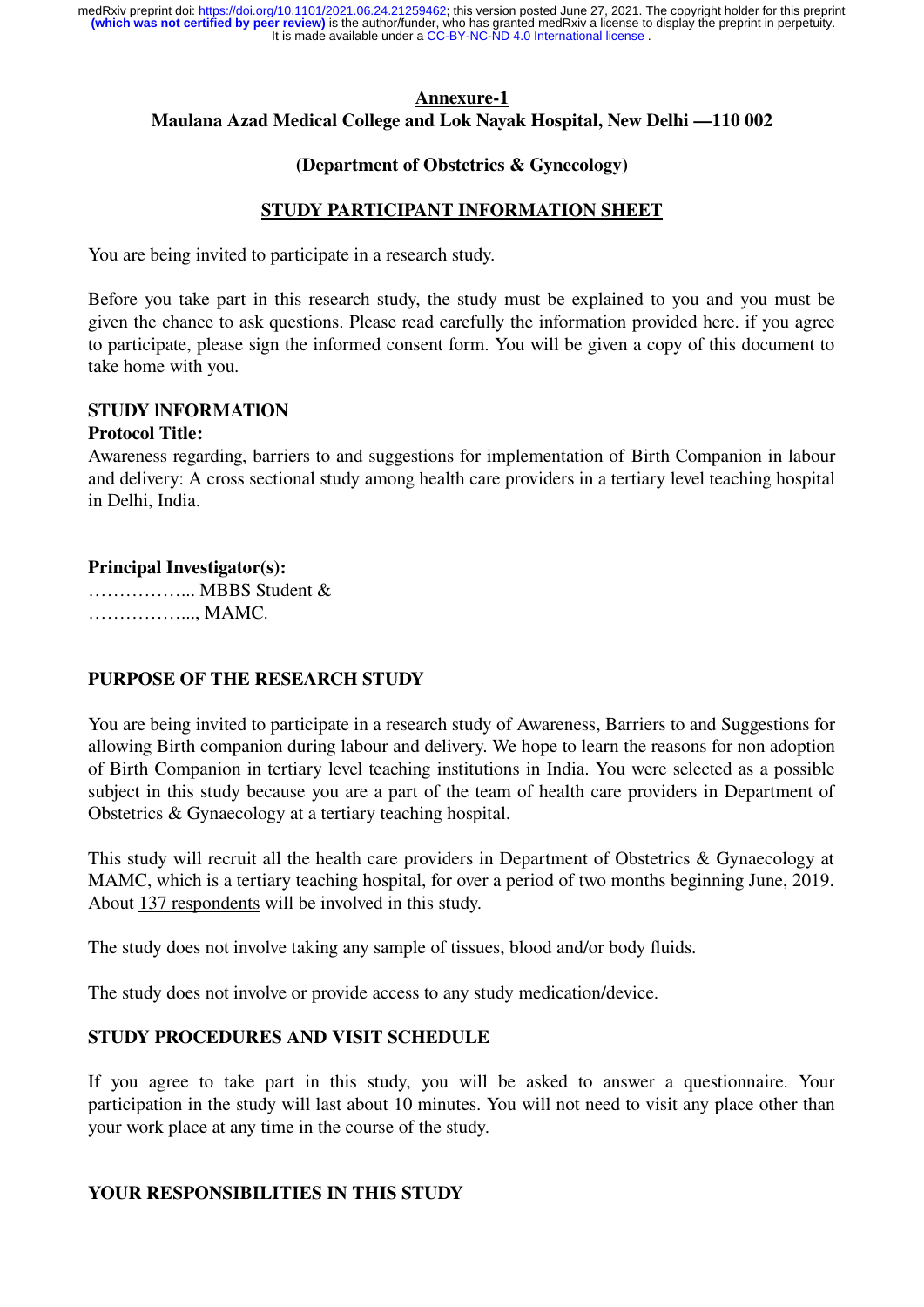If you agree to participate in this study, you should (Choose applicable points):

• Answer the questionnaire for the study.

# **WITHDRAWAL FROM STUDY**

You are free to withdraw your consent and discontinue your participation at any time without any prejudice to you. if you decide to stop taking part in this study, you should tell the Principal Investigator. There are no adverse effects to you from possible withdrawl from this study.

The Principal Investigator of this study may stop your participation in the study at any time for one or more of the following reasons:

- Failure to follow the instructions of the Principal Investigator
- The study is cancelled.
- Other administrative reasons.
- . Unanticipated circumstances.

# **WHAT IS NOT STANDARD CARE OR EXPERIMENTAL IN THIS STUDY**

The study does not involve testing or providing any care or investigation.

## **POSSIBLE RISKS, DISCOMFORTS AND INCONVENIENCES**

There are no risks, discomforts or any inconveniences associated with this research study.

## **POTENTIAL BENEFlTS**

If you participate in this study you may reasonably expect to benefit from the trial by knowing more about the concept and benefits of Birth Companion during labour and delivery, which is an important component of the national Labour Room Quality Improvement Initiative.

In addition, your participation may contribute to the knowledge about the gaps in policy and guidelines of the national Labour Room Quality Improvement Initiative.

# **SUBJECT'S RIGHTS**

Your participation in this study is entirely voluntary. Your questions will be answered clearly and to your satisfaction.

In the event of any new information becoming available that may be relevant to your willingness to continue in this study, you or your legal representative will be informed in a timely manner by the Principal Investigator or his/her representative.

By signing and participating in the trial, you do not waive any of your legal rights to revoke your consent and withdraw from the trial at any time.

# **CONFIDENTIALITY OF STUDY AND MEDICAL RECORDS**

Information collected for this study will be kept confidential. Your records, to the extent of the applicable laws and regulations, will not be made publicly available. Only your lnvestigator(s) will have access to the confidential information being collected.

By signing the informed Consent Form attached, you or your legal representative is authorizing such access to your study records.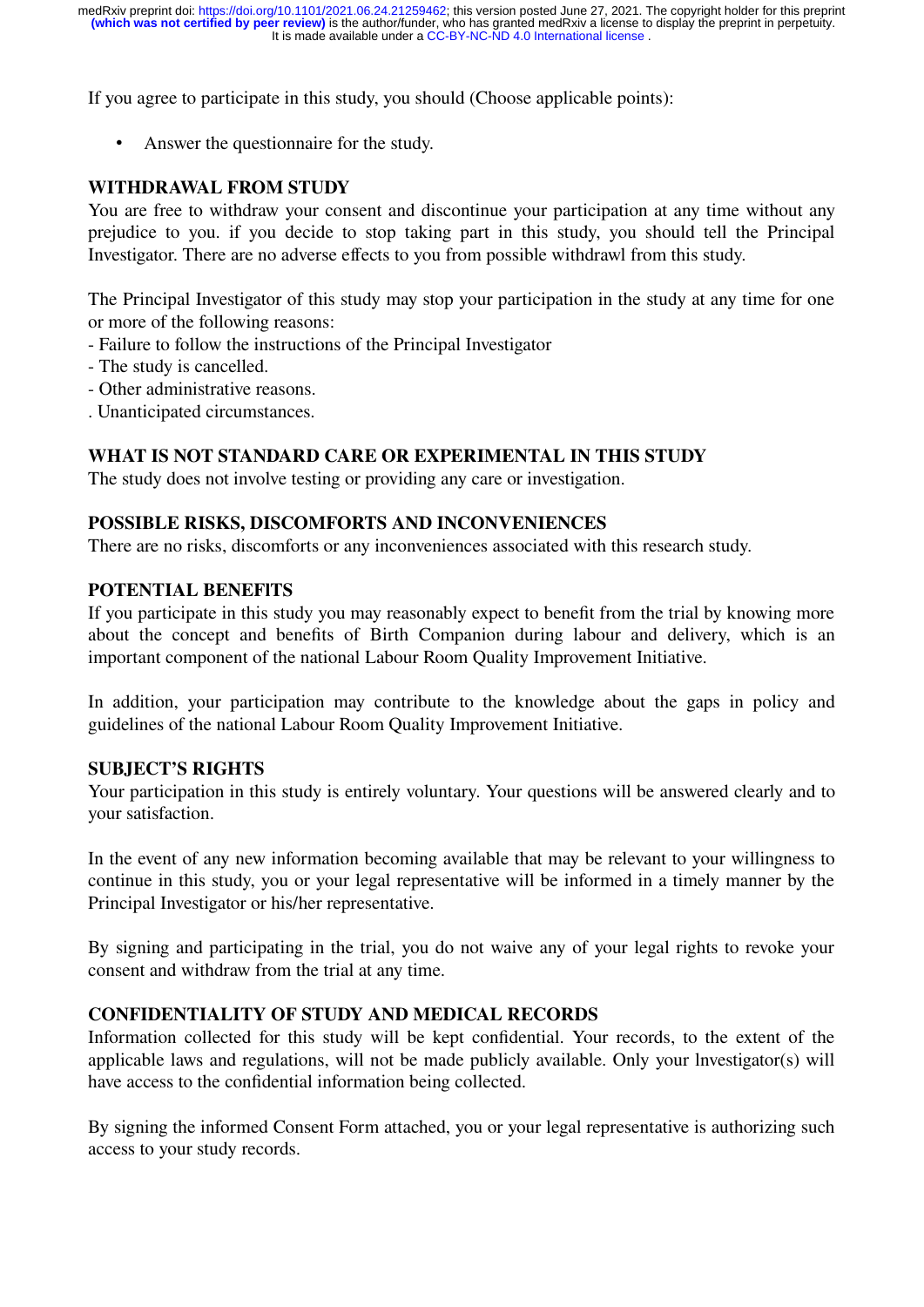Data collected and entered into the Case Report Forms are the property of MAMC. In the event of any publication regarding this study, your identity will remain confidential.

# **COSTS OF PARTICIPATION**

Other than 10 minutes of your time, there are no costs involved in your participation in this study. You will not receive any compensation for participating in this study.

#### **RESEARCH RELATED lNJURY AND COMPENSATION**

Since the study does not involve any intervention or test, there is no question of any research related injury of compensation.

# **WHO TO CONTACT IF YOU HAVE QUESTIONS**

If you have questions about this research study and your rights you may contact the Principal Investigator – ……….. E-mail …. or .. Department of Obs. & Gynae, MAMC.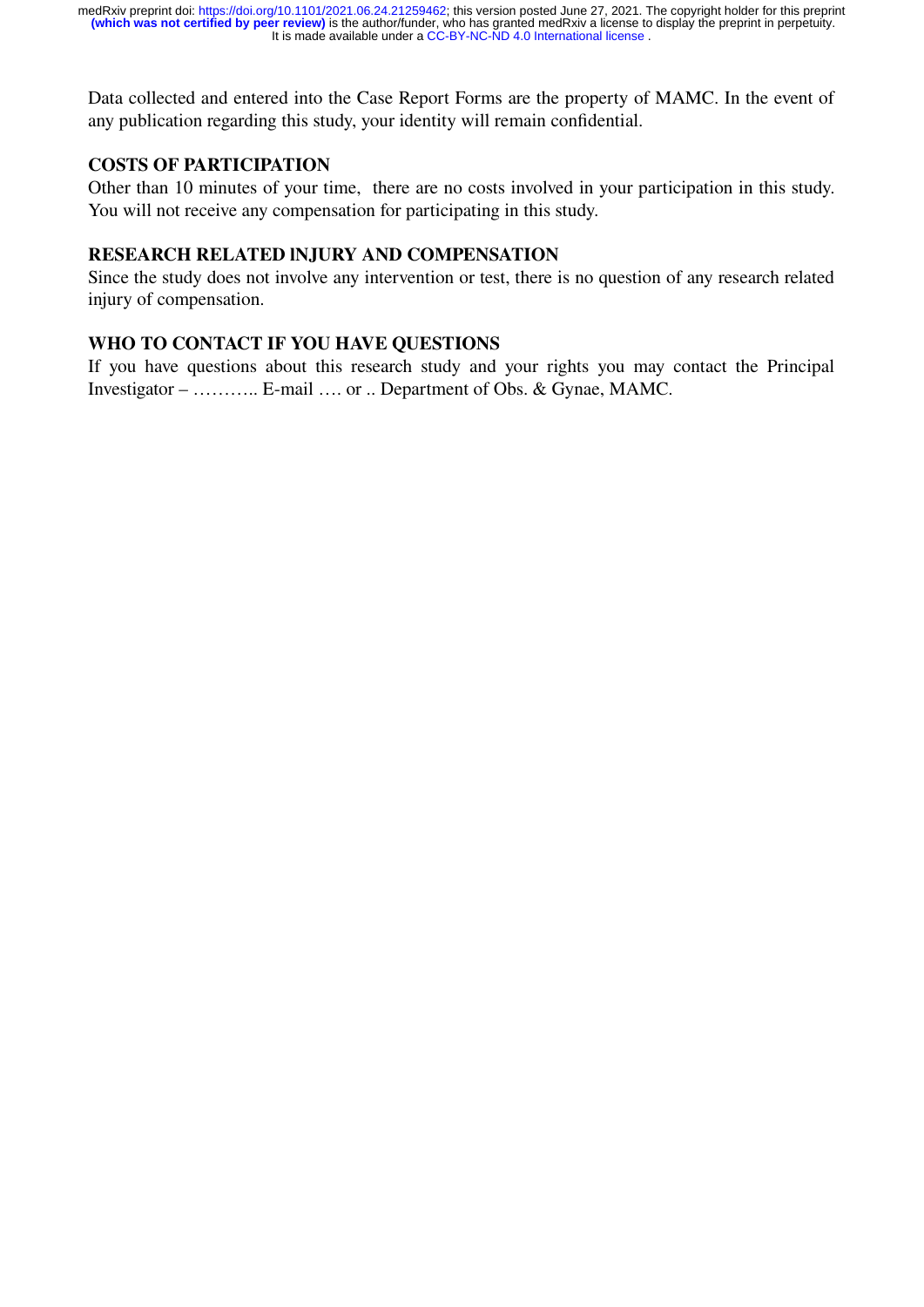#### **Annexure-2**

## **CONSENT BY RESEARCH SUBJECT**

#### **Details of Research Study**

#### **Protocol Title:**

**Awareness regarding, barriers to and suggestions for implementation of Birth Companion in labour and delivery: A cross sectional study among health care providers in a tertiary level teaching hospital in Delhi, India.**

#### **Principal Investigator:**

…………………. MBBS Student & …………………. Department of Obs. & Gynae, MAMC.

#### **Subject's Particulars**

Name: Sex: Femaie/Male

#### **Part I — to be filled by participant**

I<br>I Chame of Participant) **agree / do not agree** to participate in the research study as described and on the terms set out in the Participant Information Sheet. The nature of my participation in the proposed research study has been explained to me in  $(Language dialect) by …………… (PI).$ 

I have fully discussed and understood the purpose of this study. I have been given the Participant Information Sheet and the opportunity to ask questions about this study and have received satisfactory answers and information.

I understand that my participation is voluntary and that I am free to withdraw at any time, without giving any reasons and without any medical care being affected.

I also give permission for information in my questionnaire to be used for research. In any event of publication, I understand that this information will not bear my name or other identifiers and that due care will be taken to preserve the confidentiality of this information.

\_\_\_\_\_\_\_\_\_\_\_\_\_ \_\_\_\_\_\_\_\_\_\_\_\_\_\_\_\_\_\_\_\_\_\_\_\_\_\_\_ (Signature of Participant) Date of Signing

# **Part IV— Investigator's Statement**

l, the undersigned, certify to the best of my knowledge that the nature and purpose of study was fully explained and clearly understood before the study participant's signing this informed consent form.

| Name of Investigator | ∿∩f⊾<br>au |
|----------------------|------------|
|                      |            |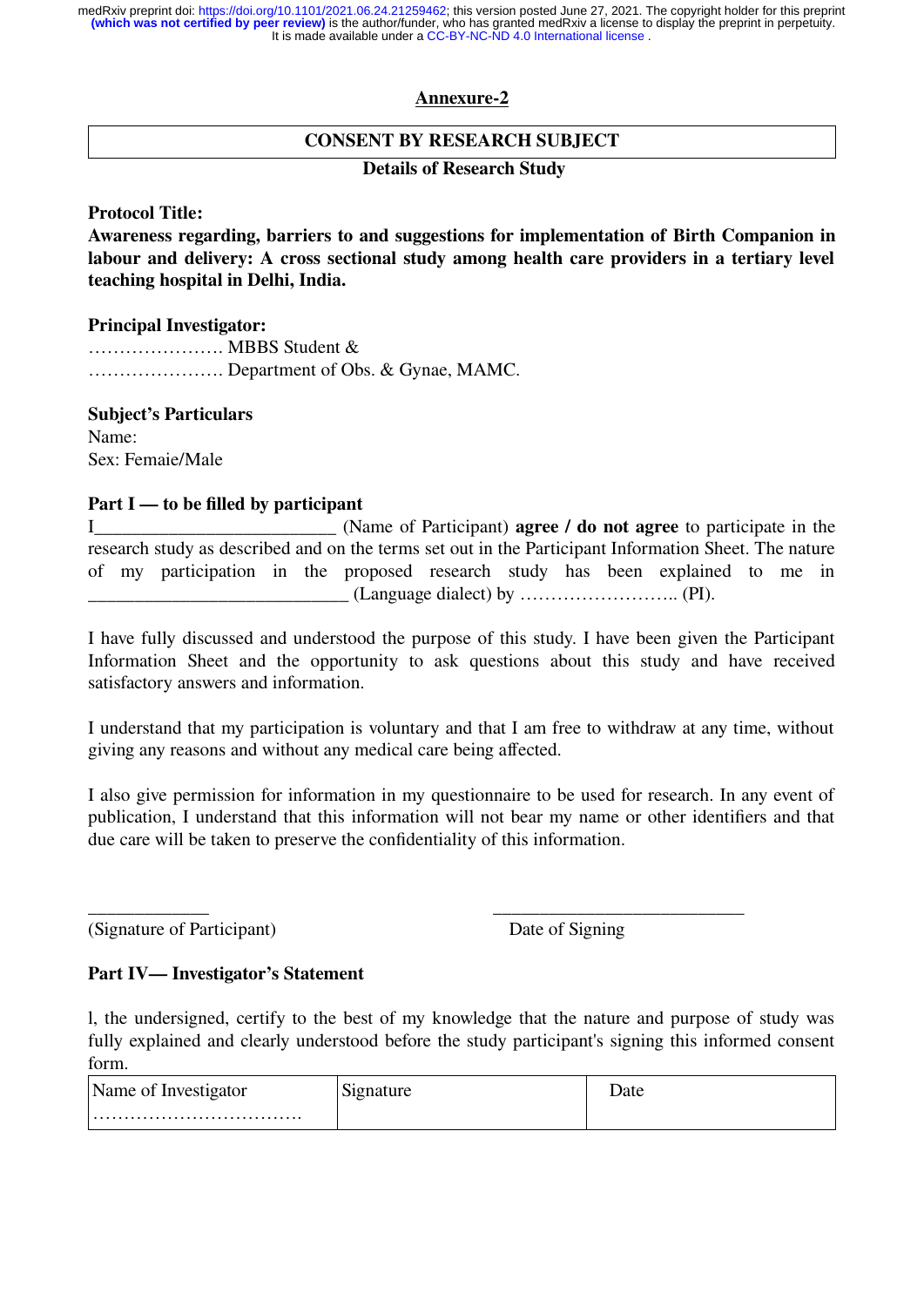# **Annexure-3**

#### **Questionnaire for Assessing Awareness regarding, barriers to and suggestions for implementation of Birth Companion in labour and delivery**

- \*Required
- 1. Name
- 2. Age
- 3. Gender \*
	- Male
	- **Female**
- 4. Position in Department of Obstetrics and Gynaecology, MAMC / Lok Nayak Hospital:
	- Consultant
	- **Resident**
	- PG
	- Sr. Nurse
	- **Staff Nurse**
- 4. Are you aware of the concept of Birth Companion?
	- **Fully Aware**
	- Somewhat Aware
	- Not Aware

5. Are you aware that the WHO recommends every woman to be accompanied by a companion of her choice during labour ?

- Fully Aware
- Somewhat Aware
- Not aware

6. Are you aware that the Government of India has recently advocated the presence of a birth companion in all government hospitals?

- Fully Aware
- Somewhat Aware
- Not Aware

7. Who in your opinion can qualify to be a birth companion ?

- Husband / Spouse
- Mother
- Sister
- Mother-in-law
- Children
- Friend
- Paid Daula
- Nurse
- Doctor
- 8.1 Pre-requisites for a birth companion ? should be female relative.
	- True
	- False
- 8.2 She should have gone through process of labour ?
	- True
	- False
- 8.3 Should not suffer from any communicable disease
	- True
	- False
- 8.4 She should wear clean clothes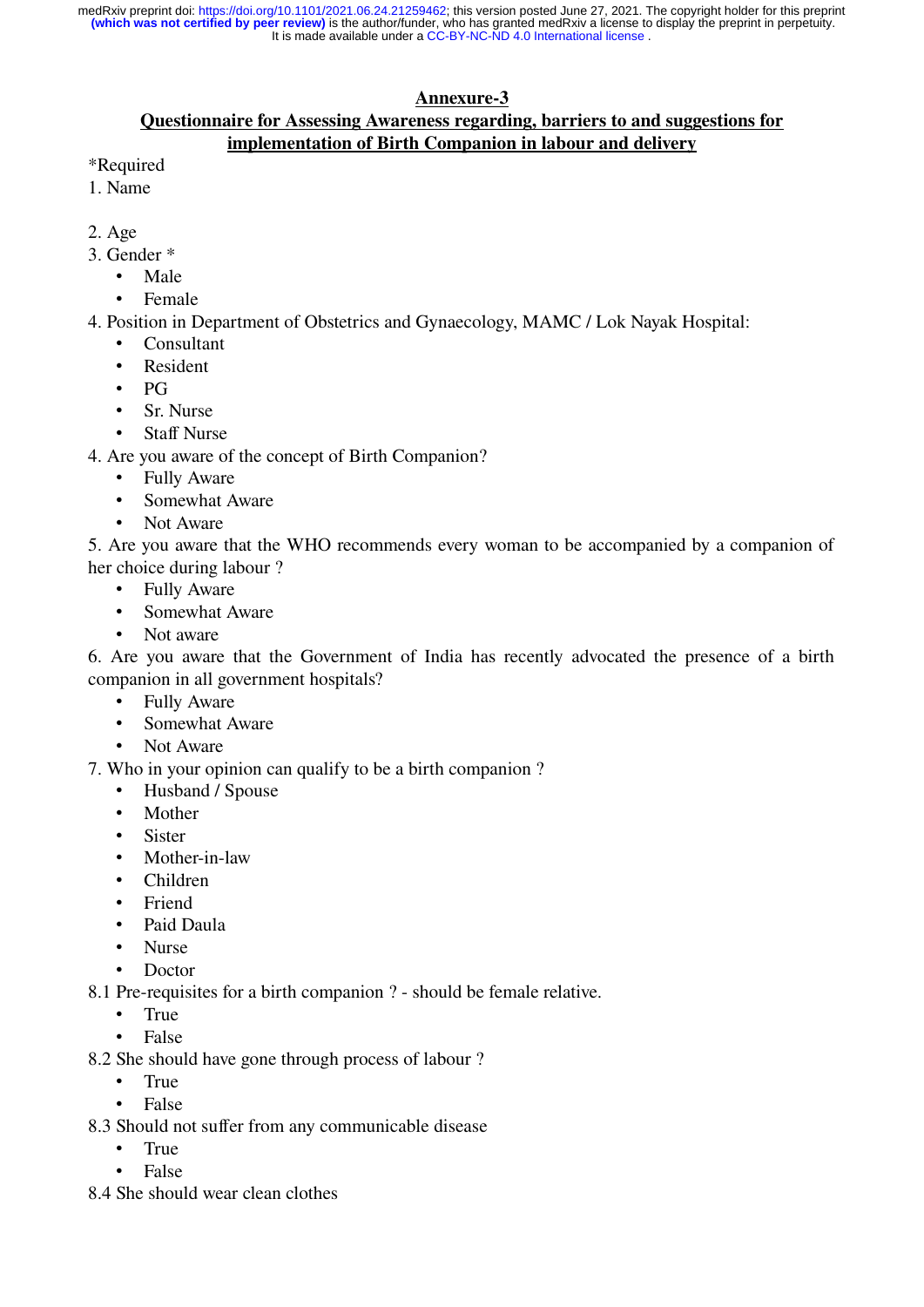- True
- False

8.5 She should stay with the pregnant woman throught the process of labour

- True
- False
- 8.6 She should interfere with the work of hospital staff
	- True
	- False

8.7 She should attend to other women in the labour room

- True
- False
- 9. In your opinion, is presence of a birth companion during labour beneficial ?
	- Highly beneficial
	- Somewhat beneficial
	- Not beneficial
- 10.1 If yes, what in your opinion are the benefits of a birth companion ? shorter duration of labour
	- True
	- False
- 10.2 Reduced need for analgesia.
	- True
	- False
- 10.3 Increased spontaneous vaginal births.
	- True
	- False
- 10.4 Reduced need for instrumental delivery
	- True
	- False
- 10.5 Reduced incidence of unnecessary cessarian sections
	- True
	- False
- 10.6 Humanization of labour
	- True
	- False
- 10.7 Reduced workload for hospital staff.
	- True
	- False
- 10.8 Avoid frequent vaginal examination
	- True
	- False
- 10.9 Reduced intrapartum bleeding
	- True
	- False
- 10.10 Emotional support
	- True
	- False
- 10.11 Comfort measures soothing touch, message
	- True
	- False
- 10.12 Helping the woman to advocate her wish to others
	- True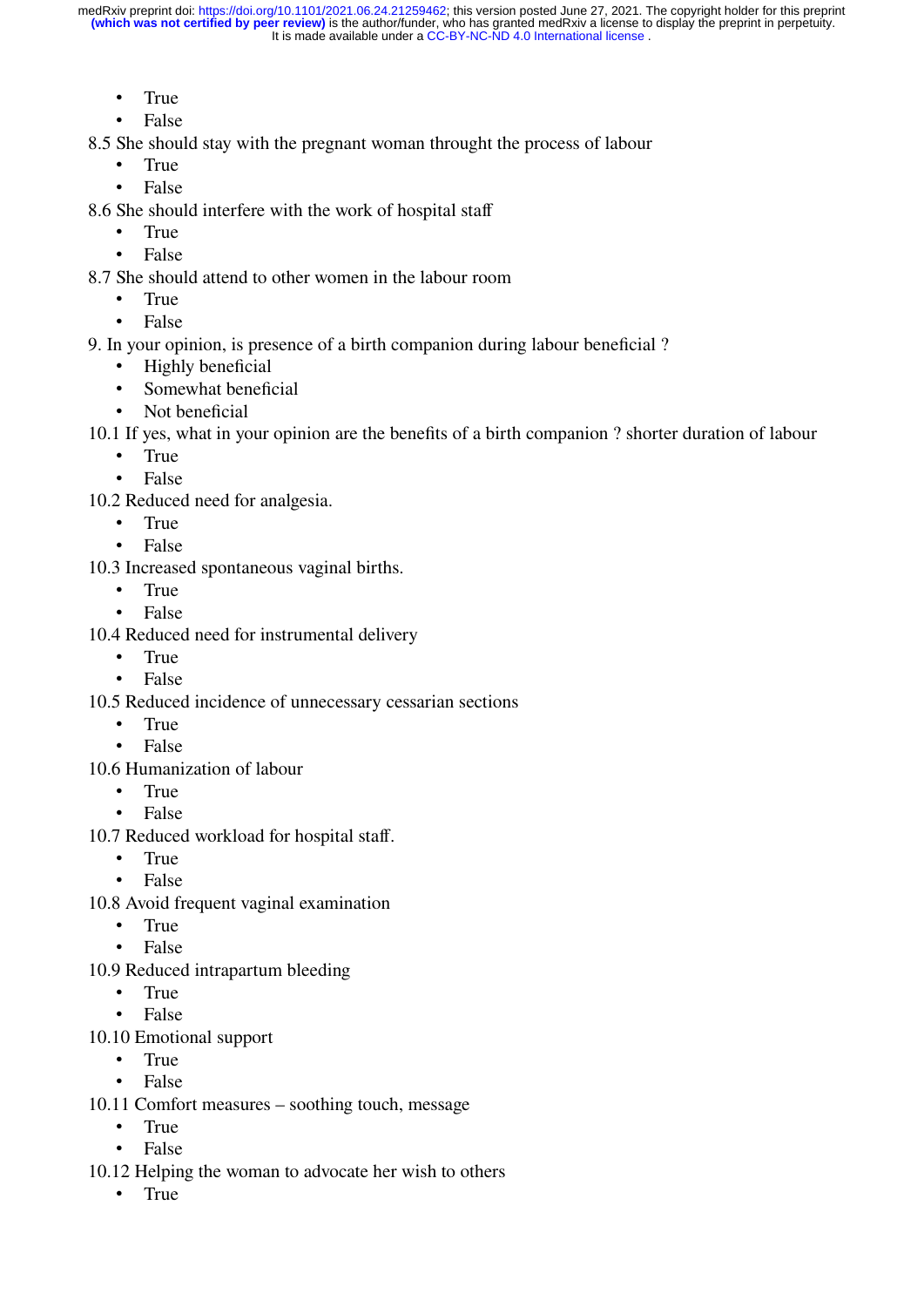- False
- 10.13 Delivering in birth position of choice
	- True
	- False
- 10.14 Boosting woman's confidence
	- True
	- False
- 10.15 Spiritual support
	- True
	- False
- 10.16 Increased satisfaction by women
	- True
	- False
- 10.17 Increased use of partograph
	- True
	- False
- 10.18 Early initiation of breastfeeding
	- True
	- False
- 10.19 Higher newborn Apgar score
	- True<br>• False
	- False
- 10.20 Reduced post-partum depression
	- True
	- False

11. Will the concept of birth companion be beneficial in dealing with high risk pregnancies ?

- Highly beneficial
- Somewhat beneficial
- Not beneficial

12. Should this concept be introduced in a tertiary care institution like MAMC & Lok Nayak Hospital?

- Strongly agree
- Agree
- Neither agree nor disagree
- Disagree
- Strongly disagree

13.1.1 What according to you are the barriers to implementation of the concept of birth companion in this institution? (tick as appropriate) At the Institution Level: Hospital policy

- Strongly agree
- Agree
- Neither agree not disagree
- Disagree
- Strongly disagree

13.1.2 What according to you are the barriers to implementation of the concept of birth companion in this institution? At Institution level: Overcrowding in Labour room

- Strongly agree
- Agree
- Neither agree not disagree
- Disagree
- Strongly disagree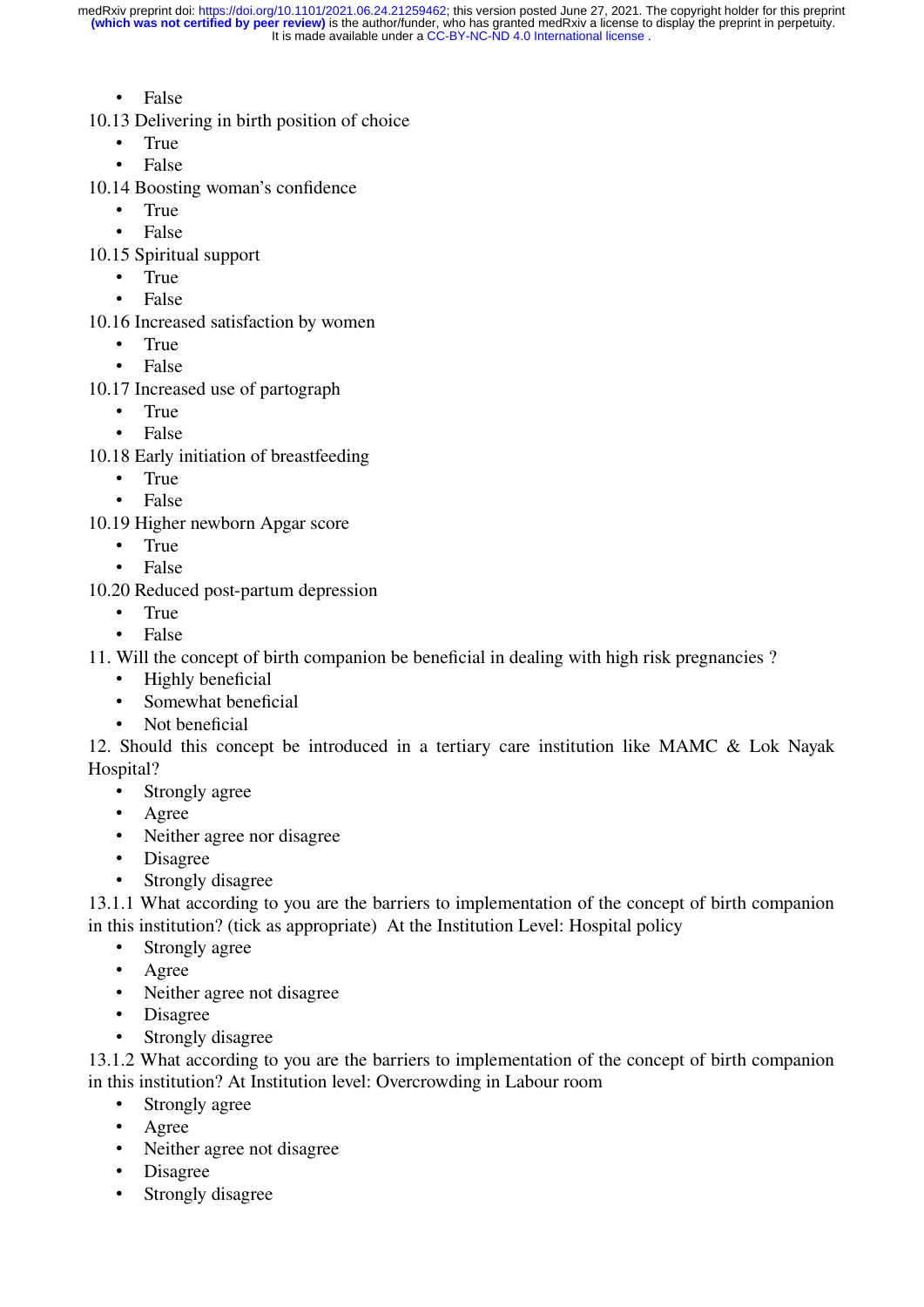13.1.3: Lack of privacy for the woman (no dividers or curtains)

- Strongly agree
- Agree<br>• Neithe
- Neither agree not disagree
- Disagree
- Strongly disagree

13.1.4 Privacy concerns for other women, especially in presence of male companion

- Strongly agree
- Agree
- Neither agree not disagree
- Disagree
- Strongly disagree
- 13.1.5 Risk of infection transmission
	- Strongly agree
	- Agree
	- Neither agree not disagree
	- Disagree
	- Strongly disagree
- 13.1.6 Asepsis in OT will be compromised
	- Strongly agree
	- Agree
	- Neither agree not disagree
	- Disagree
	- Strongly disagree
- 13.1.7 Women would not cooperate with hospital staff in presence of birth companion
	- Strongly agree
	- Agree
	- Neither agree not disagree
	- Disagree
	- Strongly disagree
- 13.1.8 Use of traditional medicines by birth companion
	- Strongly agree
	- Agree
	- Neither agree not disagree
	- Disagree
	- Strongly disagree
- 13.1.9 Birth companion may interfere with clinical decision making
	- Strongly agree
	- Agree
	- Neither agree not disagree
	- Disagree
	- Strongly disagree
- 13.1.10 A lounge / waiting area will be needed for the birth companion to take short breaks
	- Strongly agree
	- Agree
	- Neither agree not disagree
	- Disagree
	- Strongly disagree
- 13.1.11 The birth companion may not be continuously present during labour
	- Strongly agree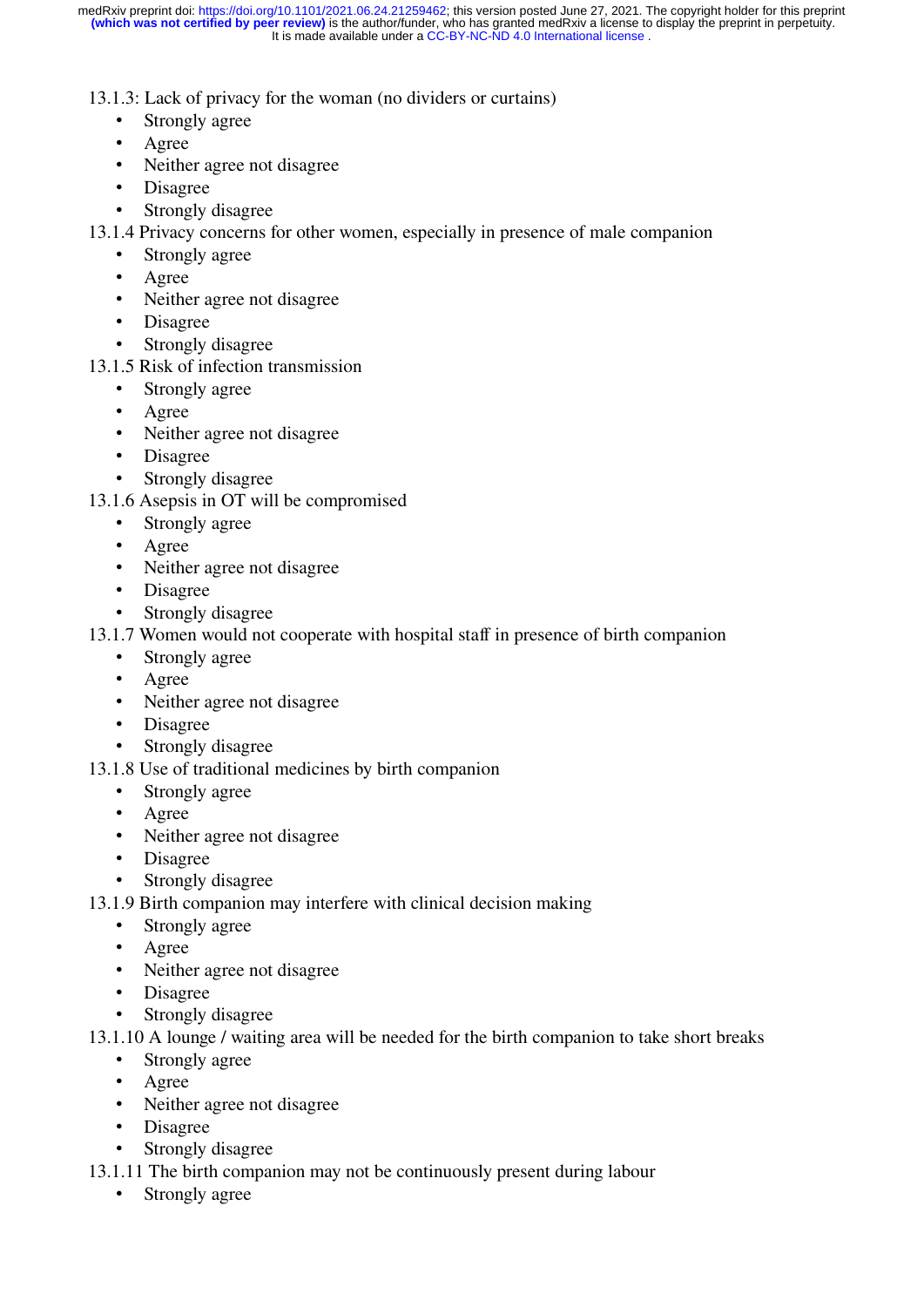- Agree
- Neither agree not disagree
- Disagree
- Strongly disagree

13.1.12 Birth companion will not be able to see the sight of blood

- Strongly agree
- Agree
- Neither agree not disagree
- Disagree
- Strongly disagree
- 13.1.13 Woman's health information should be kept confidential
	- Strongly agree
	- Agree
	- Neither agree not disagree
	- Disagree
	- Strongly disagree
- 13.1.14 Presence of birth companion is unprofessional
	- Strongly agree
	- Agree
	- Neither agree not disagree
	- Disagree
	- Strongly disagree
- 13.2.1 For the patient: Embarrasment of delivering before someone else
	- Strongly agree
	- Agree
	- Neither agree not disagree
	- Disagree
	- Strongly disagree
- 13.2.2 Not socially acceptable (stigma / customs)
	- Strongly agree
	- Agree
	- Neither agree not disagree
	- Disagree
	- Strongly disagree
- 13.2.3 Birth companion may gossip in the community
	- Strongly agree
	- Agree
	- Neither agree not disagree
	- Disagree
	- Strongly disagree
- 13.2.4 Cost of transportation of birth companion
	- Strongly agree
	- Agree
	- Neither agree not disagree
	- Disagree
	- Strongly disagree

13.2.5 Economic loss if birth companion is an earning member and has to take break from work

- Strongly agree
- Agree
- Neither agree not disagree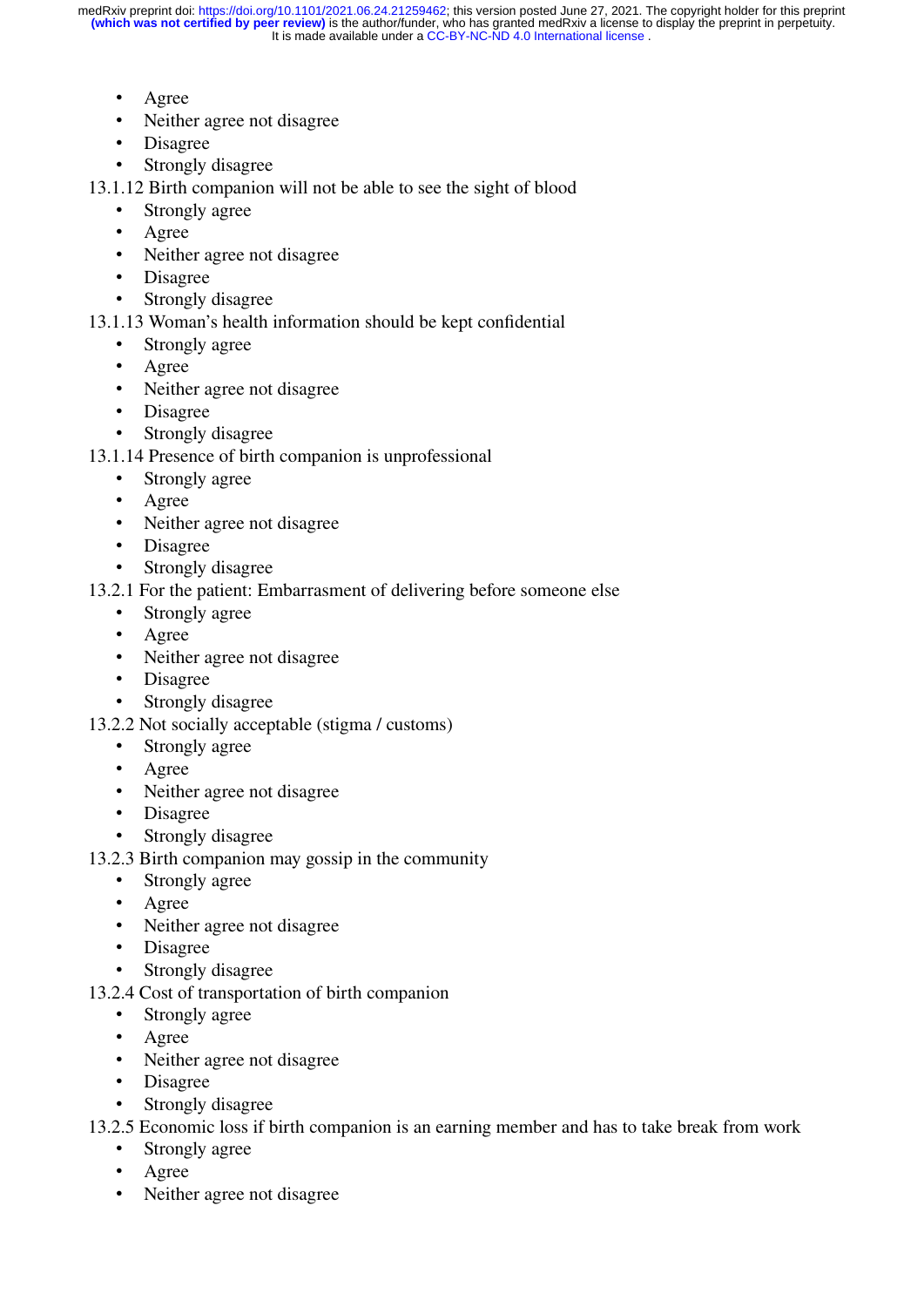- Disagree
- Strongly disagree

13.2.6 Hiring a doula is expensive

- Strongly agree
- Agree
- Neither agree not disagree
- Disagree
- Strongly disagree

13.2.7 No trustworthy person to accompany her as a birth companion

- Strongly agree
- Agree
- Neither agree not disagree
- Disagree
- Strongly disagree

14.1 How can these barriers be overcome ? - Increased awareness among the hospital staff about the benefits of birth companion

- Strongly agree
- Agree
- Neither agree not disagree
- Disagree
- Strongly disagree
- 14.2 creating physical partition to ensure privacy
	- Strongly agree
	- Agree
	- Neither agree not disagree
	- Disagree
	- Strongly disagree
- 14.3 providing incentives to women delivering in the presence of birth companion
	- Strongly agree
	- Agree
	- Neither agree not disagree
	- Disagree
	- Strongly disagree
- 14.4 prior training of birth companion on their role
	- Strongly agree
	- Agree
	- Neither agree not disagree
	- Disagree
	- Strongly disagree
- 15.1 Provide funding to hospitals to upgrade labour rooms
	- Strongly agree
	- Agree
	- Neither agree not disagree
	- Disagree
	- Strongly disagree
- 15.2 Incentivize hospitals that allow birth companion
	- Strongly agree
	- Agree
	- Neither agree not disagree
	- Disagree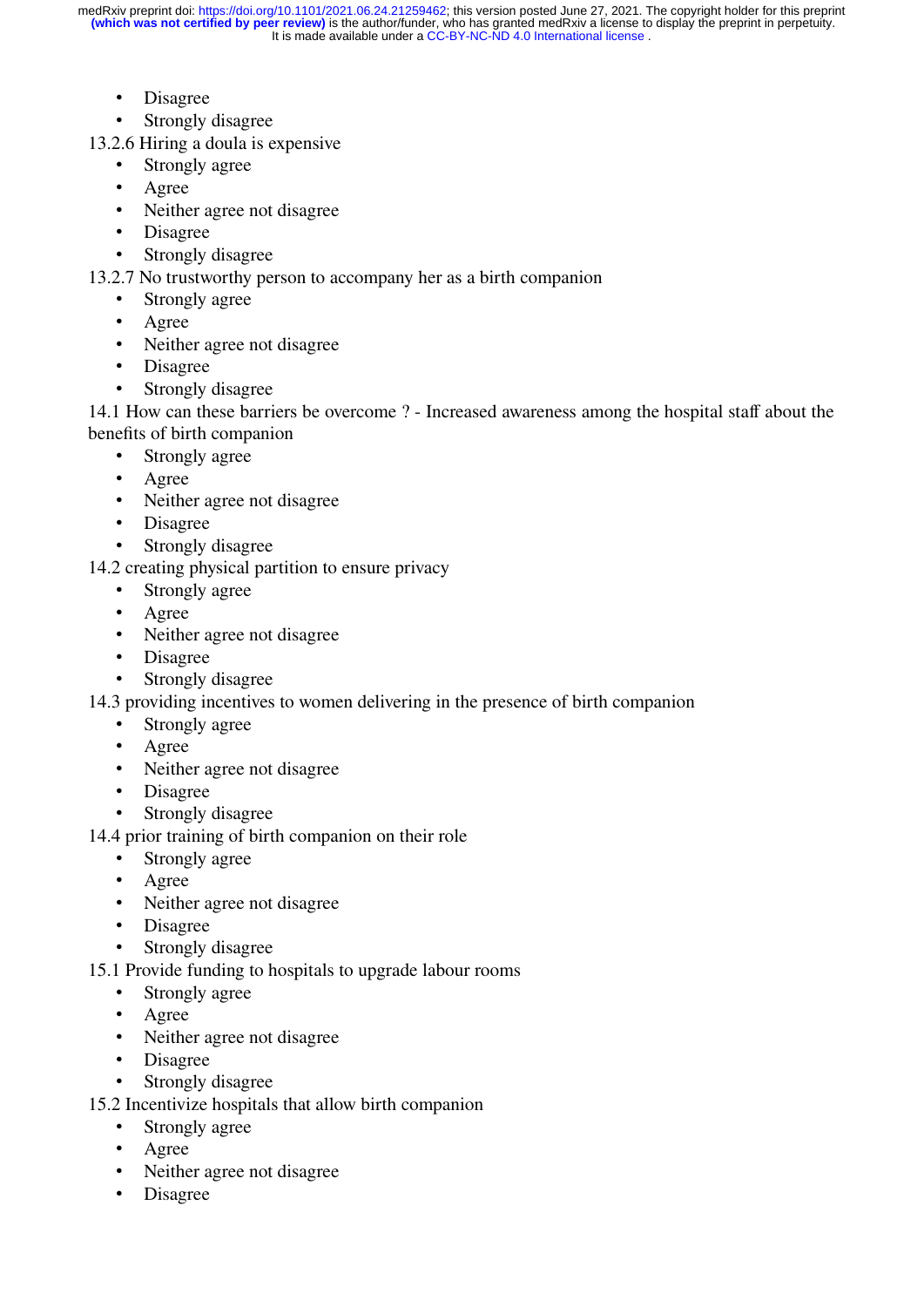- Strongly disagree
- 15.3 formulate guidelines for instructing birth companion
	- Strongly agree<br>• Agree
	- Agree
	- Neither agree not disagree
	- Disagree<br>• Strongly
	- Strongly disagree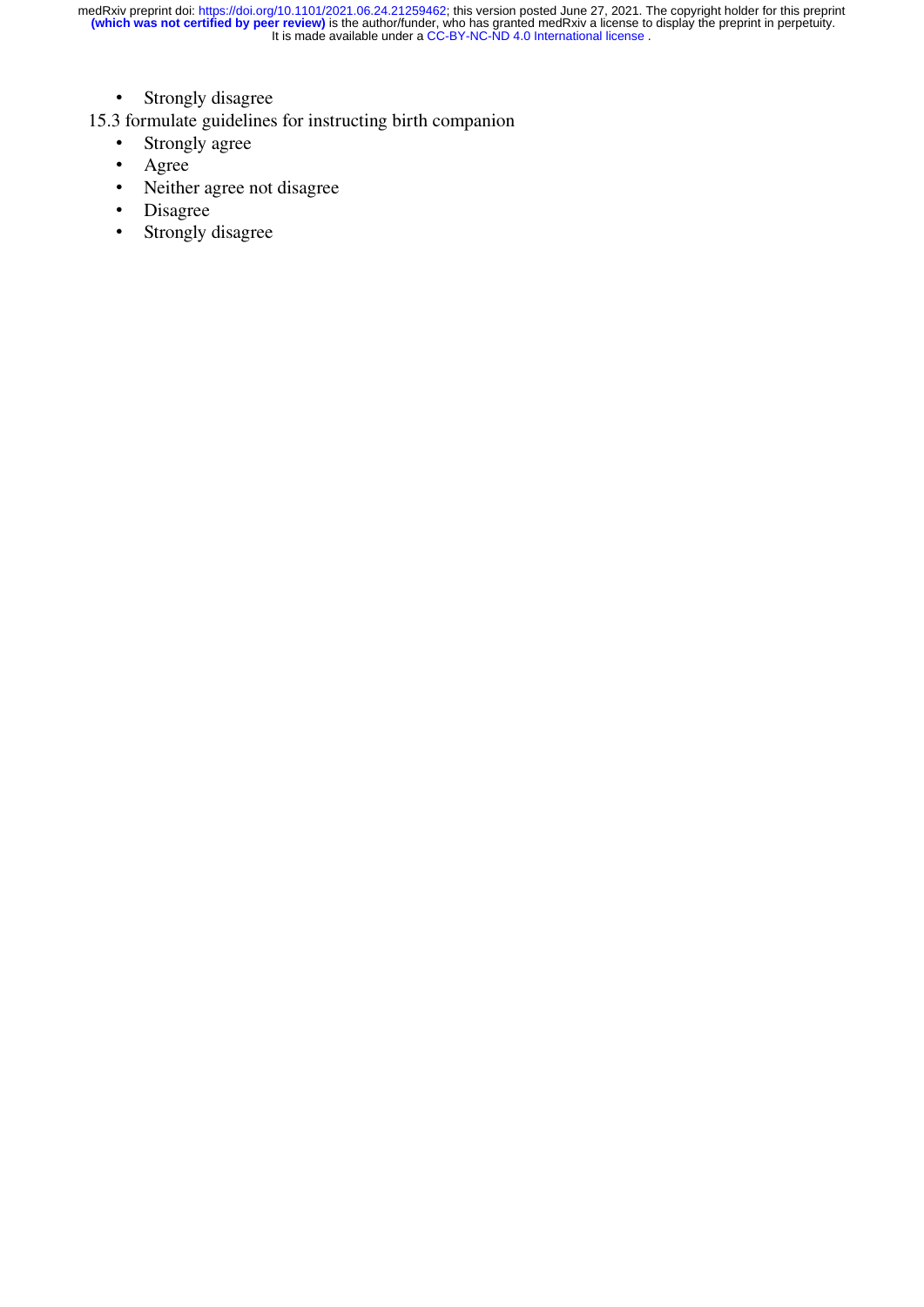# References

1.UNICEF: Global delivery care coverage and trends: Percentage of births assisted by a skilled birth attendant, by country, 2013-2018. 2019. Available from: https://data.unicef.org/topic/maternal-health/delivery-care/

2.IIPS: National Family Health Survey-4 2015 -16 India Fact Sheet. 2016. Available from: http://rchiips.org/nfhs/factsheet\_NFHS-4.shtml

3.NitiAayog: Maternal Mortality Ratio (MMR) (per 100000 live births). 2019. Available from: https://niti.gov.in/content/maternal-mortality-ratio-mmr-100000 live-births

4.Mekonnen ME, Yalew WA and Anteneh ZA: Women's satisfaction with childbirth care in Felege Hiwot Referral Hospital, Bahir Dar city, Northwest Ethiopia, 2014: cross sectional study. {BMC} Research Notes. 2015;8. Available from: https://www.ncbi.nlm.nih.gov/pubmed/26427532 DOI: 10.1186/s13104- 015-1494-0

5.Karkee R, Lee AH and Pokharel PK: Women's perception of quality of maternity services: a longitudinal survey in Nepal. BMC pregnancy and childbirth. 2014;14:45. Available from: https://www.ncbi.nlm.nih.gov/pubmed/24456544 DOI: 10.1186/1471-2393-14- 45

6.Jha P, Larsson M, Christensson K and Skoog Svanberg A: Satisfaction with childbirth services provided in public health facilities: results from a crosssectional survey among postnatal women in Chhattisgarh, India. Global health action. 2017;10(1):1386932. Available from: https://www.ncbi.nlm.nih.gov/pubmed/29087240

10.1080/16549716.2017.1386932

7.Wassihun B, Deribe L, Worede N and Gultie T: Prevalence of disrespect and abuse of women during child birth and associated factors in Bahir Dar town, Ethiopia. Epidemiology and health. 2018;40:e2018029. DOI: 10.4178/epih.e2018029

8.Sethi R, Gupta S, Oseni L, Mtimuni A, Rashidi T and Kachale F: The prevalence of disrespect and abuse during facility-based maternity care in Malawi: evidence from direct observations of labor and delivery. Reproductive health. 2017;14(1):111. DOI: 10.1186/s12978-017-0370-x

9.Hameed W and Avan BI: Women's experiences of mistreatment during childbirth: A comparative view of home- and facility-based births in Pakistan. PloS one. 2018;13(3):e0194601. DOI: 10.1371/journal.pone.0194601

10.Devasenapathy N, George MS, Jerath SG, Singh A, Negandhi H, Alagh G, Shankar AH and Zodpey S: Why women choose to give birth at home: a situational analysis from urban slums of Delhi. {BMJ} Open. 2014;4:e004401. DOI: 10.1136/bmjopen-2013-004401

11.WHO: "Support During Labour And Childbirth" in "Counselling for Maternal and Newborn Health Care: A Handbook for Building Skills". 2013. Available from: https://www.ncbi.nlm.nih.gov/books/NBK304186/

12.WHO: Making childbirth a positive experience: New WHO guideline on intrapartum care. 2019. Available from: https://www.who.int/reproductivehealth/intrapartum-care/en/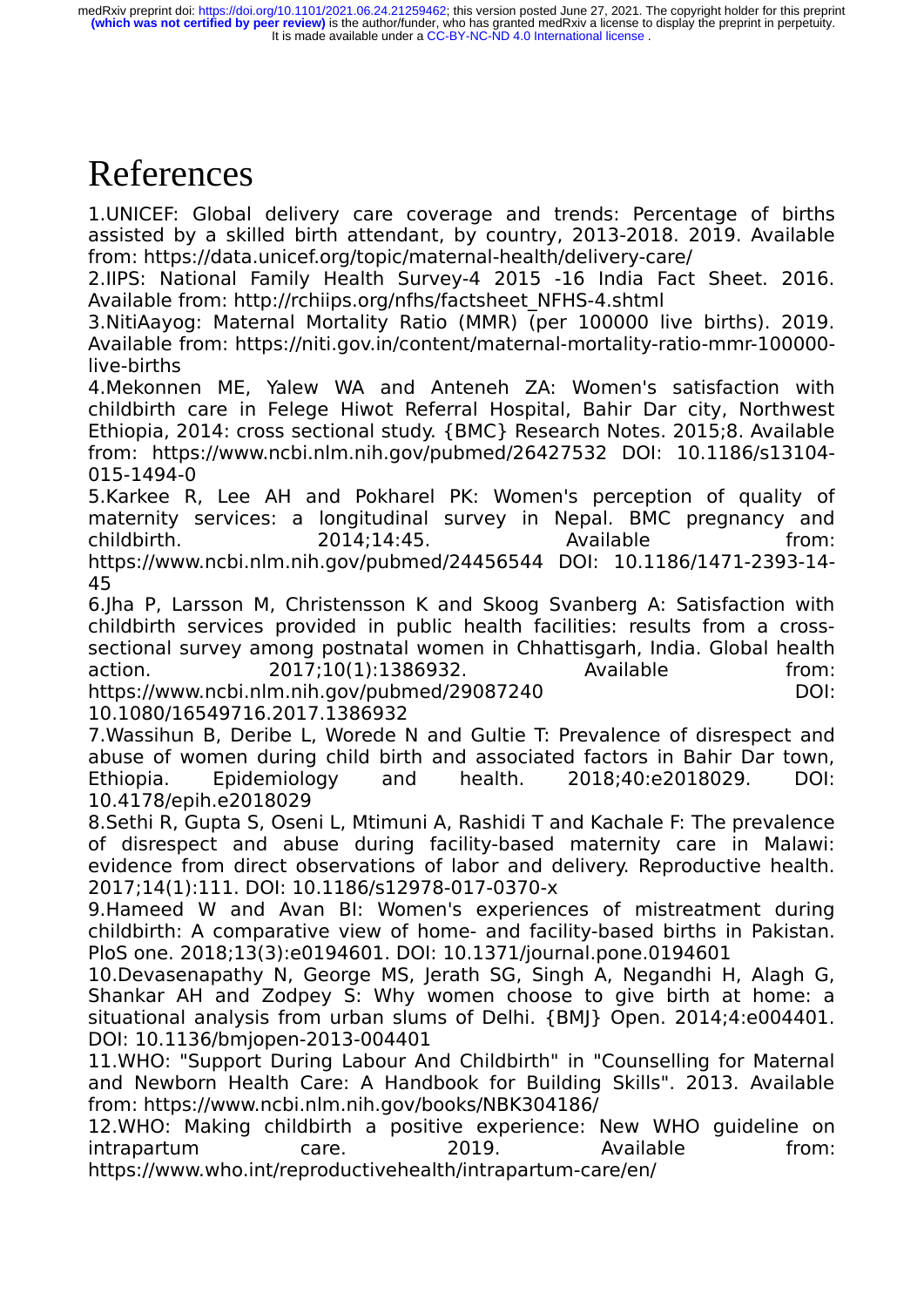13.WHO: WHO recommendation on companion of choice at birth. 2015. Available from: https://extranet.who.int/rhl/topics/improving-health-systemperformance/who-recommendation-companion-choice-birth

14.Yuenyong S, O'Brien B and Jirapeet V: Effects of Labor Support from Close Female Relative on Labor and Maternal Satisfaction in a Thai Setting. Journal of Obstetric, Gynecologic {\&} Neonatal Nursing. 2012;41:45-56. Available from: https://www.jognn.org/article/S0884-2175(15)31024-8/fulltext DOI: 10.1111/j.1552-6909.2011.01311.x

15.Miller S and Lalonde A: The global epidemic of abuse and disrespect during childbirth: History, evidence, interventions, and FIGO's other-baby friendly birthing facilities initiative. International Journal of Gynecology {\&} Obstetrics. 2015;131:S49-S52. DOI: 10.1016/j.ijgo.2015.02.005

16.WHO: Companion of choice during labour and childbirth for improved quality of care: Evidence-to-action brief. 2016. Available from: https://www.who.int/reproductivehealth/publications/maternal\_perinatal\_health/ companion-during-labour-childbirth/en/

17.Bohren MA, Hofmeyr GJ, Sakala C, Fukuzawa RK and Cuthbert A: Continuous support for women during childbirth. Cochrane Database of Systematic Reviews. 2017. Available from:

https://www.cochranelibrary.com/cdsr/doi/10.1002/14651858.CD003766.pub6/ full DOI: 10.1002/14651858.cd003766.pub6

18.Hodin S: Why Doesn't Every Woman Deliver With a Birth Companion?. 2017. Available from: https://www.mhtf.org/2017/10/12/why-doesnt-every-womandeliver-with-a-birth-companion/

19.Kabakian-Khasholian T and Portela A: Companion of choice at birth: factors affecting implementation. {BMC} Pregnancy and Childbirth. 2017;17. DOI: 10.1186/s12884-017-1447-9

20.Senanayake H, Wijesinghe RD and Nayar KR: Is the policy of allowing a female labor companion feasible in developing countries? Results from a cross sectional study among Sri Lankan practitioners. BMC pregnancy and childbirth. 2017;17(1):392. DOI: 10.1186/s12884-017-1578-z

21.Dynes MM, Binzen S, Twentyman E, Nguyen H, Lobis S, Mwakatundu N, Chaote P and Serbanescu F: Client and provider factors associated with companionship during labor and birth in Kigoma Region, Tanzania. Midwifery. 2019;69:92-101. DOI: 10.1016/j.midw.2018.11.002

22.Chaote P, Mwakatundu N, Dominico S, Mputa A, Mbanza A, Metta M, Lobis S, Dynes M, Mbuyita S, McNab S and et al.: Birth companionship in a government health system: a pilot study in Kigoma, Tanzania. BMC Pregnancy and Childbirth. 2021;21. Available from: http://dx.doi.org/10.1186/s12884-021- 03746-0 DOI: 10.1186/s12884-021-03746-0

23.Diniz CSG, d'Orsi E, Domingues RMSM, Torres JA, Dias MAB, Schneck CA, Lansky S, Teixeira NZF, Rance S and Sandall J: Implementation of the presence of companions during hospital admission for childbirth: data from the Birth in Brazil national survey. Cadernos de saude publica. 2014;30:S140-S153. DOI: http://www.scielo.br/scielo.php?pid=S0102-311X2014001300020\

&script=sci\_arttext\&tlng=en

24.MinistryofMedicalSciencesKenya: National Guidelines for Quality Obstetrics and Perinatal care, 2010. 2019. Available from: http://guidelines.health.go.ke/#/category/27/91/meta

25.Padmanaban P, Raman PS and Mavalankar DV: Innovations and challenges in reducing maternal mortality in Tamil Nadu, India. Journal of health, population, and nutrition. 2009;27(2):202-219. Available from: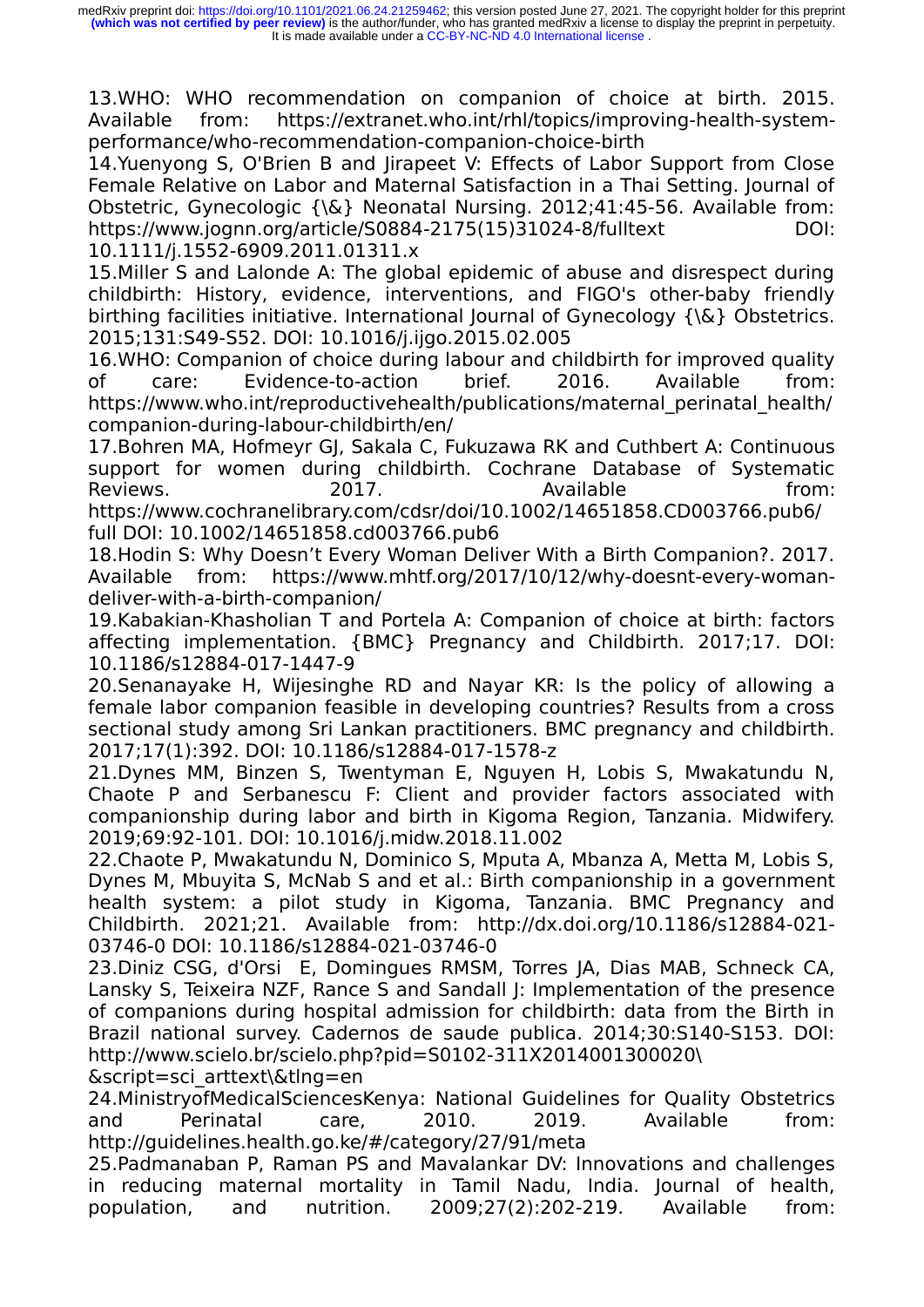https://www.ncbi.nlm.nih.gov/pmc/articles/PMC2761773/ 10.3329/jhpn.v27i2.3364

26.WHO-SEARO: Safer Pregnancy in Tamil Nadu: from Vision to Reality. 2009. Available from: http://apps.searo.who.int/PDS\_DOCS/B4405.pdf

27.MoHFW: Health Ministry allows Birth Companions during Delivery in Public Health facilities. 2019. Available from: https://www.thehindu.com/news/cities/Delhi/nod-for-birth-companions-in-publichealth-facilities/article8282956.ece

28.MoHFW: LAQSHYA - Labour Room Quality Improvement Initiative - 2017. 2019. Available from: http://nhsrcindia.org/sites/default/files/LaQshya- %20Labour%20Room%20Quality%20Improvement%20Initiative

%20Guideline.pdf

29.TheSwadedle: Kerala Now Allowing Birth Companions in the Delivery Room. 2019. Available from: https://theswaddle.com/kerala-now-allowing-birthcompanions-in-the-delivery-room/

30.ETHealthWorld: PUNJAB : Women to be allowed a companion during delivery. 2015. Available from:

https://health.economictimes.indiatimes.com/news/policy/punjab-women-to-beallowed-a-companion-during-delivery/48031473

31.TheAsianAge: Yogi Adityanath introduces 'birth companion' concept in UP. 2019. Available from: http://www.asianage.com/india/all-india/230618/cm-yogiintroduces-birth-companion-concept-in-up.html

32.Ahmed T, Rahman AE, Amole TG, Galadanci H, Matjila M, Soma-Pillay P, Gillespie BM, El Arifeen S and Anumba DOC: The effect of COVID-19 on maternal newborn and child health (MNCH) services in Bangladesh, Nigeria and South Africa: call for a contextualised pandemic response in LMICs. International Journal for Equity in Health. 2021;20. Available from: http://dx.doi.org/10.1186/s12939-021-01414-5 DOI: 10.1186/s12939-021-01414-5

33.WHO: Coronavirus disease (COVID-19): Pregnancy and childbirth. 2021. Available from: https://www.who.int/news-room/q-a-detail/coronavirus-diseasecovid-19-pregnancy-and-childbirth

34.Kathuria P, Khetarpal A, Singh P, Yadav G and Ghuman NK: Role of birth companion in COVID-19: indispensable for her and an auxiliary hand for us. Pan African Medical Journal. 2020;37. Available from: http://dx.doi.org/10.11604/pamj.2020.37.62.23565 10.11604/pamj.2020.37.62.23565

35.MoHFW: Dr Harsh Vardhan addresses The Partnership for Maternal, Newborn and Child Health's (PMNCH) 'Accountability Breakfast'. 2021. Available from: https://www.pib.gov.in/PressReleseDetailm.aspx?PRID=1660178

36.Liu J, Hung P, Alberg AJ, Hair NL, Whitaker KM, Simon J and Taylor SK: Mental health among pregnant women with COVID-19-related stressors and worries in the United States. Birth. 2021. Available from: http://dx.doi.org/10.1111/birt.12554 DOI: 10.1111/birt.12554

37.Jayanthi TP, Suresh S and Padmanaban P: Primary health centres: preferred option for birthing care in Tamilnadu, India, from users' perspectives. Journal of health, population, and nutrition. 2015;33(1):177-186. Available from: https://www.ncbi.nlm.nih.gov/pmc/articles/PMC4438661/#B5

38.PIB: LaQshya program will benefit every pregnant woman and newborn delivering in public health institutions. 'Aims at achieving tangible results within 18 months'. 2018. Available from: https://pib.gov.in/newsite/PrintRelease.aspx?relid=177532